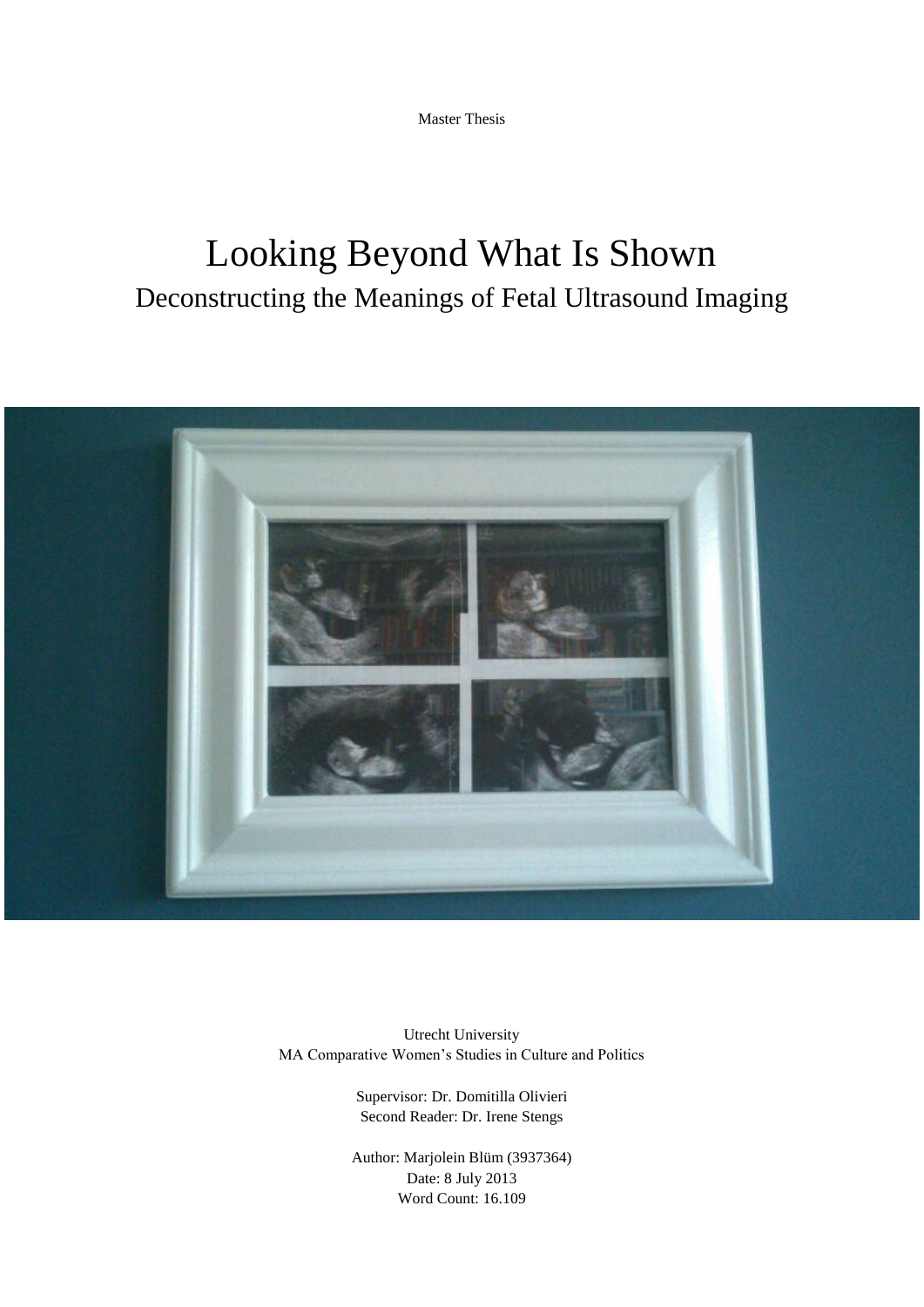## **Table of contents**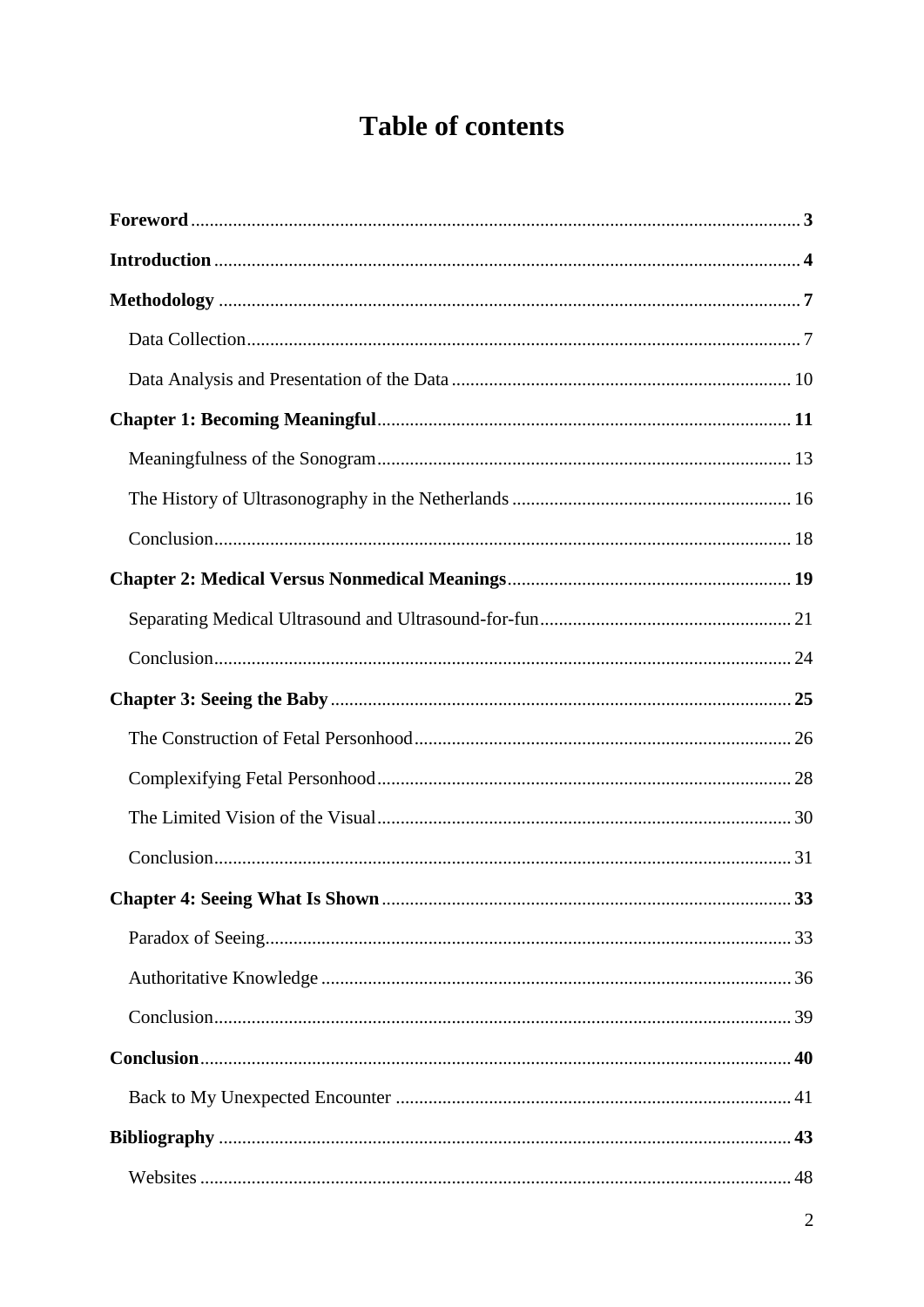### **Foreword**

<span id="page-2-0"></span>This thesis is written for the master program Comparative Women's Studies in Culture and Politics at the Faculty of Humanities at the University Utrecht. The research was executed as part of an internship at the department of Dutch Ethnology at the Meertens Institute in Amsterdam.

I would like to thank my internship supervisor, Irene Stengs, for giving me the opportunity to do an internship at the Meertens Institute and also for her guidance, advice, great insights, trust, and especially, her enthusiasm. I want to thank my supervisor Domitilla Olivieri for her advice, being an inspiration, her eye for detail, and her support. I am extremely grateful to all of my respondents and their willingness to share their intimate experiences with me. Without their openness, this research could not have existed.

I want to thank my mother and all of my friends, classmates, and colleagues that have supported and encouraged me. Finally, I would like to thank Soufyan for his critical comments and for always being there for me.

The photograph on the front page is made by one of my respondents. It is her framed ultrasound image hanging on the wall of her bedroom.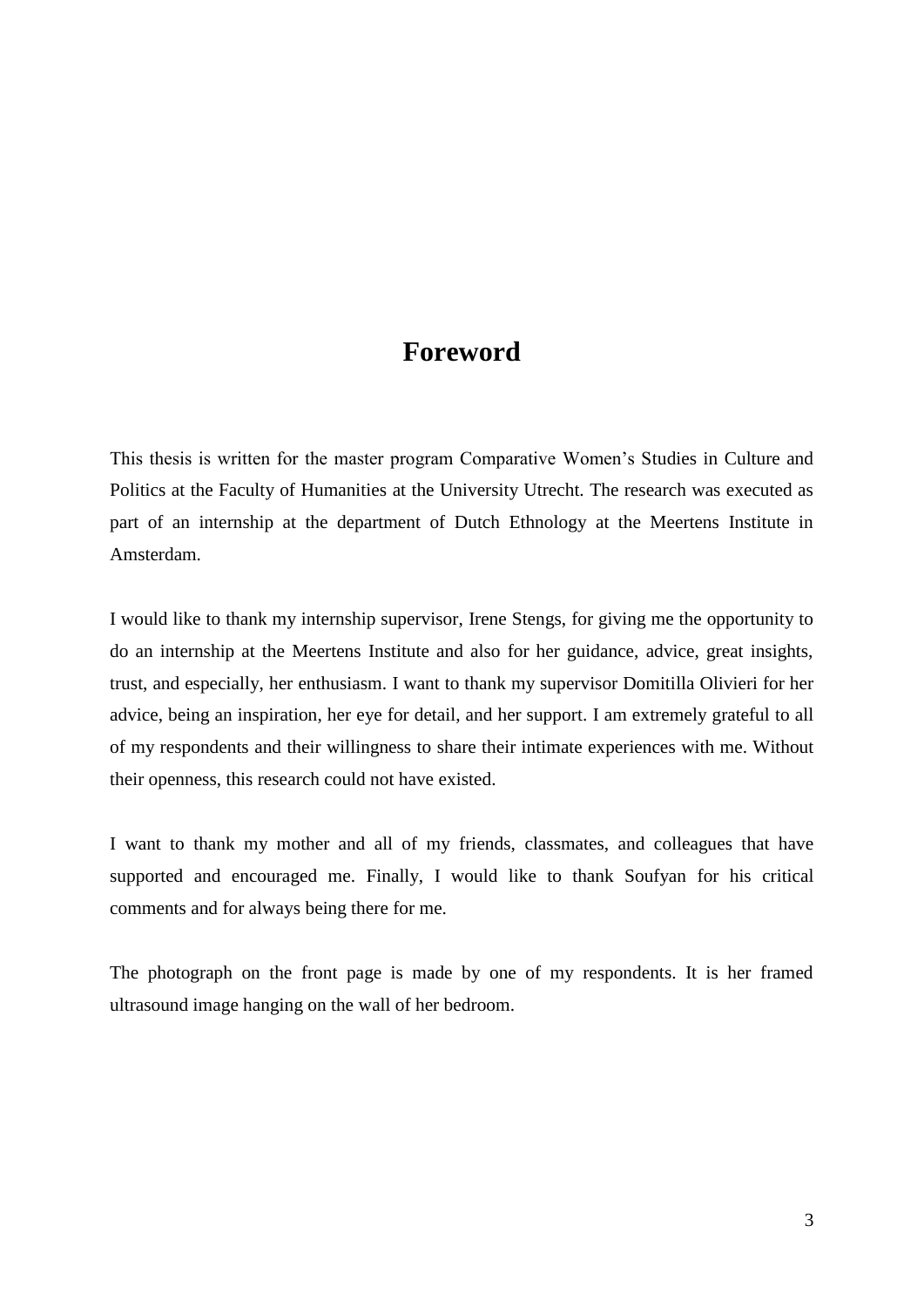### **Introduction**

<span id="page-3-0"></span>Desperate for some distraction in the middle of my research, which involved locking myself in my apartment, transcribing interviews until midnight, and cracking my brain on theoretical arguments, I thankfully accepted the invitation of my friend to go to the Museum of the Tropics (*Tropenmuseum*), a few blocks away from my apartment in Amsterdam. I always enjoy going to this anthropological museum, which has rich collections that range from art to photographs to utilitarian objects from all over the world. The museum pays attention to the Dutch colonial past and raises questions about the exploitation of other human beings, which remains relevant to this day. We decided to do a tour because this is a great way to get more information on the different pieces in the collections. The tour guide was guiding us through the exhibition *Onverwachte ontmoetingen* [Unexpected Encounters], when I indeed had a highly unexpected encounter that took me right back to my research.

Part of the exhibition was a fetus preserved in a glass jar in formaldehyde. The fetus was Surinamese and was dressed up as an Indian, with a grass skirt and a headdress on. It was called *Indiaantje op sterk water* [Little Indian on Formaldehyde] and stems from the colonial period. Visitors were, however, not able to see this fetus because it was inside a sealed wooden box with the text 'Fragile - Handle with care - Open here' on it. Only because of the written sign next to the piece and because the tour guide told us, we knew what was inside this box. By putting the fetus on display in this manner, or rather, by not putting it on display, the Museum of the Tropics wanted to raise ethical questions and make visitors aware of the ethical issues that they could be confronted with when putting together an exhibition. The tour guide told us that they did not want to put the international relations of the Netherlands with Suriname on the line by offending them with this piece, so they decided to come up with this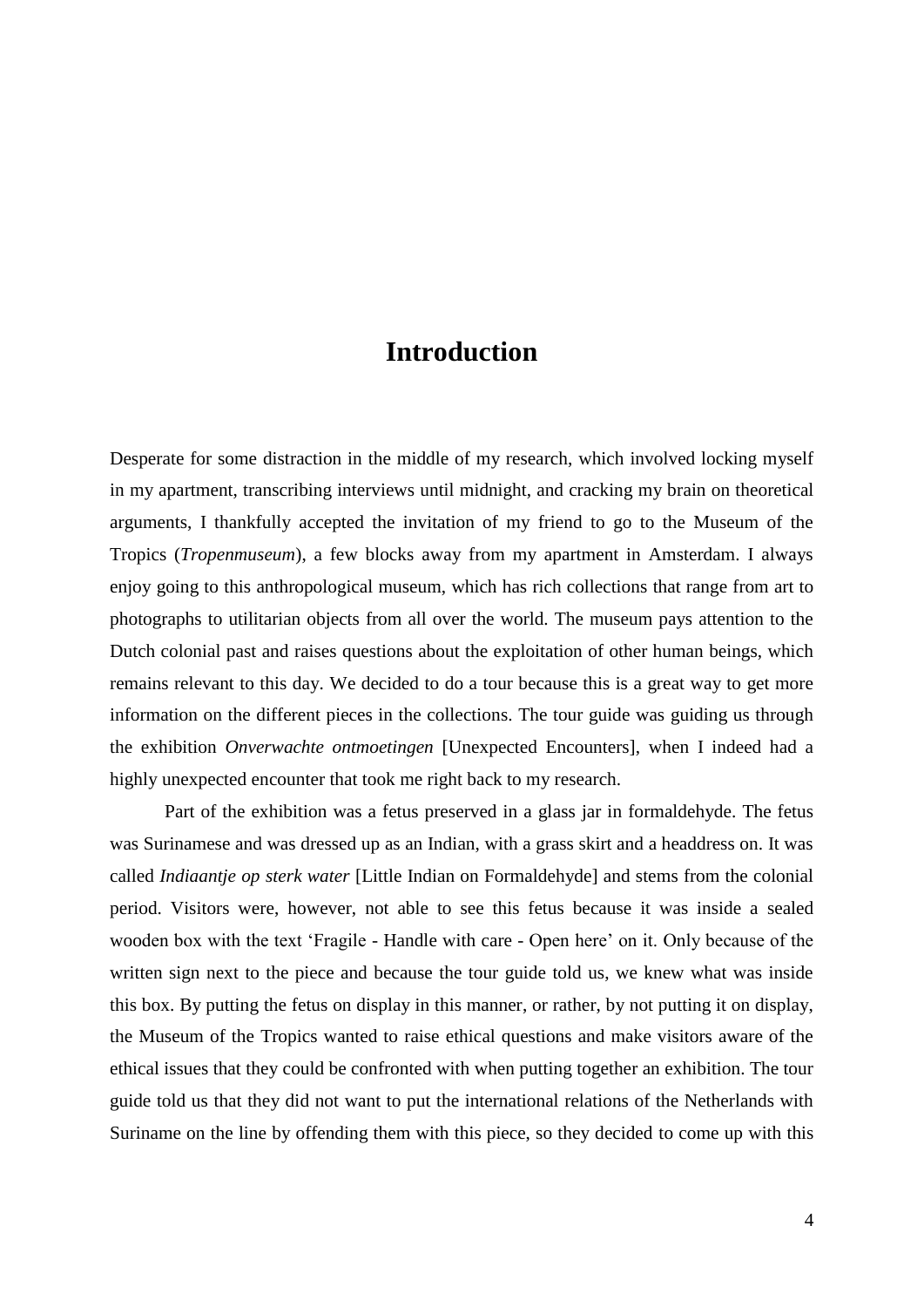solution: making the fetus part of the exhibition by making people aware that it is inside the box, but not actually showing it.

This raised more questions than it answered. Why is this dressed up fetus offensive? How would taking away the visual aspect make it less offensive? What does this say about the way we view fetuses and the way we view vision? To answer these questions and to achieve a better understanding of the choice that the Museum of the Tropics made, we need to put it in the larger context of displaying fetuses. Ultrasonography has become crucial in this because of its routinization, not only making it an important part of the experience of pregnancy but also influencing our perception of the fetus. By critically analyzing fetal ultrasound imaging, through interviews with expectant mothers and fathers, medical specialists, and professionals working with ultrasonography, and through observations at fetal ultrasound screenings, I will argue how it stands in a long tradition of fascination with the unborn and stretching the limits of visualization. I will answer the research question: 'What does the routinization of ultrasound fetal imaging do to the experience of pregnancy and the imagery of the fetus in Dutch society?'. Additionally, I will link my research findings to the Little Indian in the conclusion of this thesis.

After discussing my methodology, I will describe my observations at a fetal ultrasound screening, in which many fascinating aspects will be introduced and subsequently analyzed in the following chapters. The first chapter will show how the sonogram is meaningful to the expectant parents that I interviewed and how the meanings of ultrasonography historically have been shaped. I will use a text of Jan Draper (2002) to elaborate on the meaning of ultrasound to expectant parents and texts of José van Dijck (2001; 2005) to discuss the history of ultrasound imaging. I will argue that it is nearly impossible to separate medical meanings of ultrasonography from its nonmedical meanings, that is, the psychological, emotional, social, and cultural meanings, and I will use a text of Lisa M. Mitchell (2001) to strengthen my arguments. I will elaborate on the meanings of ultrasound in chapter two by analyzing how the medical and nonmedical meanings are shaped. I will show how this influences the meanings that are given to ultrasound-for-fun and how this makes it hard to distinguish ultrasound-for-fun from medical ultrasound.

In chapter three, I will analyze how our perception of the fetus is influenced by ultrasonography. Through fetal ultrasound imaging, the fetus becomes detached from the maternal body and perceived as an autonomous individual. This has been an important topic of discussion in feminist literature, as the texts of Rosalind P. Petchesky (1987; 1997), Margarete Sandelowski (1994), Barbara Duden (1993), Sarah Franklin (1991), and Toine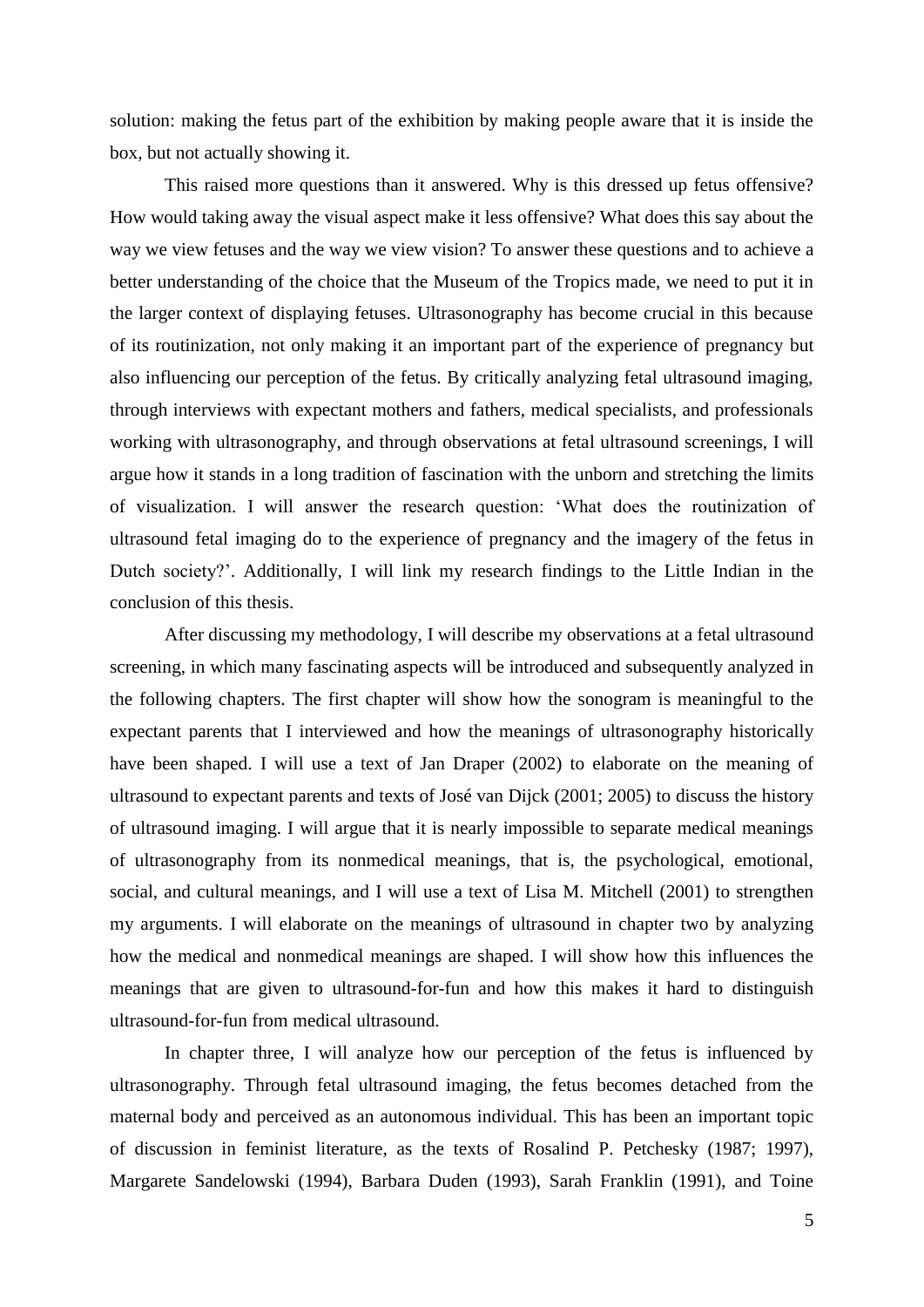Lagro-Janssen (1995) demonstrate. However, I will complexify this personification by describing the experiences of my respondents. I will continue by discussing the important role that vision plays by using texts of Evelyn Fox Keller and Christine R. Grontkowski (1983), Chris Jenks (1995) and Rosi Braidotti (1994; 2011), and argue how this contributes to the personification of the fetus because a visual image can never do justice to the complex experiences of pregnancy.

Finally, in chapter four, I will argue how expectant parents are incapable of interpreting an ultrasound scan and that they have to rely on what the sonographers show them. There is, however, a difference between seeing and being shown, which I will demonstrate by discussing the fetal photographs of the photographer Lennart Nilsson, whose images have circulated widely. I will use the text of Barbara Duden (1993) to strengthen my arguments theoretically. I will argue how Nilsson's work fits within the struggle to define the boundaries between medicine and the broader consumer culture in which it is located. These boundaries are reinforced through authoritative knowledge, which makes us perceive medicine as a natural knowledge system that we take for granted. I will use the texts of Brigitte Jordan (1980; 1997), Robbie E. Davis-Floyd (2003), and Eugenia Georges (1997) to make this argument. Finally, in the conclusion, it will become clear how all of this is connected to the Little Indian in Formaldehyde in the Museum of the Tropics, and I will show how my unexpected encounter with the wooden box became crucial to my understanding of fetal ultrasound imaging.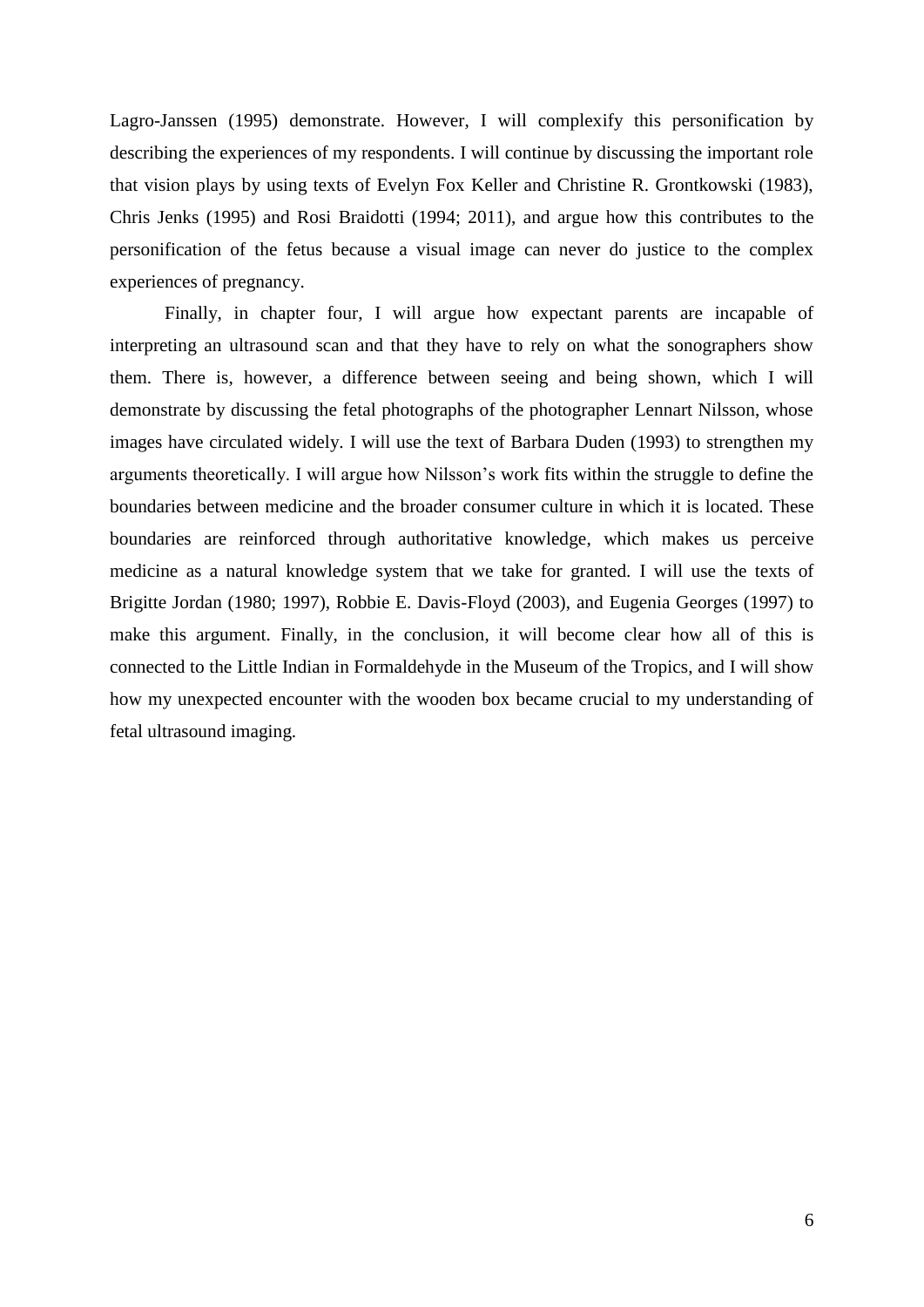### **Methodology**

<span id="page-6-0"></span>Fetal ultrasound imaging has become a routine part of the experience of pregnancy in Dutch society. Women get at least two ultrasound screenings or sonograms during their pregnancy, which are covered by every basic health insurance. The first one, which takes place around 12 weeks into the pregnancy, is called a dating scan. In 2007, a second scan, an anomaly scan, became commonplace, which takes place at approximately 20 weeks into the pregnancy<sup>1</sup>. In addition to this, there are women who get a third ultrasound around 30 weeks into the pregnancy. Women who do not have a "normal" pregnancy (e.g. having twins) have more ultrasounds. Besides these medical ultrasounds, having one or more ultrasound-for-fun screenings is a common practice in the Netherlands. An ultrasound-for-fun (in Dutch: *pretecho*) is an ultrasound that is not made because of a medical urgency but to see the fetus "for fun" (Van Dijck 2005: 110). Most ultrasound-for-fun clinics give the expectant parents a videotape of the complete screening in 2D, 3D, and real-time 3D (also known as 4D), which is a service hospitals or medical ultrasound clinics do not provide.

#### <span id="page-6-1"></span>**Data Collection**

<u>.</u>

To answer my research question, 'What does the routinization of ultrasound fetal imaging do to the experience of pregnancy and the imagery of the fetus in Dutch society?', I chose to conduct interviews and observations at ultrasound screenings. Interviewing is a particularly valuable research method to gain insight into the world of the respondents (Hesse-Biber 2007: 114). The subjugated knowledge of women's realities often lies hidden and unarticulated, and by asking questions about issues that are of particular concern to women's lives, this

<sup>&</sup>lt;sup>1</sup> Source[: http://www.rijksoverheid.nl/onderwerpen/zorgverzekering/vraag-en-antwoord/wat-zit-er-in-het](http://www.rijksoverheid.nl/onderwerpen/zorgverzekering/vraag-en-antwoord/wat-zit-er-in-het-basispakket-van-de-zorgverzekering.html)[basispakket-van-de-zorgverzekering.html](http://www.rijksoverheid.nl/onderwerpen/zorgverzekering/vraag-en-antwoord/wat-zit-er-in-het-basispakket-van-de-zorgverzekering.html)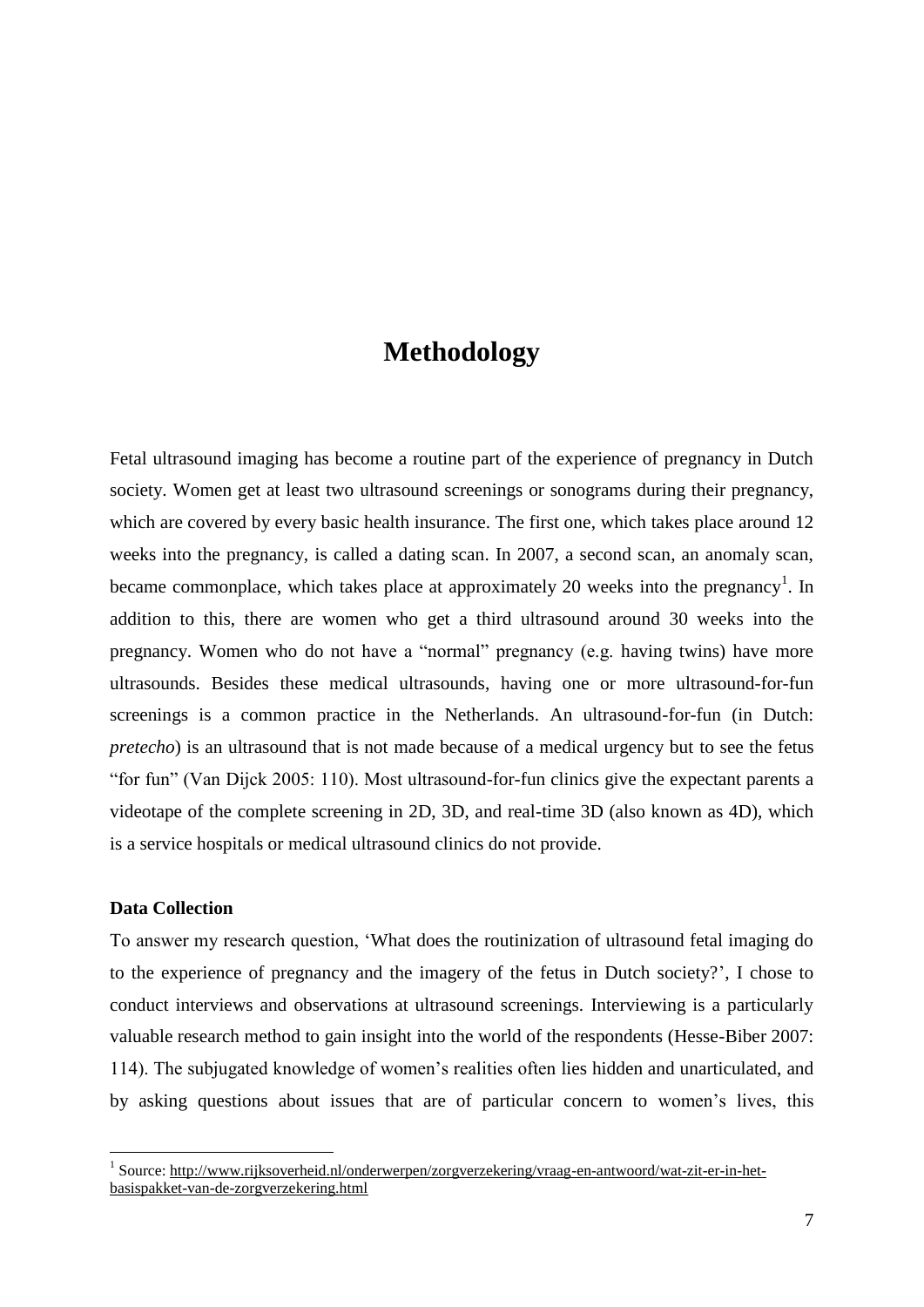knowledge can be explored (ibid.: 113). I chose to do semi-structured interviews to retain a degree of control over which topics would be discussed by using a list of written questions, but also leaving room for spontaneity (ibid.: 115-116). I tried to encourage my interviewees to speak freely and at length, and to avoid leading questions.

In my research, I try to get an understanding of the perspectives of the whole range of people involved in fetal ultrasound screenings; the expectant mothers and fathers, midwives, sonographers that make medical ultrasounds and sonographers that make ultrasounds-for-fun. The perspective of the expectant father is often not taken into account, as most research focuses on the expectant mother. In my opinion, it is very interesting to see what role fetal ultrasound has in the experience of pregnancy of the partner of the pregnant woman and to find out how this differs from the role it has for the pregnant woman. I take up gender as a significant variable, which enables me to make a comparison between the experiences of men and women. Their experiences are largely shaped by the medical specialists, which is why I wanted to get a better understanding of how medical specialists view fetal ultrasound imaging. This makes my research innovative and allows me to add to existing literature.

I interviewed three expectant couples, two midwives (females), of which one was also a medical sonographer, and a sonographer (male) that made ultrasounds-for-fun. At the time I interviewed the first couple, Iris (female, 31) and Wouter (male, 30), both born in the Netherlands, Iris was 31 weeks pregnant with her first child and they had three medical ultrasound screenings. The second couple, Simone (female, 25) and Michael (male, 28), had two medical ultrasound screenings and one ultrasound-for-fun. Simone was 21 weeks pregnant when I interviewed her. She was born in the United States and moved to the Netherlands at the age of six, with her American mother and Dutch father. Micheal was born in the Netherlands and has a Dutch father and Australian mother. The third couple, Esmé (female, 36), who was 21 weeks pregnant with non-identical twins and Andreas (male, 34), had around eight medical ultrasound screenings when I interviewed them because Esmé's pregnancy was considered a high-risk pregnancy, seeing as she was carrying twins, had a miscarriage before, and is also a cardiac patient. Esmé was born in the Netherlands, whereas Andreas, born to German parents, has lived in the Netherlands since 2006. All of the expectant mothers and fathers were white, middle-class, and pursued higher education or have a university degree. I replaced all of their names with pseudonyms and I left out details that could reveal their identity to ensure their privacy.

Since my research topic is very personal and private, I mainly looked for respondents within my own network and am aware that my research sample therefore lacks diversity when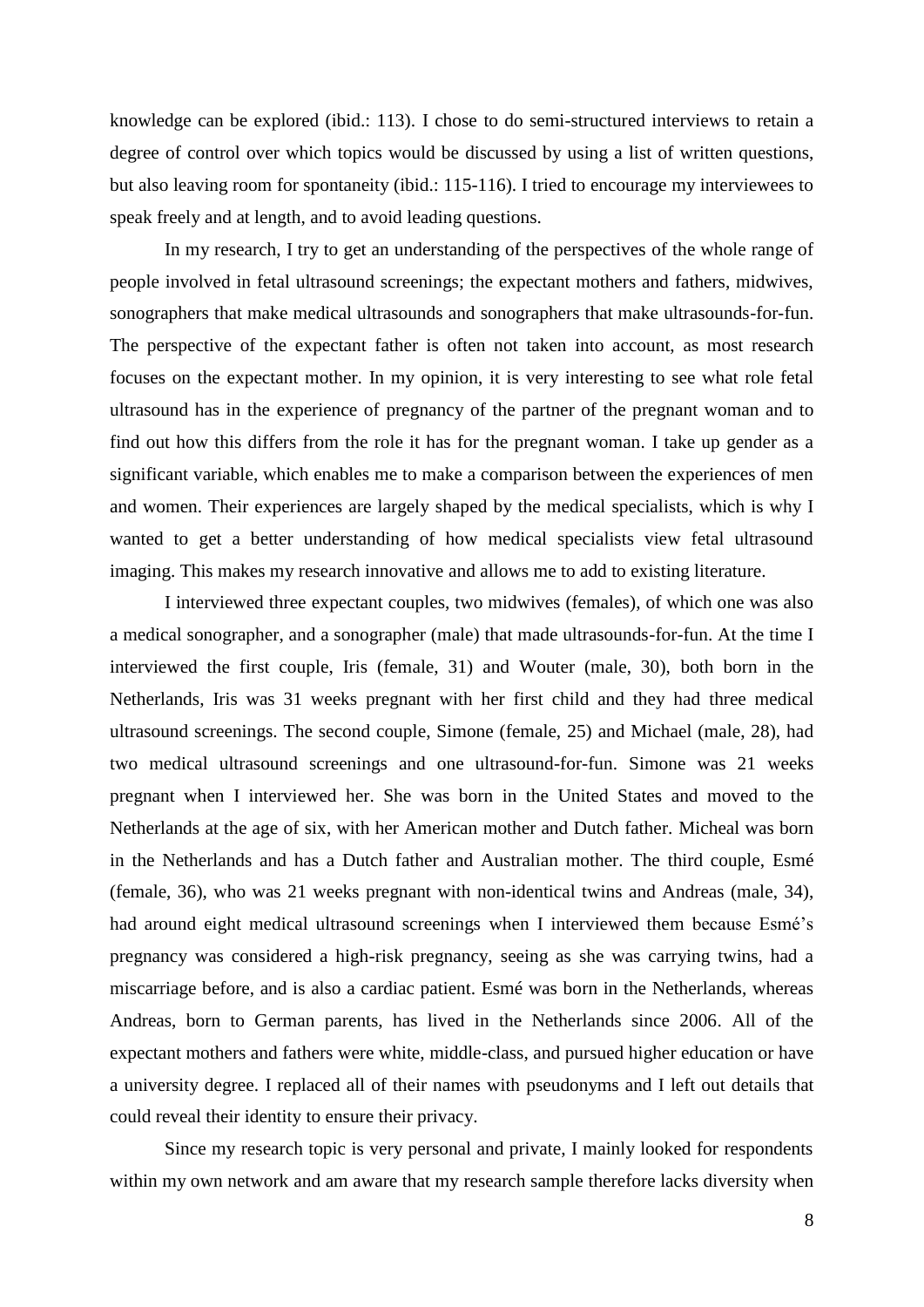it comes to ethnicity, class, and sexuality. However, in order to do in-depth research on such a private manner, my respondents needed to feel comfortable enough to tell me such personal things and I needed to be comfortable enough to ask such personal questions, which is why a bond of trust had to be established before the interviews. I was aware of a possible hierarchical relationship between researcher and researched, and I tried to break down notions of power and authority (Hesse-Biber 2007: 128) by choosing to interview people in my own network. In this way, the respondents already knew me, or at least knew something about me because I met them through a mutual friend or acquaintance. This does not, however, mean that the hierarchical relationship was completely dissolved. I was also aware of the ethical dilemma that can arise from having personal relationships with respondents, as discussed by Buch and Staller (2007: 204), which is that people can forget that you are researching them. Because I saw some of my respondents in my daily life, we also talked about their pregnancy outside of a research setting. I tried to mention my research regularly to remind them of it and I also made sure that I got their permission to incorporate the comments made to me outside the interviews in my research.

The first midwife that I interviewed was Liselotte Kweekel (female, 26), with whom I got into touch through a mutual acquaintance. She had been working as a midwife for four years. Through a "snowball effect" she brought me in contact with the midwife and sonographer Eve Hannant (female, 25), who is half Dutch, half English, and had been working as a midwife for three-and-a-half years. The fun-sonographer, Elvin Papa (46), who is half Surinamese, half Antillean, and born in the Netherlands, started making ultrasoundsfor-fun fifteen years ago, after getting a university degree in medicine. When I was looking at ultrasound-for-fun clinics on the Internet, the website of Papa immediately stood out to me because he had many Dutch celebrities promoting his services and he was also one of the very few male and non-white fun-sonographers. I contacted him through e-mail and he invited me to do observations at his clinic, as well as conduct an interview with him.

My second research method was doing unstructured observations. Doing unstructured observations has the aim to develop a narrative account of the behavior of the participants by recording as much detail as possible of that behavior (Bryman 2008:257). With unstructured observation, the researcher does not make use of an observation schedule and it is often used in connection with non-participant observation (ibid.). Although non-participant observation is described as observation in which the researcher does not participate in the social setting, the presence of the researcher always has an influence on the people being observed. My presence, as well as the voice recorder, could have made the respondents more self-aware. I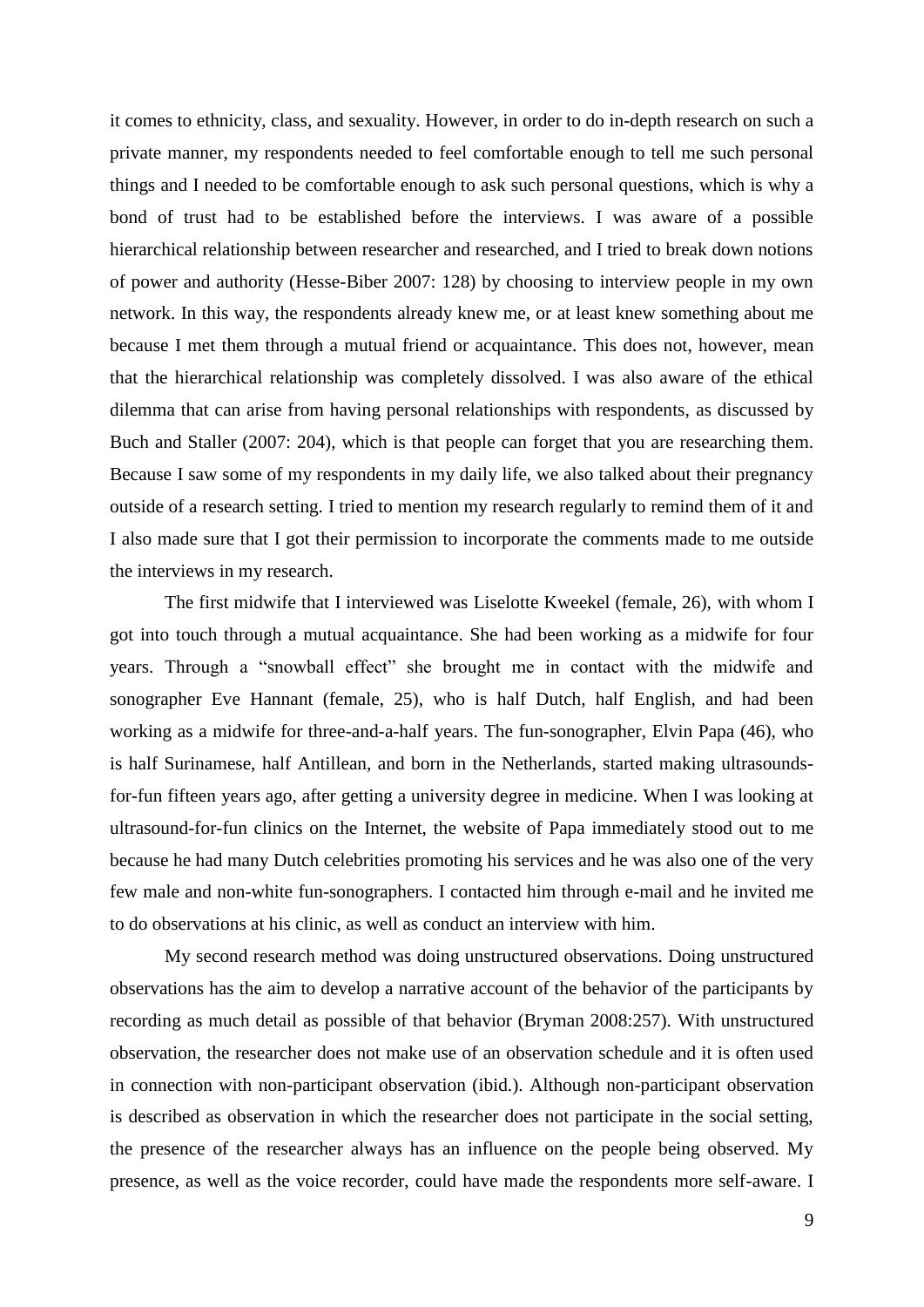was present at two ultrasound-for-fun screenings and at two medical ultrasound screenings of Simone; her dating scan and her anomaly scan.<sup>2</sup>

#### <span id="page-9-0"></span>**Data Analysis and Presentation of the Data**

By tape-recording all of my interviews, I could analyze the exact words that were used by the interviewees. After transcribing the tape recordings, I started with a thematic analysis, which means identifying how similar processes or worldviews recur repeatedly in the data (Buch & Staller 2007: 213). I compared this to the findings from my literature research and the common themes I extracted from it. This way of analyzing allowed me to compare and contrast the perspectives of the respondents. Additionally, since I interviewed both expectant mothers and expectant fathers, I was able to compare and contrast the answers that women and men gave to my questions. One interview asked for a different analysis, which was the interview with Andreas, who is a post-doctoral researcher in the field of anthropology. Because he is an anthropologist that is trained to look critically at things that others might take for granted, he already extensively thought about the practice of fetal ultrasound imaging and was highly reflexive about his own emotions and behavior. My interview with him was therefore very different from my interviews with the other men and women.

Throughout the research process, I practiced reflexivity, which means that I was mindful of my personal positionality and that of the respondents (Hesse-Biber 2007: 117). I was also concerned with issues regarding the representation of the researched because I had the responsibility of telling their stories in a way that did justice to them. In particular, writing down my research findings when it comes to the sonographers towards whom I was critical presented me with a challenge. Being critical is necessary but this should not be done in a hurtful manner. I had the power to write down anything about my respondents and I had to be highly aware that this happened in a respectful manner. At times, I encountered difficulties translating what my respondents said in Dutch into English because some connotations can get lost in translation. I tried to pay close attention to 'textual subtlety' (Spivak 1988: 278) when translating, and sometimes I put the Dutch word in brackets behind the translation if I was unsure if this would be the case.

<u>.</u>

 $2<sup>2</sup>$  I have elaborated more on the choices of my methods and their implications in the internship report of my internship at the Meertens Institute.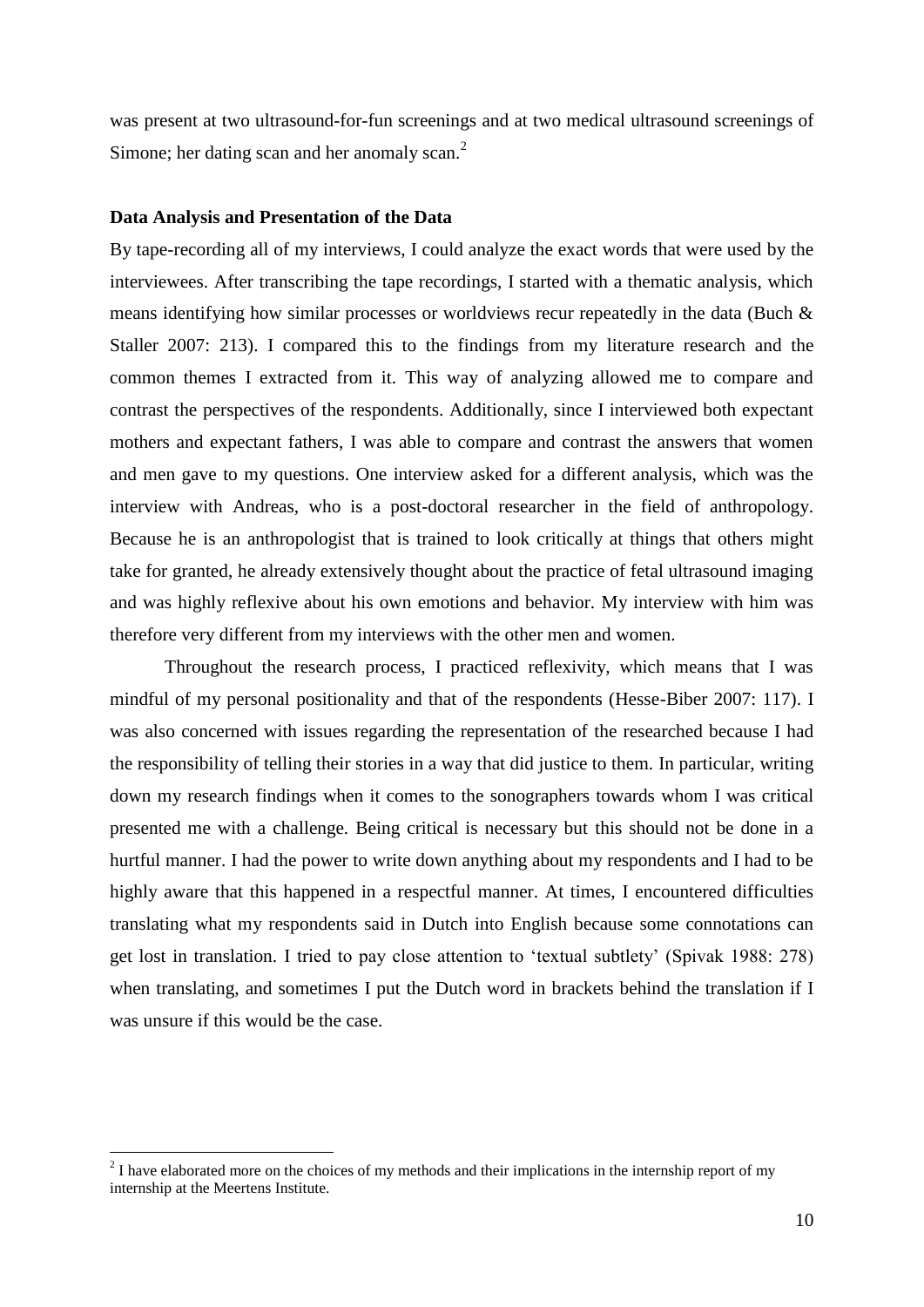## **Chapter 1 Becoming Meaningful**

<span id="page-10-0"></span>After waiting for almost half an hour, Simone's name is called out by a woman behind the desk of 'Obstetrics' and Simone and I are asked to come to the room where the ultrasound equipment is. It is a small room with a small desk right next to the door that has a computer on it. There is a chair in front of the computer and two chairs on the opposite side of the desk. There is an examination table with the ultrasound equipment next to it, which looks like a large computer on wheels with a relatively small screen and a strange looking keyboard. There is a constant prevailing sound, as if a large air suction apparatus is put on full force. The sonographer seems a bit surprised to have me there instead of Michael, Simone's partner. He made it to the hospital but went straight back home because he was too sick to even sit up. We sit down on the other side of a desk in front of the sonographer and I put my voice recorder on after asking for permission from the sonographer.

"My task today is that I will make an ultrasound. Have you had an ultrasound before in this phase?", the sonographer asks Simone to which Simone replies that she has not. The sonographer goes on by asking Simone all sorts of questions. She asks about her period, whether she uses drugs or alcohol, if she smokes, what her weight and height are, and whether she has taken folate. She types all of Simone's answers into the computer while looking at a computer screen that we cannot see. She does not explain why these questions are of relevance to her but goes over them quite quickly, and with a monotone voice, as if asking these questions are a routine to her. After this brief round of questions, she explains: "I will look if the baby [*kindje*] looks right in your womb, if the little heart beats nicely, and I will measure him. So you may lie down on the examination table."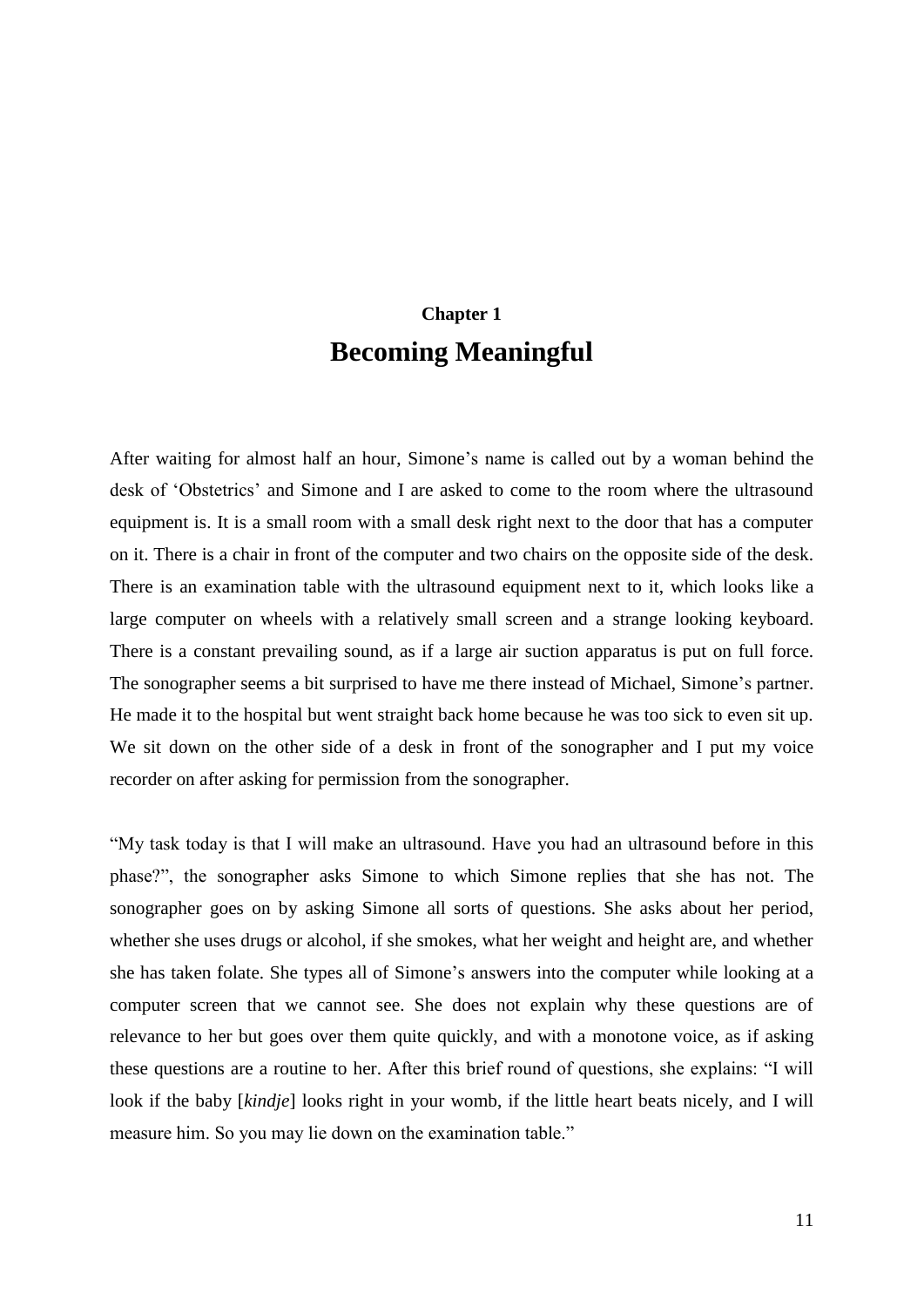Simone stands up from her seat but seems a bit taken aback by how fast the sonographer goes to doing the ultrasound. "I have a lot of questions, so I can ask them afterwards right?", she asks while she lies down on the exam table.

"Yes", the sonographer answers, "because afterwards you have an intake with the midwife. You may lower your pants, below your hips." The sonographer puts "cold gel" on Simone's abdomen. As she puts the transducer on her abdomen and a grayish image appears on the screen, the sonographer says: "Well, a whole baby is already in there".

"Really? Can you already see that properly?" Simone asks as she sits up and tries to get a glimpse of her unborn. This is quite hard because the screen is facing the sonographer sitting next to her, which means it is turned away from her.

"Wait a minute because now you tighten your muscles. I'll make a picture quickly", the sonographer says.

Lifting her head up while trying to lay flat and relax her muscles, Simone peaks at the screen. "Whoa! It is so much bigger than I thought."

"Yes, right?", the sonographer replies, although she knows that the fetus we see on the screen has a much larger size than the actual fetus, which is only approximately five centimeters. "You see, the little head, jaw, hand, belly, and little feet."

"Yes, and the heartbeat", says Simone, and at that moment, she gets emotional and tears up. "I have seen it before on pictures but never this... well", she explains with a broken voice.

"No, right?", the sonographer says, "look, now he's moving. You see that?"

"Yes", Simone replies, "it is almost as if he's jumping. Or are you doing that?", mistrusting her own eyes as she is watching the "jumping" fetus.

"I'm not doing anything", the sonographer answers, "I'm trying to bring it onto the screen." She has to tell Simone repeatedly to relax her abdomen because she keeps trying to sit up to get a better view of the screen.

The sonographer points out a leg, the head, and a hand. "It's waving", she tells Simone. The sonographer announces that she will do several measurements and there are long silences as we all concentrate on the screen.

"This is the foot?", Simone asks while staring intensely at the screen.

"That is a part of the knee", the sonographer replies, which shows that Simone, just like me, was not able to read everything that is on the scan. The sonographer points out more body parts. "Oh whoa! He is waving, hello!", Simone says to the screen.

The sonographer makes a few more photographs and then says "well, lovely. You can see that he is beautifully on term, exactly what we thought. Two hands. Lovely. Congratulations."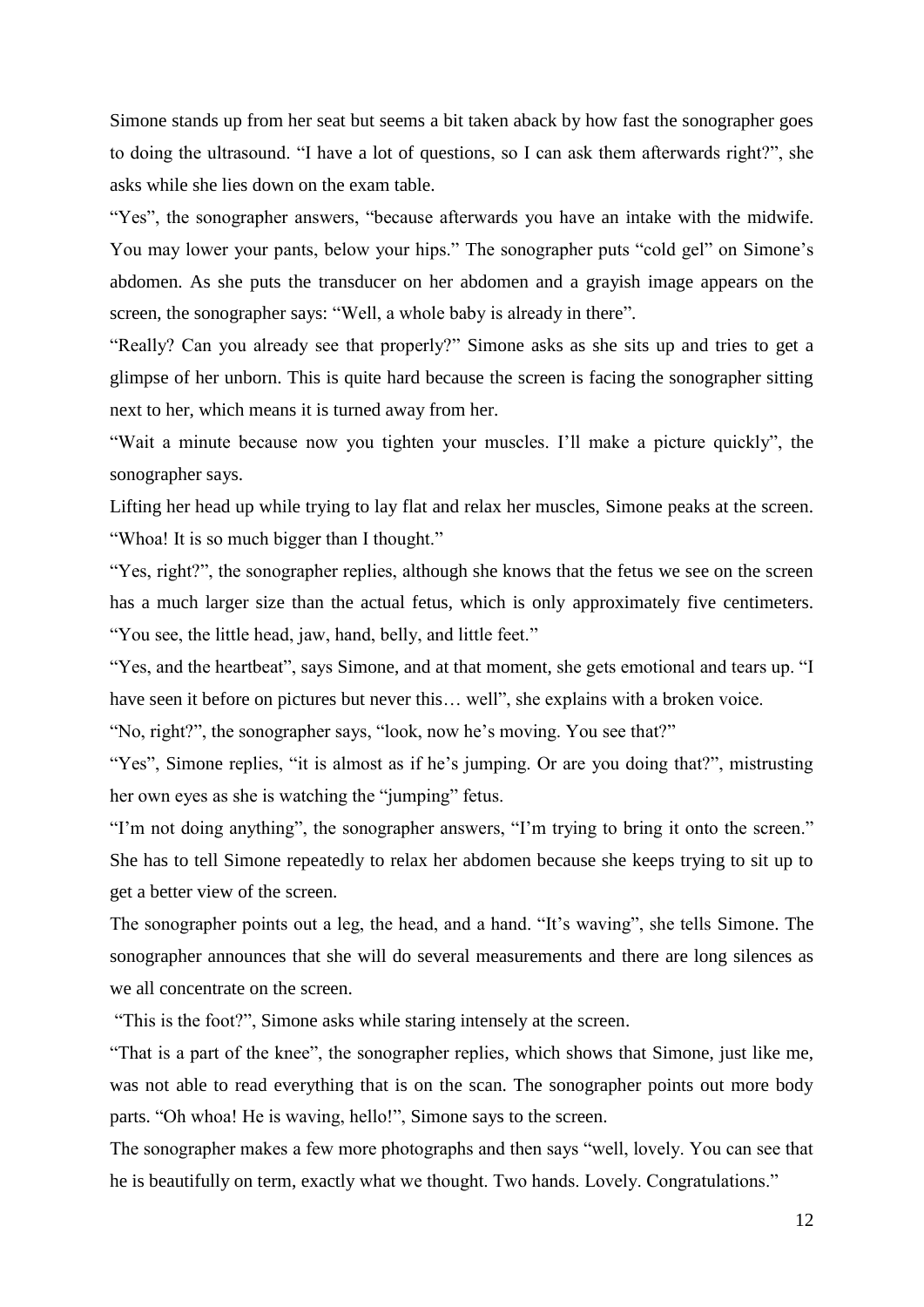After Simone has removed the gel from her abdomen with a paper towel given to her by the sonographer, we sit down at the desk again.

After the sonographer tells Simone her expected due date, she asks if Simone has any questions about the ultrasound because she can ask the midwife all of her other questions.

"Yes, I do have a few questions about this", Simone replies.

"About the ultrasound scan or, uh..."

"Yes, uh, about pregnancy in general?"

"But then it is best that she, uh…"

"All right, but you can answer questions about the ultrasound scan?"

"Yes, but she will have half an hour for this." The sonographer clearly wants to end this appointment because she is on a tight schedule. However, Simone ignores this and asks: "what is it exactly that you see on an ultrasound because, uh, I mean, if there is something wrong or..."

"At a 20 weeks scan they will look at innate anomalies, now you can see: he is beautifully in the womb, the heart is beating, the baby is moving, his head looks normal, arms and legs. But whether he has a good heart or whether the kidneys are working, you can't see that yet, it is too small for that, they check that at 20 weeks."

"Yes, but we saw the heart beating," Simone replies.

"Definitely. Let's go to the midwife. You can take the photographs with you", and the sonographer stands up before Simone has the chance to ask any more questions.

#### <span id="page-12-0"></span>**Meaningfulness of the Sonogram**

Pregnancy is a rite of passage and is regarded by many cultures around the world as a lifechanging event (Davis-Floyd 2003: 1). The social status and social roles of the pregnant woman, the expectant father, and the couple as a whole significantly changes (Mitchell 2001: 77). All of my interviewees described the first ultrasound as an important milestone in the pregnancy. When viewing pregnancy as a rite of passage, the first few months can be seen as the most liminal because the woman is not showing, she has not felt quickening, and many expectant couples have only told their close family and friends about their pregnancy (ibid.: 80). All of the women I interviewed knew they were pregnant because they intuitively felt it, experienced the bodily discomforts that are the first signs of pregnancy (e.g. feeling nauseous and extremely tired), and because they did a home pregnancy test that showed that they were pregnant. However, their first ultrasound scan was the ultimate confirmation of their pregnancy and was therefore a milestone.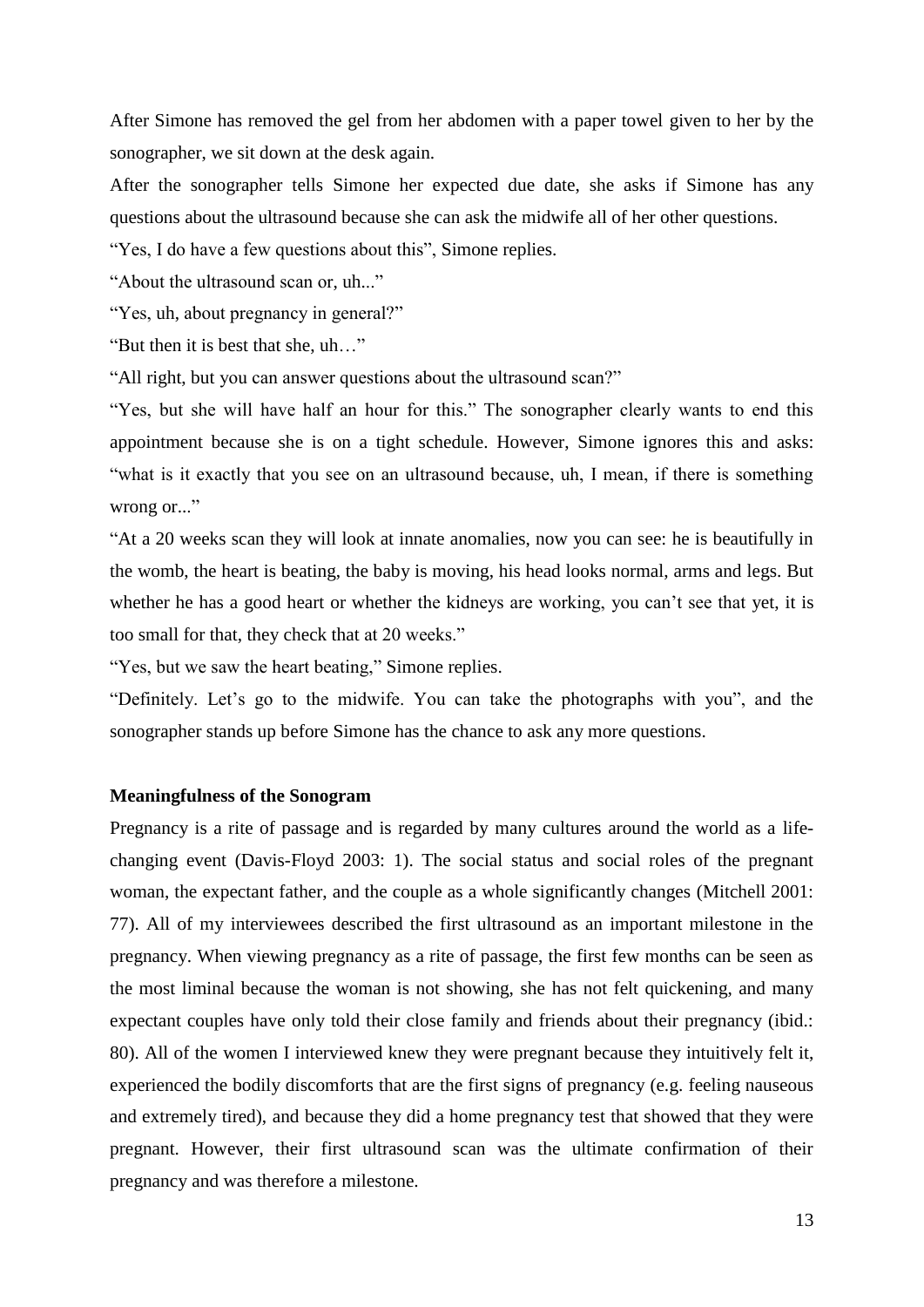To Simone, the first ultrasound scan meant a lot and she became emotional during the screening when she first saw her fetus. "You really see a small body, a little head, and at my first ultrasound you also really saw it moving around a lot, which was all so humanlike and truly felt as if, uh yes, it was a real human, like I had never seen before and that is why an ultrasound is really special", Simone told me during our interview. She continued: "I always knew that I was pregnant, the first few months I was extremely tired and nauseous and stuff like that but yes, you might just as well have had a strange disease instead of being pregnant". Although she knew she was pregnant, she needed the visual evidence in order to truly believe it and this spoke to her imagination quite strongly. She considered it to be very different from other medical check-ups, like taking blood samples, which is "just something that you do and then you'll hear if there is something wrong with your blood". Although both the ultrasound screening and taking blood samples can be seen as medical tests serving the same purpose, which is checking if the mother and fetus are healthy, the ultrasound has a much greater impact.

This was especially true for Esmé and Andreas. When I interviewed them, Esmé was 23 weeks pregnant with twins. She had a miscarriage one-and-a-half years before, when she was several weeks pregnant and before she had even had her first sonogram. Before her miscarriage, she had the bodily discomforts that are the first signs of pregnancy and a pregnancy test confirmed this. Due to their miscarriage, they realized very well that "feeling" pregnant and having a positive outcome of a pregnancy test is not a guarantee. "If you are pregnant, it is not evident that you will have children", Andreas said. Especially in the first trimester, when the chances of a miscarriage are the highest, the pregnancy causes insecurity. Each ultrasound scan, and Andreas and Esmé had many because of Esmé's high-risk pregnancy, helps with letting go of these insecurities and fears, as Esmé described. The first ultrasound scan shows that there is at least a fetus with a beating heart growing inside the woman. This evidently still does not guarantee that they will have a healthy baby, but it is one step closer to it.

To the partners of the pregnant women, the ultrasound is significant because it is a way to become more involved in the experience of the pregnancy. Michael described this as follows:

"That the baby is inside of Simone does not mean that I am less of a father, or less responsible, so I want that whole process… I mean, I can never experience it as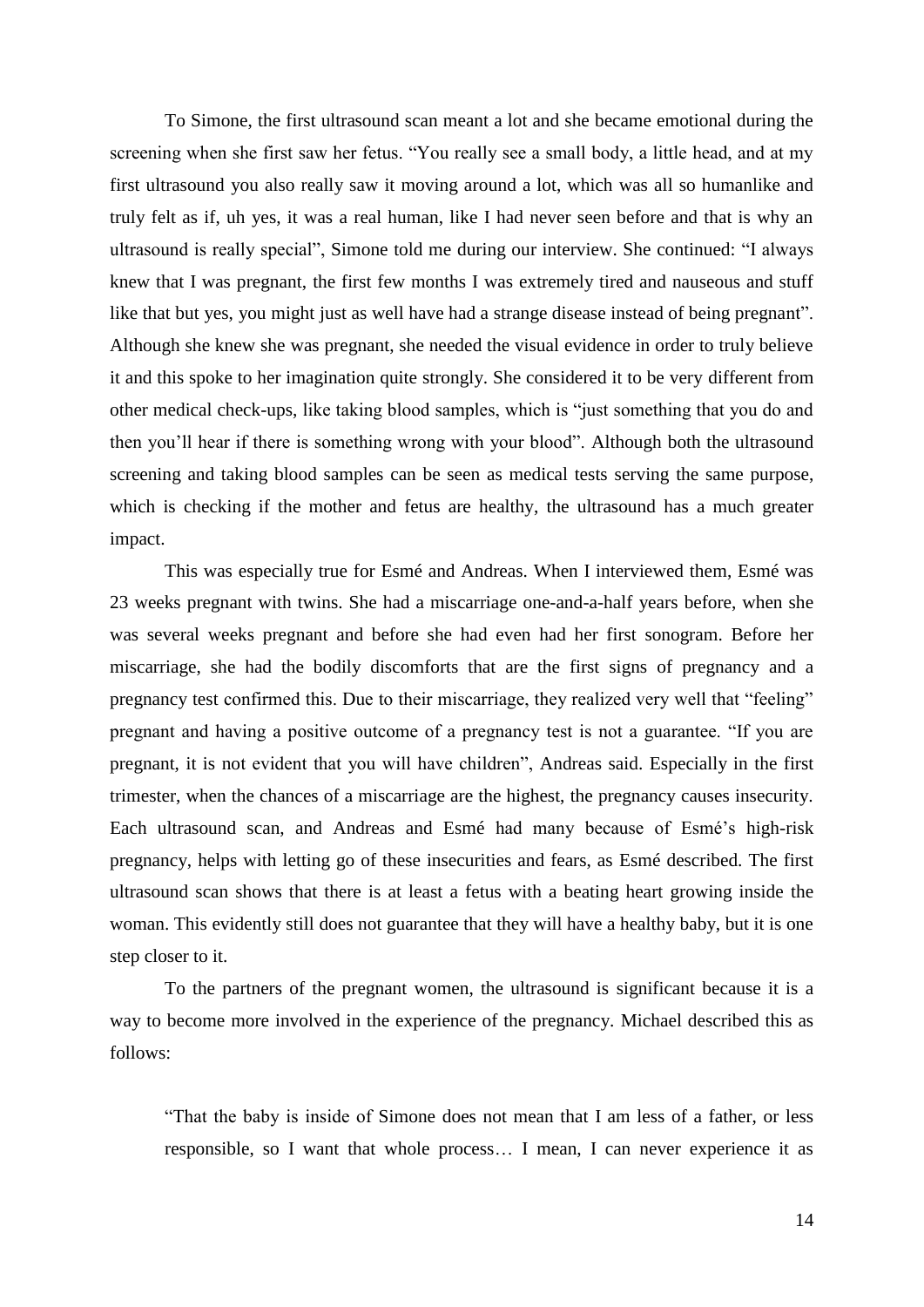conscious as she can, but as much as possible, I do want to experience it up close and these steps [having ultrasound scans] are definitely a part of that."

The ultrasound screening enables Michael to experience Simone's pregnancy "up close" because 'ultrasound has opened up the womb' (Van Dijck 2005: 106). Due to this, the pregnant woman can share some of the intimate perceptions of pregnancy with others (ibid.). Wouter, Iris's partner, described this: "of course, your girlfriend runs to the bathroom constantly and you feel fine, so that [ultrasound] makes it… you could just see that there was something happening. Ultrasound scans make it, at least for the man, much more tangible." Andreas described it as "looking into the world" of their twins, which brought him closer to them, while he thought that Esmé was already close to them because she carried the fetuses. Andreas also made sure that he was there for every ultrasound scan, even though they had already had around eight at the time I interviewed them. He found it really important to be there, no matter how much trouble he had to go through at work to get time off.

Draper (2002) did research on men's experiences of the ultrasound scan and argues that seeing the fetus on the screen was more significant to men than other signs of pregnancy, such as the pregnancy test, feeling fetal movement, and the growing abdomen of their partner. The ultrasound scan was their window into the interior of their partner's body and was the strongest evidence of their baby, which then became more than just an abstract concept, more than a 'blue line on a test' (ibid.: 782). Ultrasound images 'replace and displace the boundaries of space' (inside/outside the pregnant woman's body) and time (before/after birth) (Braidotti 2011: 197). It disrupts the definition of pregnancy as an "interior" experience (Petchesky 1997: 139) and it serves to 'redress technologically the inequality in men's knowledge of, and access to, the fetus' (Sandelowski 1994: 232). The pregnant woman is no longer the knowledgeable one but instead, the medical specialist, the sonographer, and even society at large seem to become more knowledgeable about the pregnancy than the woman herself.

The pregnant woman and the expectant father 'occupy different epistemological standpoints as knowers of the fetus' (ibid.:233). The knowledge of the pregnant woman is embodied (corporeal and concrete) because she carries the fetus in her body, which gives her 'a tactile and kinesthetic awareness' that the expectant father cannot have (ibid.:234). The knowledge of the pregnant woman's partner is limited to visual and tangible sources of information (ibid.). Only through his partner's body can he sense the fetus, and this is only possible with her permission. This makes the expectant father's knowledge more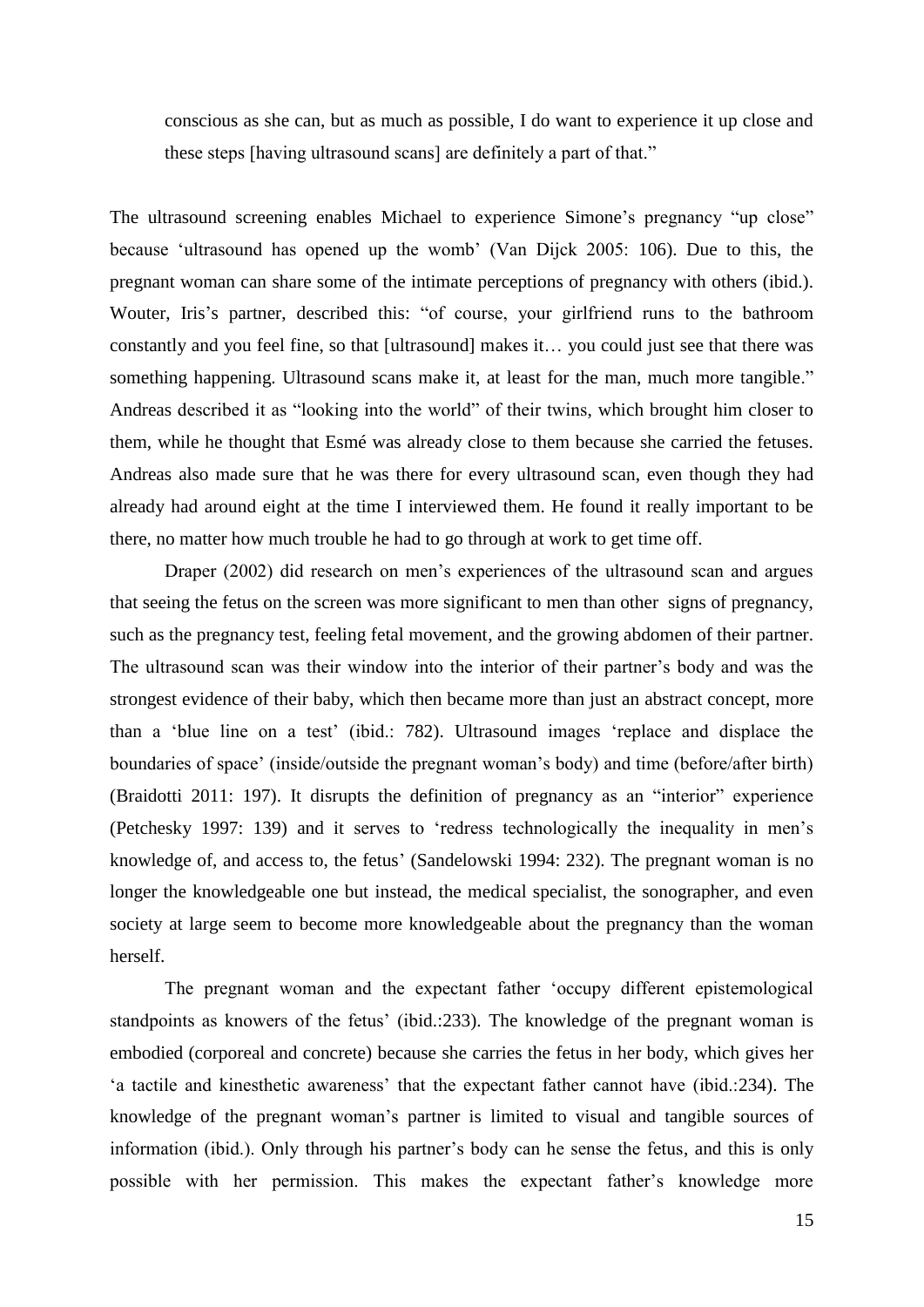disconnected and abstract than the pregnant woman's knowledge because it is disembodied. Fetal ultrasonography has changed the epistemology of the prospective parents by emphasizing vision as the primary source of information about the fetus and by extending the sensory capabilities of the expectant father (ibid.). Expectant fathers and sonographers become more equal to the pregnant woman when it comes to knowing the fetus because 'her knowing is made less exclusive and singular and more dependent on technology' (ibid.: 239).

At the same time, the important role played by ultrasound screenings play during pregnancy was also nuanced by my interviewees. To Simone, the first ultrasound in particular was of great importance, while the second one, which was an ultrasound-for-fun scan, and the third one, the 20 weeks scan, were less impressive because she "had already seen it". Besides this, as the pregnancy progressed, feeling the fetus takes up an increasingly important role, which makes seeing the fetus no longer the only way to establish its viability (Sandelowski 1994: 237). Although the expectant parents told me that they attach great value to seeing the fetus, they also told me that they did not necessarily feel the need to have many more ultrasound scans than the ones they had. In particular, they were quite negative about a scan in 3D. Wouter and Iris said that the 3D scan looked quite scary, Simone and Michael called their fetus an alien in 3D, Esmé described the 3D scan as really strange, and Andreas thought that the fetuses looked extremely ugly in 3D. For most of them, the 3D scan did not necessarily have additional value to the 2D scan.

#### <span id="page-15-0"></span>**The History of Ultrasonography in the Netherlands**

The ultrasound scans play an important role during pregnancy but the meanings that expectant parents and (medical) professionals attach to them are complex. This is because a sonogram has different, intertwined meanings: medical, social, psychological, emotional, and cultural (Van Dijck 2005: 101). Before I will dissect the meanings of ultrasonography in the following chapters, it is necessary to look at the history of fetal ultrasound imaging to see how these meanings have been constructed historically.

In the mid-1980s and early 1990s, before ultrasound scanning became routine in the Netherlands, gynaecologists tried to familiarize patients with ultrasound and started to promote it as a unique family ritual (Van Dijck 2005: 110). They invited the pregnant woman's partner, her children, and other family members to the screening and gave 'a guided tour of the fetus' that promoted parental bonding and provided psychological reassurance (ibid.). Most hospitals provided a videotape of the unborn child as well, which became a cultural artifact as it was considered to be the first home video of their child (ibid.). Despite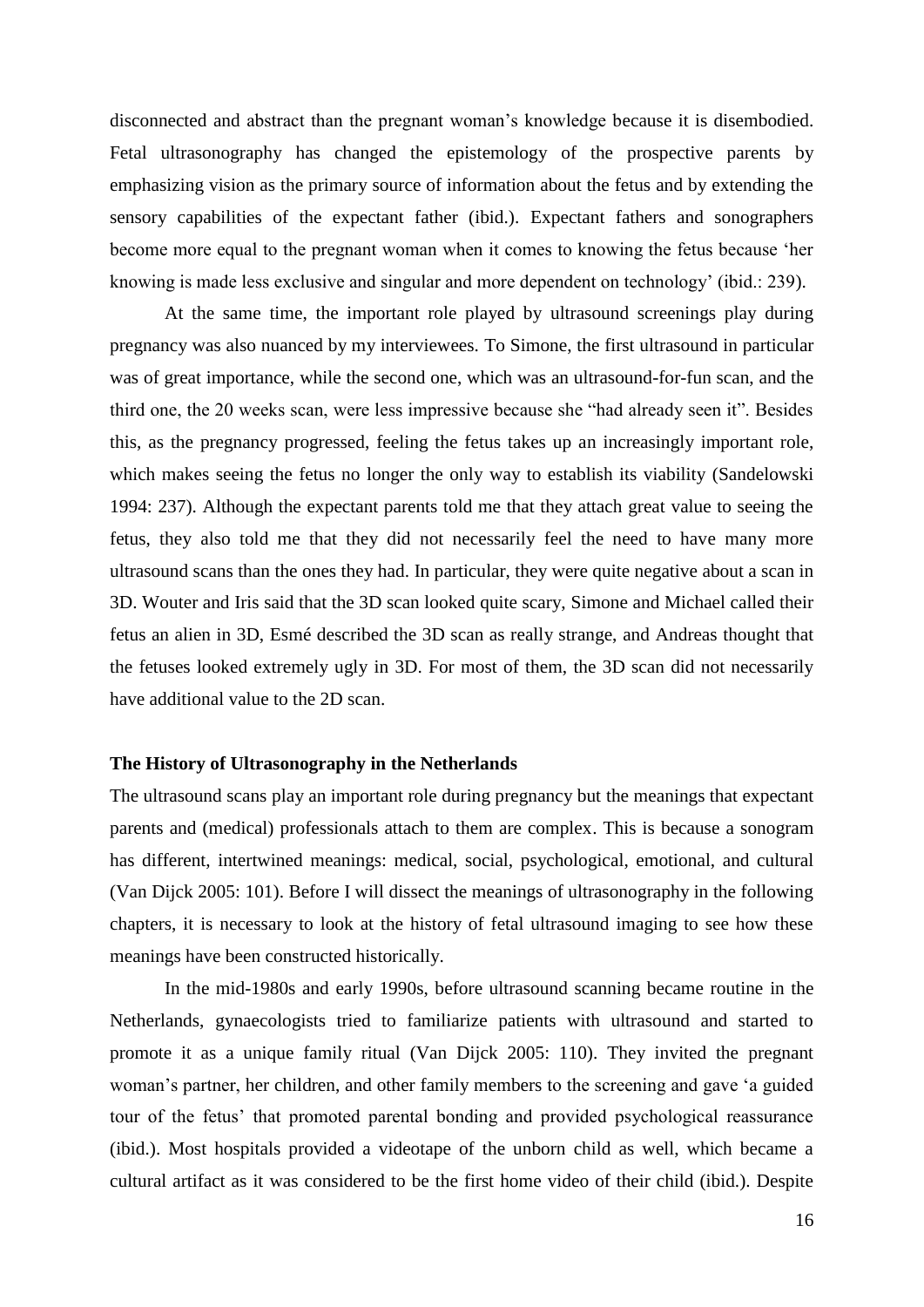this, hospitals had strict regulations that permitted only one ultrasound during each low-risk pregnancy. Only medical indications would constitute a reason to have a second or third scan. The hospital thus had a 'slightly confusing hospital regulation' because it systematically promoted nonmedical meanings of the ultrasound, while at the same time, the regulations point to the exclusive medical meanings because no extra ultrasounds were made unless strictly necessary (ibid.).

Due to these regulations, ultrasound-for-fun clinics started to appear in the Netherlands in the early 1990s. They found a niche because most women only had one ultrasound screening during pregnancy, while they often wanted to "see" their fetus more often (Van Dijck 2005: 110). These fun-sonographers were never regulated by state policy, which Van Dijck attributes to them 'occupying a regulatory no-man's land between photography and medical specialty' (ibid.). Anyone who could afford an ultrasound machine could start an ultrasound-for-fun clinic. Prices for an image or videotape of an ultrasound-forfun screening now lie anywhere between 30 Euros (for 2D) and 150 Euros (for real time 3D, also known as 4D).

In 1998, the Dutch union of gynaecologists called for a decrease of nonmedical use of ultrasound because they became convinced that 'the hospital was not the most suitable place for ritual family gatherings and photo ops' (ibid.: 111). They stopped with taping the ultrasound for expectant parents and midwives took over the first-trimester scans on healthy women with normal pregnancies from gynaecologists (ibid.). In theory, this meant that a neat division in labor emerged between the gynaecologist, the midwife, and the fun-sonographer. Gynaecologists only made an ultrasound when there was a medical indication or with highrisk pregnancies, midwives or sonographers trained in basic ultrasound scanning made the routine scans of healthy women, and commercial fun-sonographers provided the expectant parents with the photographic evidence (ibid.: 112). In practice, however, the professions are not so easily demarcated, which will become clear in this thesis. A separation between specialists is also found in the description of Simone's ultrasound screening. At the end of the screening it becomes clear that the sonographer only has a limited amount of time. She requests Simone to save her questions for the next medical professional in the chain, the midwife, who is there to monitor her emotional and psychological needs. The sonographer seemed to become slightly agitated when Simone crossed the demarcation by starting to ask her things that did not belong to her tasks.

For a long time, the Netherlands has been an exception when it comes to fetal ultrasound screenings. By 2005, an ultrasound checkup in each trimester had become a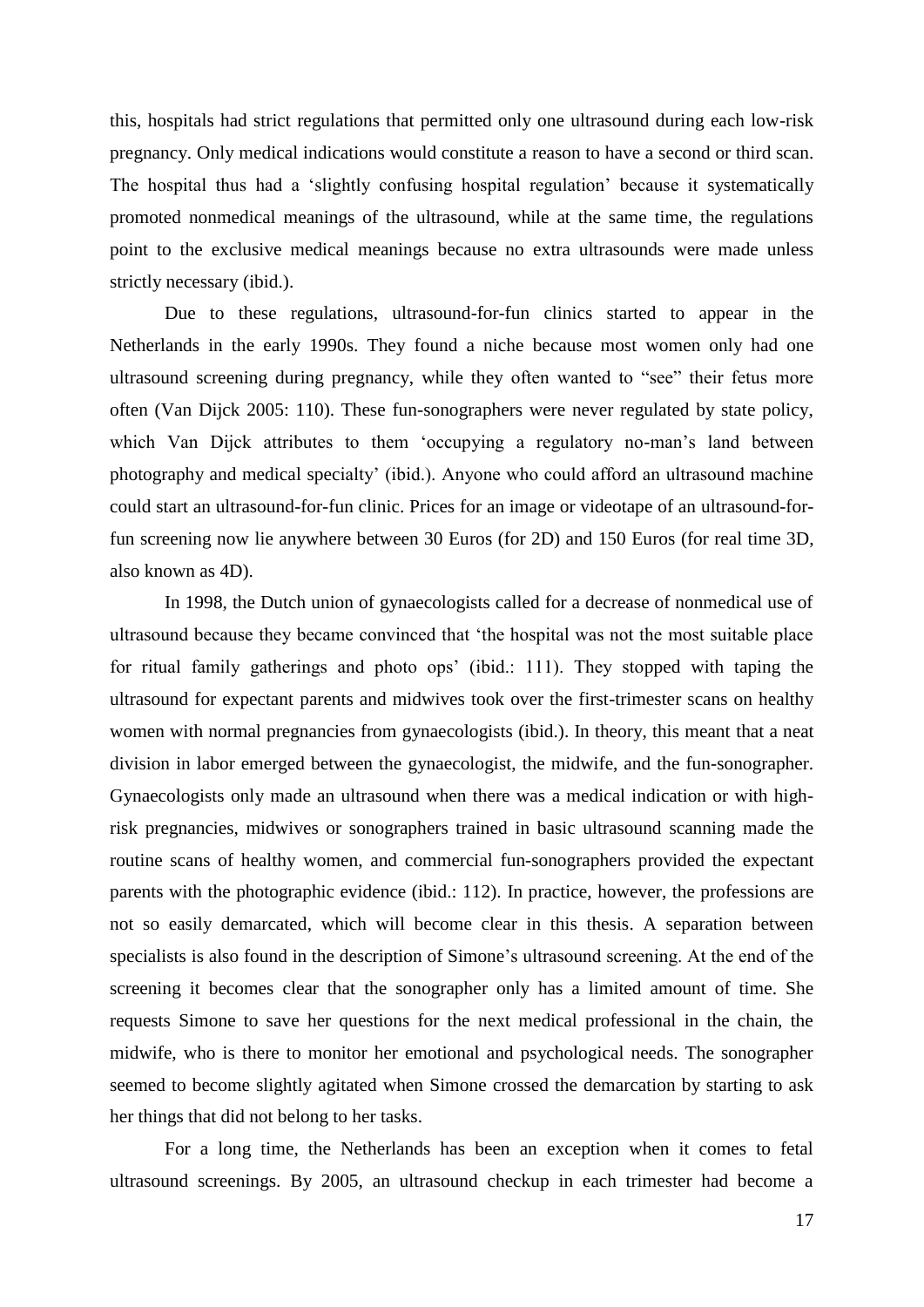routine part of standard prenatal care in most European countries<sup>3</sup> (ibid.: 108). In the Netherlands, one ultrasound screening in the first trimester had also become a routine part of pregnancy by that time (ibid.: 109). It is only since the beginning of 2007 that the secondtrimester scan (anomaly scan) became a routine part of pregnancy as well, in an effort by the Dutch government to reduce infant death, which was (and still is) relatively high in comparison to other Western countries (European Perinatal Health Report 2008). An estimated 25 to 30 percent of perinatal mortality (death of the fetus/baby between the twentysecond week of pregnancy until four weeks after the birth) in the Netherlands was attributed to innate anomalies that could have been detected by a 20 weeks  $scan<sup>4</sup>$ . The most recent numbers show that the perinatal mortality decreased fourteen percent in the Netherlands<sup>5</sup>, which still makes perinatal death in the Netherlands relatively high.

#### <span id="page-17-0"></span>**Conclusion**

I started this chapter with a description of Simone's dating scan to give the reader a better understanding of what happens during such a scan. I will come back to this description in the other chapters because it contains many interesting moments that require further analysis. As I have argued, ultrasound plays an important part in the experience of pregnancy and it is considered to be a milestone by my respondents. The women knew they were pregnant but the ultrasound functioned as stronger evidence of this. For the men, it is a chance to experience the pregnancy of their partners more closely, as it changes their epistemological standpoints as knowers of the fetus. Pregnancy is no longer something that belongs exclusively to the woman because her partner and medical specialists get to take a look in her body through ultrasonography. As pregnancy progresses, however, ultrasound became less important, as it became possible to feel the fetus move. The meaning that expectant parents give to ultrasound scans emanates from its history. When the ultrasound scan was first used as a reproductive technology, gynaecologists promoted it as a family ritual to familiarize people with it. They, however, soon came to realize that the hospital was not the right place for family rituals. The midwives took over the scanning in low-risk pregnancy, while the sonographers provided the expectant parents with a nice photograph of their unborn. In theory, this neat division of labor might work, but in practice, it is much more complicated, as I will show in the following chapters.

1

<sup>&</sup>lt;sup>3</sup> For more information on different policies in European countries, see Levi (1998)

<sup>&</sup>lt;sup>4</sup> Source[: http://vorige.nrc.nl/article1594935.ece](http://vorige.nrc.nl/article1594935.ece)

<sup>&</sup>lt;sup>5</sup> Source[: http://www.volkskrant.nl/vk/nl/2686/Binnenland/article/detail/3447774/2013/05/27/Babysterfte-in-](http://www.volkskrant.nl/vk/nl/2686/Binnenland/article/detail/3447774/2013/05/27/Babysterfte-in-Nederland-daalt-maar-is-nog-steeds-hoog.dhtml)[Nederland-daalt-maar-is-nog-steeds-hoog.dhtml](http://www.volkskrant.nl/vk/nl/2686/Binnenland/article/detail/3447774/2013/05/27/Babysterfte-in-Nederland-daalt-maar-is-nog-steeds-hoog.dhtml)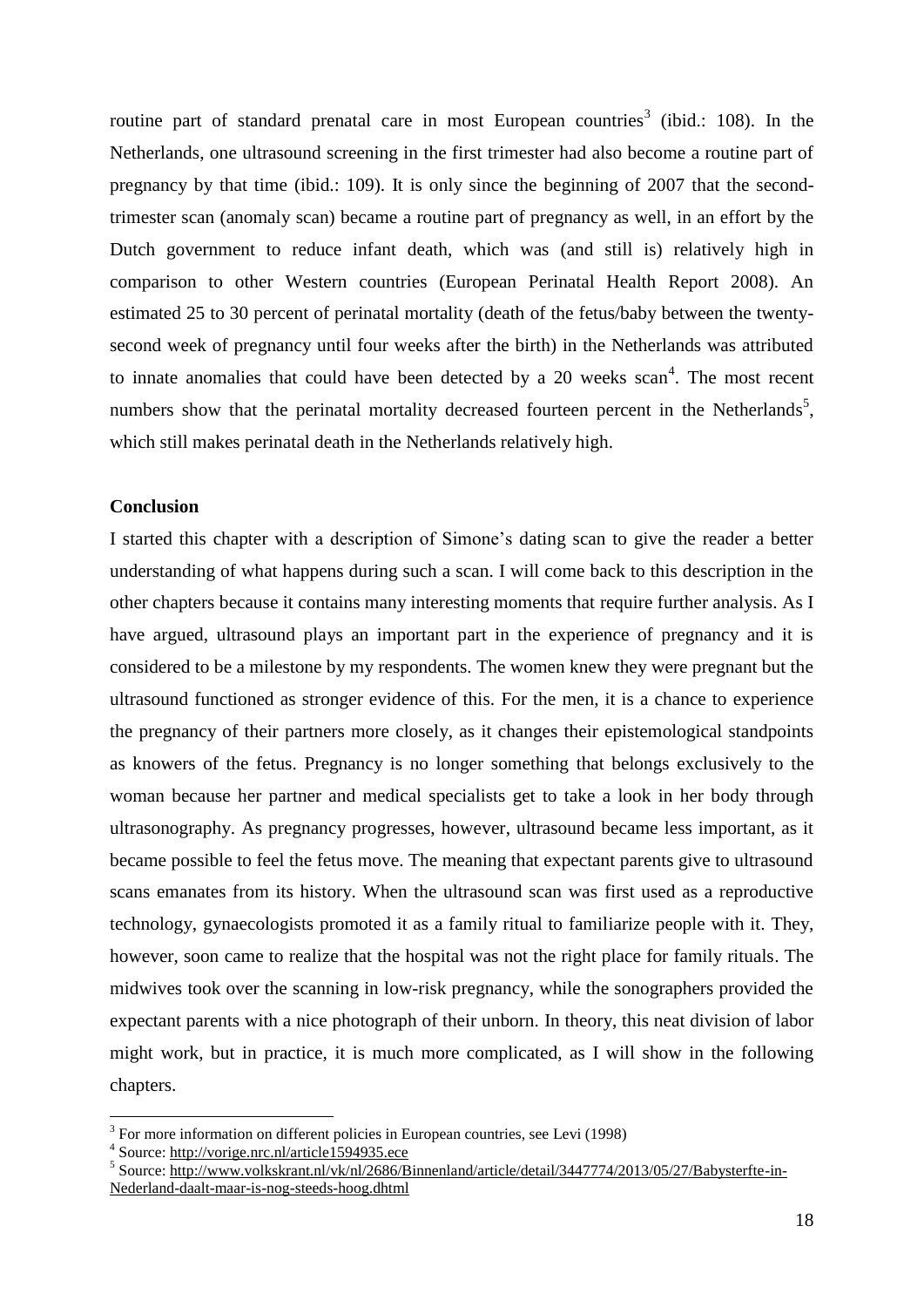## **Chapter 2 Medical Versus Nonmedical Meanings**

<span id="page-18-0"></span>It is impossible to view fetal ultrasound imaging as a purely medical practice because medical and nonmedical meanings converge. When I asked the expectant mothers and fathers why a sonogram is made, they all answered that it is primarily done for medical reasons, to see whether the fetus is healthy. Wouter mentioned that to a lesser extent it is to reassure the future parents. It was especially midwife and sonographer Eve Hannant that kept emphasizing the medical aspect of the sonogram. For example, she said:

"We are here to guide the pregnancy as best as possible, not to do all kinds of fun stuff. That is what the ultrasound-for-fun clinics are for, I think that this is a completely different kind of thing. We are here to see if the pregnancy is going well and not to see if we can nicely show five little fingers on the screen."

Although I acknowledge that the primary reason to make a sonogram is to check the growth and health of the fetus, there are many other meanings attached to it that are inextricably linked with the medical meaning. Trying to demarcate the ultrasound scan as a purely medical event, as Hannant is trying to do, is impossible. This is because it is part of a life changing experience, which involves emotions and ethical issues that are inseparable from the medical event.

According to Draper (2002: 787), the sonographer sees the screening as a diagnostic event to collect data about the growth and viability of the fetus, whereas the expectant couple view the screening as a social event that gives them the chance to see (a representation of) their unborn. Draper argues that to a sonographer, the sonogram is a 'public (medical) photograph with a fetal (patient) subject' while to the expectant couple it is a 'private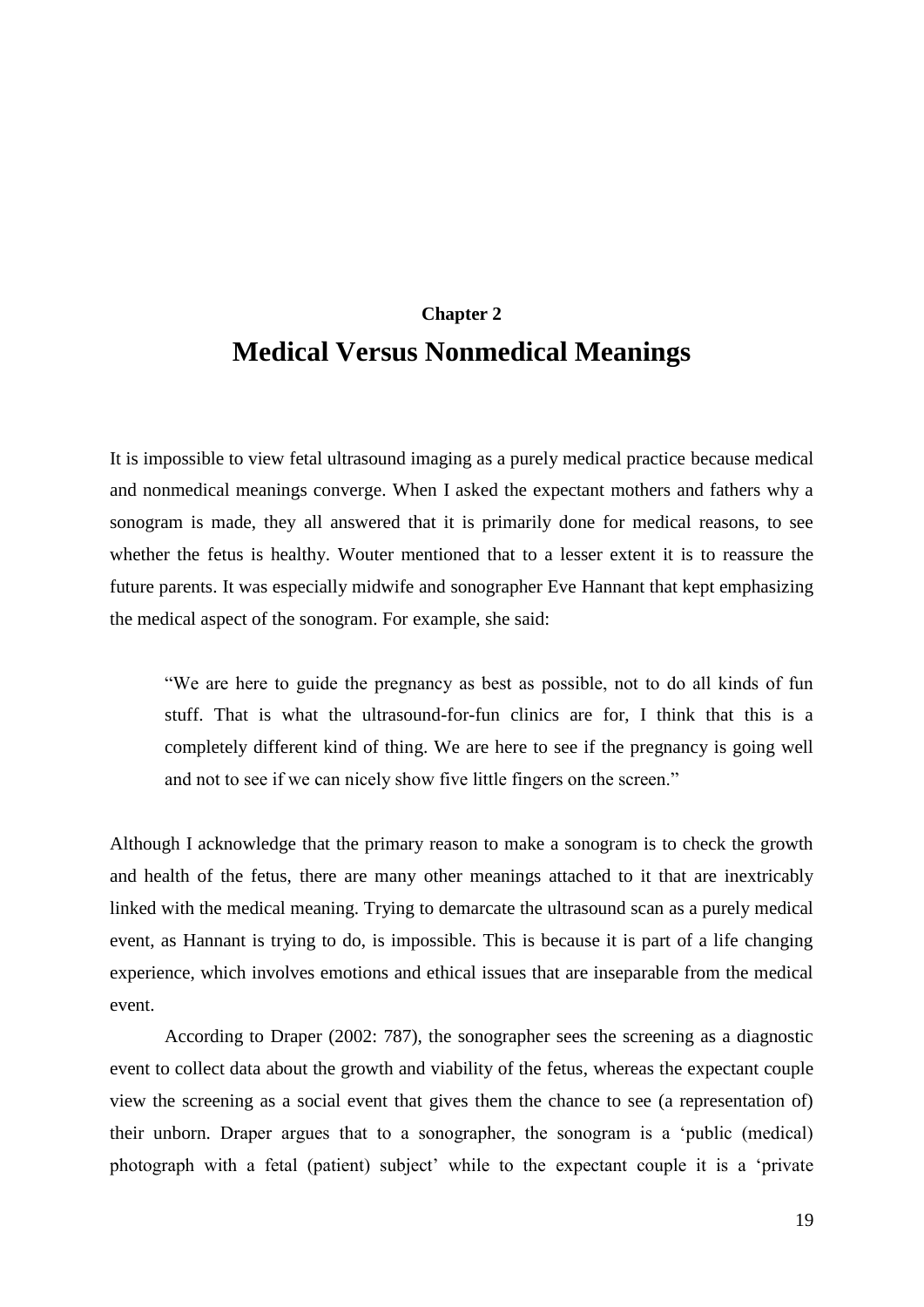(parental) photograph with a baby (person) subject' (ibid.). In my opinion, this distinction is not as clear-cut because the sonographer actively helps to construct the fetus as the baby subject. Sonographers give mixed signals during ultrasound screenings, both trying to clearly demarcate it as a medical event, while simultaneously contributing to the social, emotional, and psychological aspects. We see this, for example, in my description of Simone's sonogram. The sonographer never talked about the fetus but always called it a baby and she said that he was waving, which inscribed intentional behavior to the supposedly male fetus, as if it was greeting its mother.

At the same time, through the setting of the sonogram, the medical meaning was reinforced. The screen on which the ultrasound scan was shown, was facing the sonographer, which made it hard for Simone to see the screen. This is in line with the idea that the ultrasound is made purely in order for the medical specialist to check the growth and viability of the fetus. If this would be the only meaning that an ultrasound has, there would be no need for the woman or couple to see the screen. Simone, however, very much wanted to see her unborn and kept sitting up to get a better view of the screen. The sonographer told her that she would make a photograph so that Simone would still be able to see her fetus, even if she could not see it properly during the whole screening. Giving expectant couples pictures of the fetal ultrasound image encourages the idea of the ultrasound screening as a photographic ritual that is an emotional event because it is their first time 'seeing the baby' (Mitchell 2001: 115). Funsonographer Elvin Papa pointed out that increasingly more medical sonographers work with more and bigger screens to meet the needs of expectant couples to see their unborn properly during a screening.

When Simone was admitted to the hospital after she got contractions too early, 26 weeks into her pregnancy, she noticed the significant difference between a medical ultrasound with an urgent medical indication and the other two routine medical ultrasounds that she had. In the week that she was admitted, Simone had five ultrasounds and they were purely for the sonographer to check the health of the fetus. The sonographer made no effort to bring the fetus "nicely" on screen, in contrast to the many occasions where this did happen during Simone's earlier two scans. Midwives that make ultrasound scans see it as part of their job to give the ritual of the early ultrasound a personal feel, according to José van Dijck (2001: 51). When the ultrasound screenings completely lacked this personal feel, Simone noticed how much of an effort the other sonographers actually made to give her a nice picture of her fetus and involve her in the screening during the routine scans. Hannant indicated that she gives her patients a picture after she made a screening, which shows that she does make an effort to get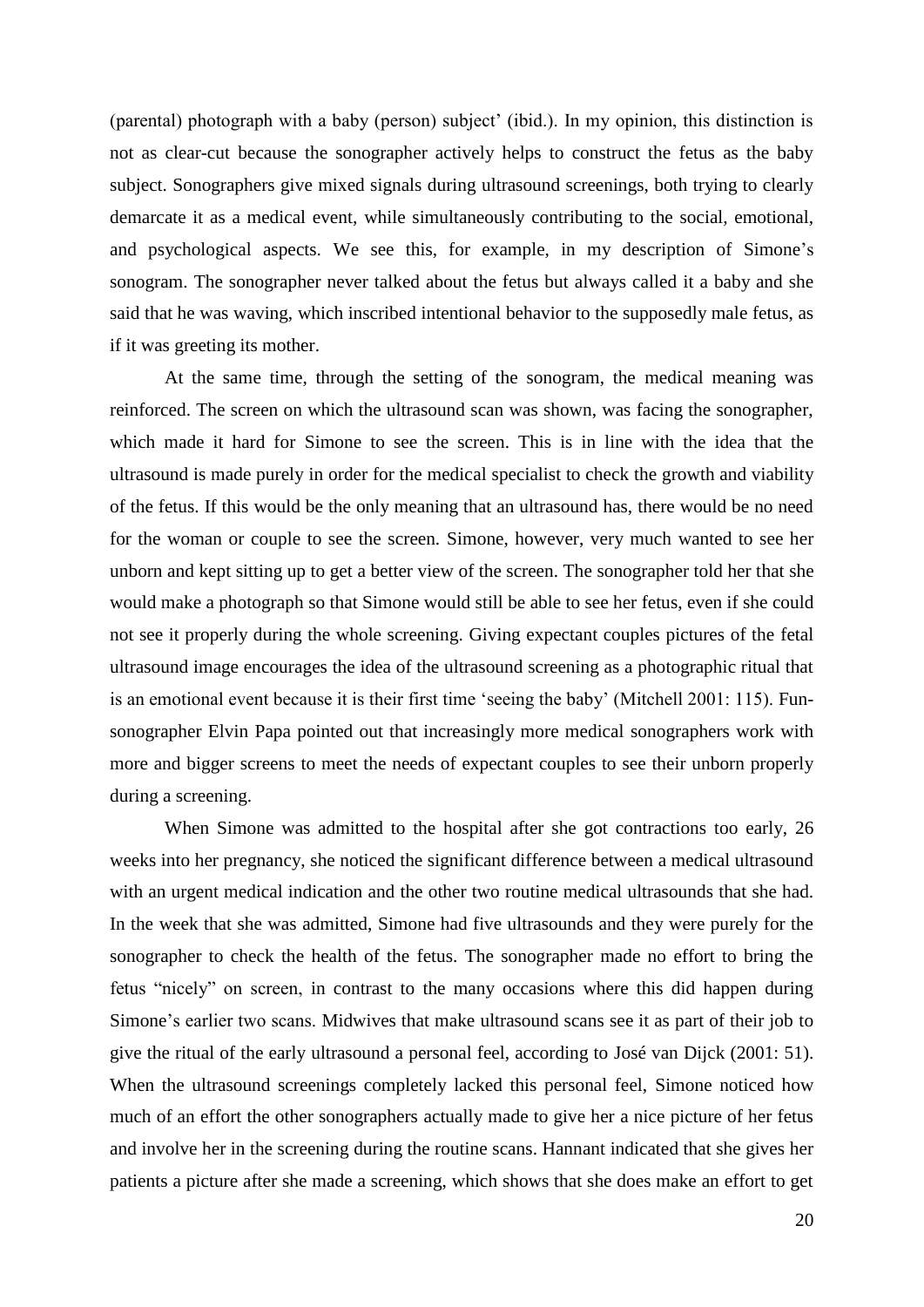a good picture. This is something that is not needed in order to check the health or growth of the baby and could therefore be considered as something "fun", which contradicts Hannant's earlier statement. Sonographers help to establish a mix of medical, psychological, and emotional meanings.

Expectant parents do not simply enjoy an ultrasound screening because they get to see their unborn, but they inscribe the sonogram with many more meanings. Andreas described the feeling that came with having an ultrasound scan:

"The sonogram itself, I mean, the technical procedure was less important than the feeling that came with it, than my relationship with Esmé. A family starts to appear without the sonogram, uh, being in the center, so it is more facilitating, but when I look back on it, it is especially a moment for Esmé and me."

Andreas's description shows how much more meaningful a sonogram is than simply a medical event or a chance to see the fetus. It can be a realization that the social roles of the woman and man are changing and that they are soon going to be mother and father. Besides this, much of the pleasure derived from ultrasound screenings comes from learning that the fetus is healthy, which intertwines the medical meaning of the sonogram with the psychological and emotional meanings. In contrast to this, not all of my interviewees seemed aware of the medical meaning of the sonogram. Michael mentioned in our interview that he had thought about it, but before Simone, him and I were going to their anomaly scan at 20 weeks, he did not seem to realize that possible anomalies could be discovered. When I asked Michael how he was feeling, he said that he was excited for it and curious to find out the sex. Simone, who was nervous, reminded him that there could be something wrong, but Michael said that he was not worried at all.

#### <span id="page-20-0"></span>**Separating Medical Ultrasound and Ultrasound-for-fun**

Because medical and nonmedical meanings converge in ultrasonography, it is difficult, if not impossible, to make a clear distinction between the meanings of a medical ultrasound and an ultrasound-for-fun. Earlier I described how, in theory, the professions of gynaecologists, midwives, sonographers, and fun-sonographers are neatly divided. My observation at Papa's clinic made me realize that this distinction is not so clear-cut in practice. Papa literally said that he would do the 20 weeks scan again, which is a medical ultrasound scan. He talked extensively about the fetal body parts and used many medical terms for this. Although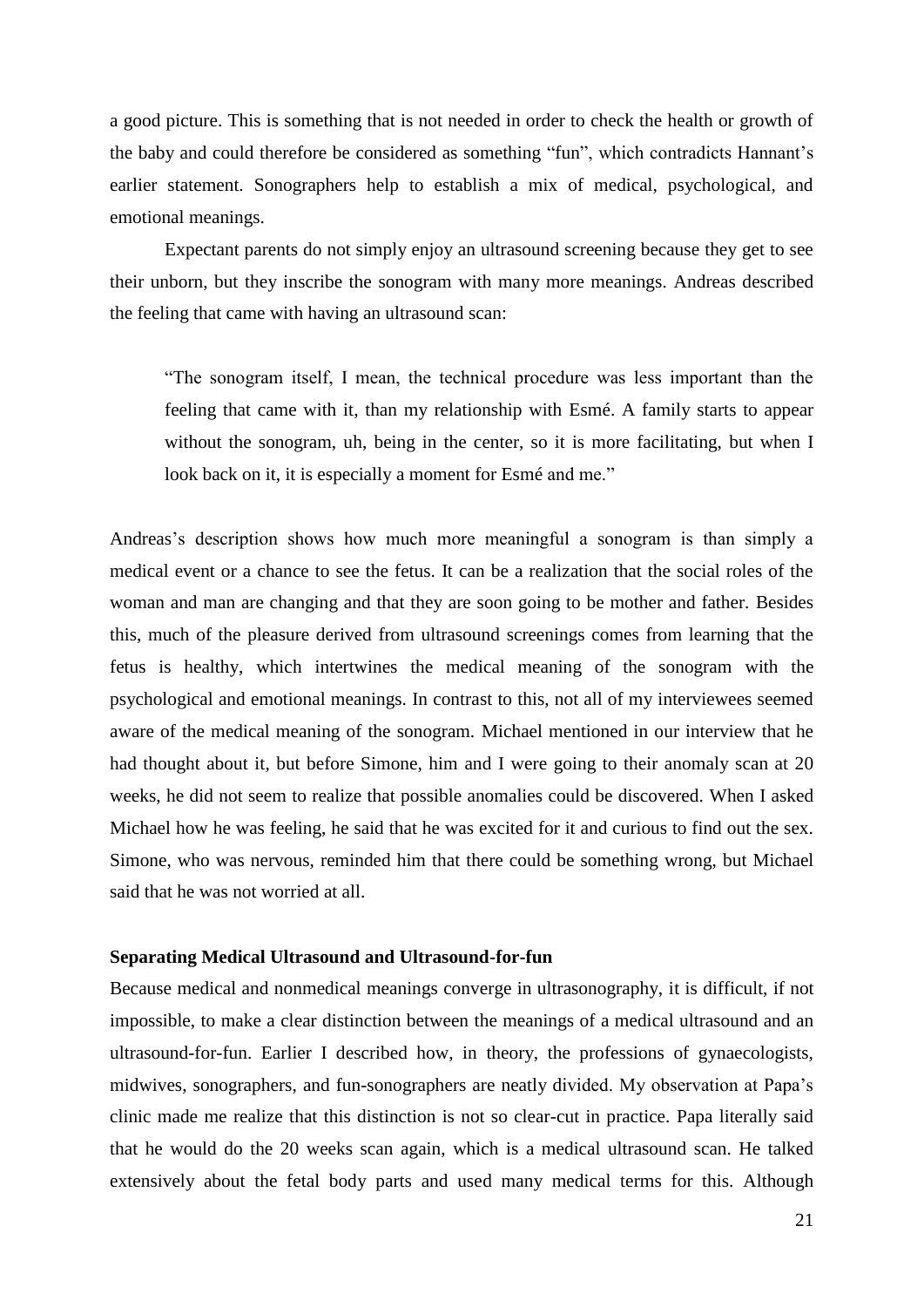officially Papa cannot make any diagnoses, he made many measurements during the screening and drew conclusions about the fetal growth from these measurements. Midwife and sonographer Hannant, however, pointed out that one of the main differences between a medical sonographer and a fun-sonographer is that the fun-sonographer might measure the growth of the fetus, but that he or she will not make any statements about whether, for example, the fetus is smaller than the average fetus. My observations at Papa's clinic show otherwise. This made the ultrasounds-for-fun more of an extended double-check of the earlier medical ultrasound screening than simply having a look at the fetus for fun. Although the initial purpose of making an ultrasound-for-fun might be different from the purpose of a medical ultrasound, they are not so easily classifiable.

The word "fun" in ultrasound-for-fun can be deceiving because ultrasound screenings are a diagnostic tool which makes simply looking at a fetus for fun impossible. Although funsonographers do not have the qualifications to interpret an ultrasound medically, this does not mean that they cannot detect anomalies (Van Dijck 2001: 49). Iris described how her pregnant friend had an ultrasound-for-fun where the fun-sonographer concluded that the fetus was underdeveloped after measuring the fetus. This caused Iris's friend much stress and she had to go through many medical tests. After two weeks, it turned out that there was nothing wrong. Iris's friend expected to have a fun ultrasound that gave her a chance to see her fetus again, but instead, it caused much anxiety. However, there are anomalies found during the ultrasound-for-fun that the medical sonographer truly missed, as Papa told me. When he finds anomalies, he contacts the midwife of the pregnant woman, who could choose to make a referral to a gynaecologist. According to José Van Dijck (ibid.), midwives are generally not pleased with this course of events. Both of the midwives that I interviewed, however, said that they do not have any trouble with it because they would rather be safe than sorry.

Medical and nonmedical meanings of an ultrasound-for-fun are also hard to distinguish because fun-sonographers neither see themselves simply as photographers nor do they promote themselves in this way (Van Dijck 2005: 112). They promote their clinics as semi-medical centers and make it seem as if the ultrasound-for-fun screening is an extra check-up, supporting the work of midwives and gynaecologists (ibid.). This is exactly the case with Papa. On the website of the clinic of Papa, which is called *Echo Centrum*  Amsterdam, Papa's medical degree is emphasized in the description of his background<sup>6</sup>. In addition, there are many statements by medical professionals (e.g., gynaecologists, general

1

<sup>&</sup>lt;sup>6</sup> See:<http://www.echocentrumamsterdam.nl/index.php?id=3>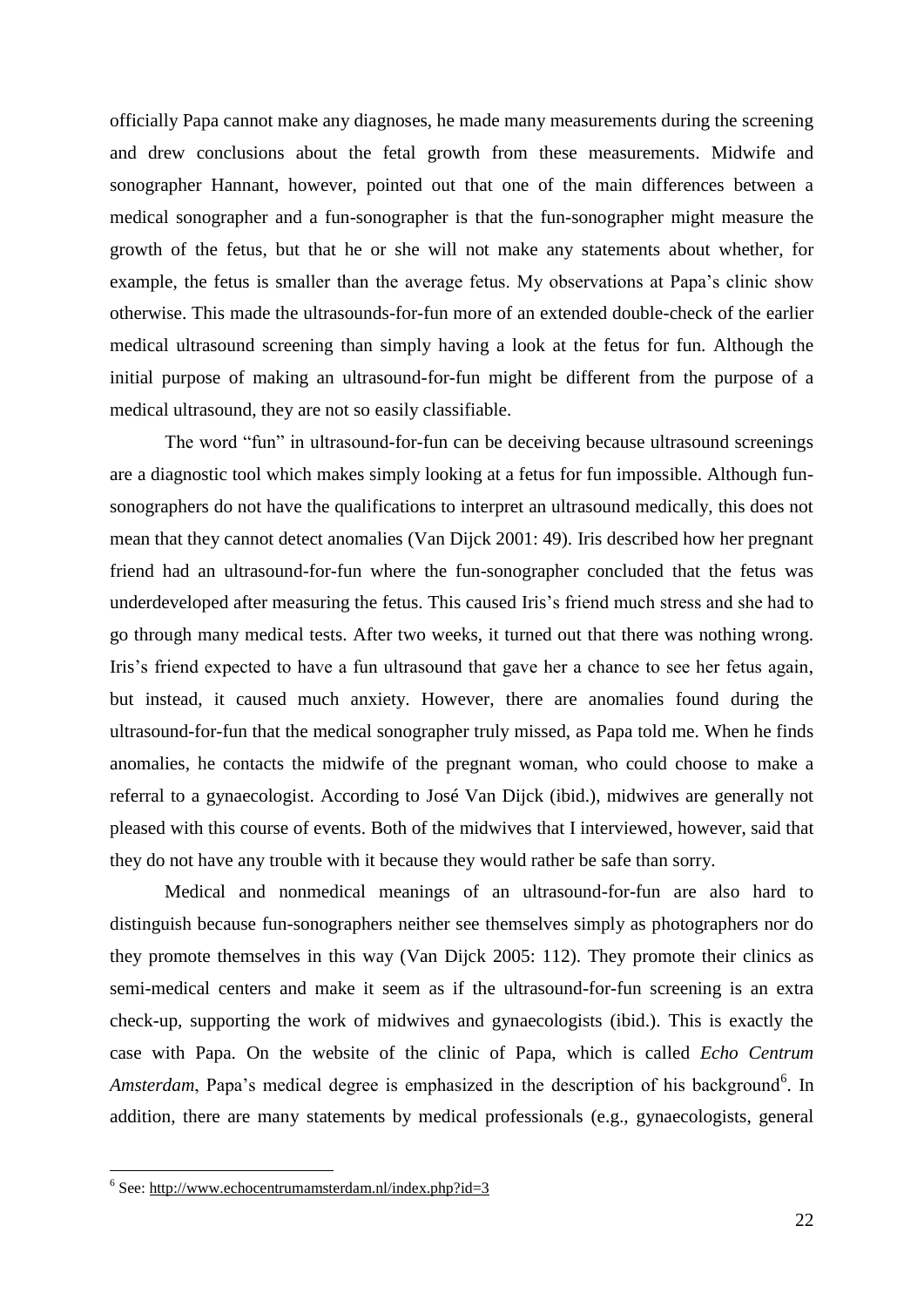practitioners, and midwives) on his website that express their contentment with the ultrasound-for-fun they had made at Papa's clinic. Also, the name Doctor Papa, which is how his customers call him, promotes him as a medical specialist. In addition, Papa has the newest technology; he said that he can offer "great quality, in 3D, in 4D, which is much greater than what a medical ultrasound scan can offer". The technological improvements that each innovation introduces upsets the orderly division of labor between medical specialists and fun-sonographers (ibid.: 113). Technology is crucial in the practice of ultrasound seeing as newer technology enables the sonographer to work more precisely and read more on a scan. Having the most advanced technology enables Papa to be a specialist and gives him power and expertise because he is able to provide a more realistic image that looks like a living baby. I will elaborate on this fetal image in the following chapter.

According to Papa, the most important difference between a sonographer making medical scans and his profession is that he is an entrepreneur who serves customers instead of patients. At the same time, he emphasizes his medical status because he has to achieve credibility in order to get customers and make money. He also tries to achieve credibility by putting testimonies of Dutch celebrities on his website. For example:

"Today we saw our already fantastic daughter in  $3 \& 4D$ . A magical moment because now we truly have a clear image of her sweet, pretty face and active small body. That which I felt has now come together with that which we saw of her. An amazing experience! Thanks a lot dr. Papa, also for the clear, guiding explanation!"

This quote is from Renée Vervoorn, a former model and television host on Dutch national television. On a specific page of the website of Papa's clinic<sup>7</sup>, the testimonies of other famous television hosts, singers, comedians, and models alternate with the testimonies of medical professionals and testimonies from people all over the world, like India, France, the United States, China, and Venezuela. "When you have celebrities in your clinic, other celebrities are also going to find it interesting, as well as "normal" people. It has a huge pull effect", Papa described. This strategy clearly shows how Papa does not only emphasize his medical status, but also tries to gain status and achieve credibility through another discourse.

Using celebrities as a way to endorse products and services is a popular marketing strategy. In marketing communications, this specific way of gaining status is called celebrity

1

<sup>&</sup>lt;sup>7</sup> See:<http://www.echocentrumamsterdam.nl/index.php?id=13>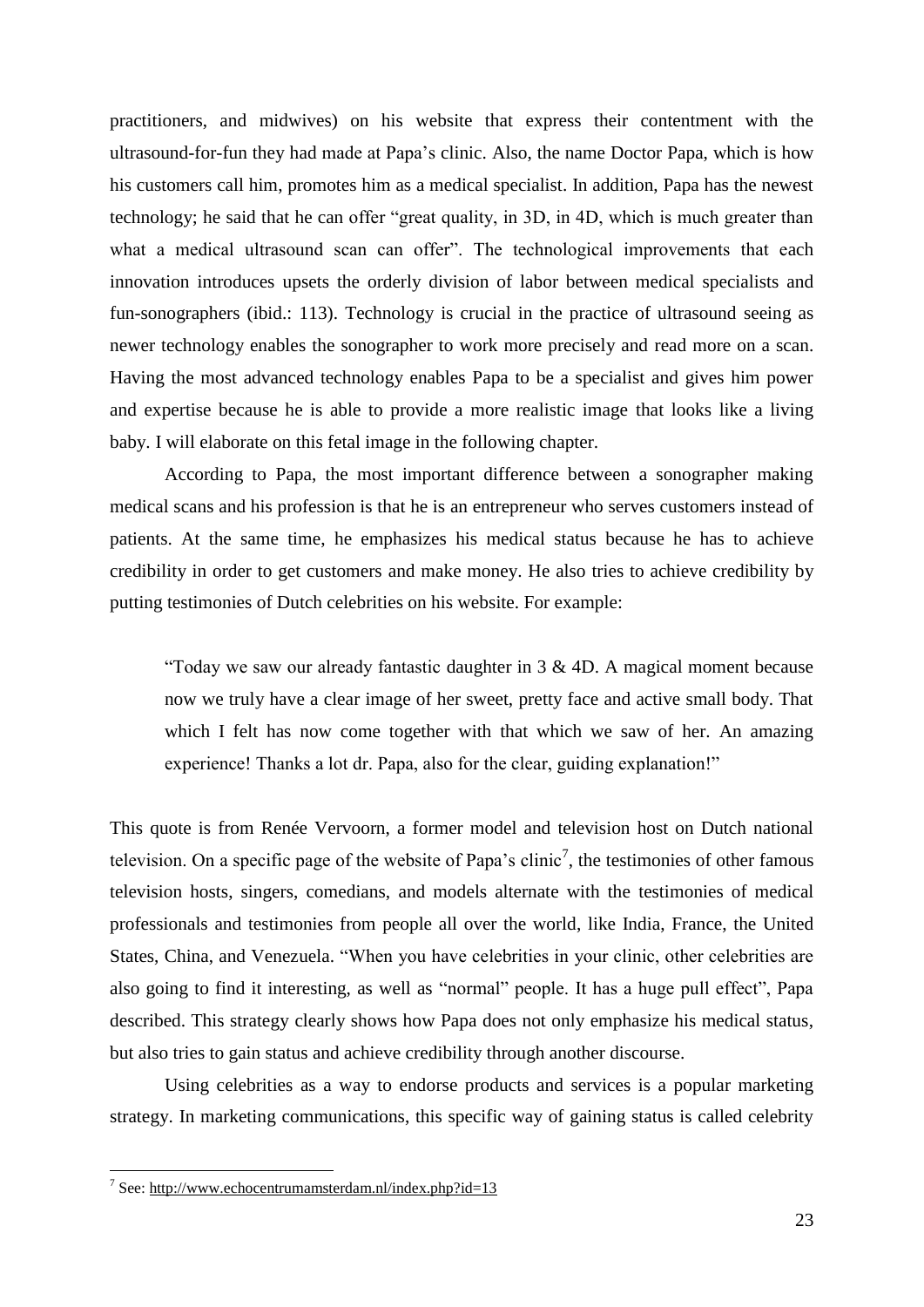endorsement (Erdogan 1999; Ding, et al 2011). Ding, Molchanov & Stork (2011: 148) point out several positive effects of celebrity endorsement. Celebrities make advertisement believable and recognizable, they create a distinct personality for the brand, as well as a positive attitude towards it. On the webpage where Papa describes himself<sup>8</sup>, he first describes his medical background and right underneath it, there is a video of the Dutch celebrity Bridget Maasland visiting his clinic. This video is a fragment from her television show *Hoe word ik mama in Amsterdam-Zuid* (How to become a mom in the neighborhood Amsterdam-South). It starts out with another pregnant Dutch celebrity telling Maasland; "the first thing that everybody said to me when I told them that I was pregnant, was that I have to go to Doctor Papa". By putting this on his website, Papa gains status because of a celebrity promoting his services. Thus, as a fun-sonographer, he emphasizes both his medical status but also tries gaining status in a different way, namely through celebrity endorsement. This is a commercial strategy that distinguishes Papa's ultrasound-for-fun from medical ultrasound, as it would never be a strategy medical centers would use because of their pledge of secrecy and the importance of looking "objective" (i.e., not having a commercial interest). I will elaborate on this in chapter four.

#### <span id="page-23-0"></span>**Conclusion**

1

In this chapter, it has become clear that medical and nonmedical meanings of ultrasound are difficult to distinguish and that therefore the ultrasound-for-fun cannot so easily be put into a different category from the medical ultrasound. Both the sonographers and the expectant parents inscribe fetal ultrasound imaging with various meanings and construct these through their interactions. The ultrasound-for-fun is promoted as an extended double-check of the medical ultrasound and it becomes more than just looking at the fetus because anomalies could come up. Papa emphasizes his medical status, but also tries to gain status through celebrity endorsement, which is a commercial strategy. The meaning of fetal ultrasound imaging is not clear-cut and it takes up a complex role in the experience of pregnancy. This is enhanced by the role given to the fetus by ultrasonography, which I will elaborate on in the next chapter.

<sup>&</sup>lt;sup>8</sup> <http://www.echocentrumamsterdam.nl/index.php?id=3>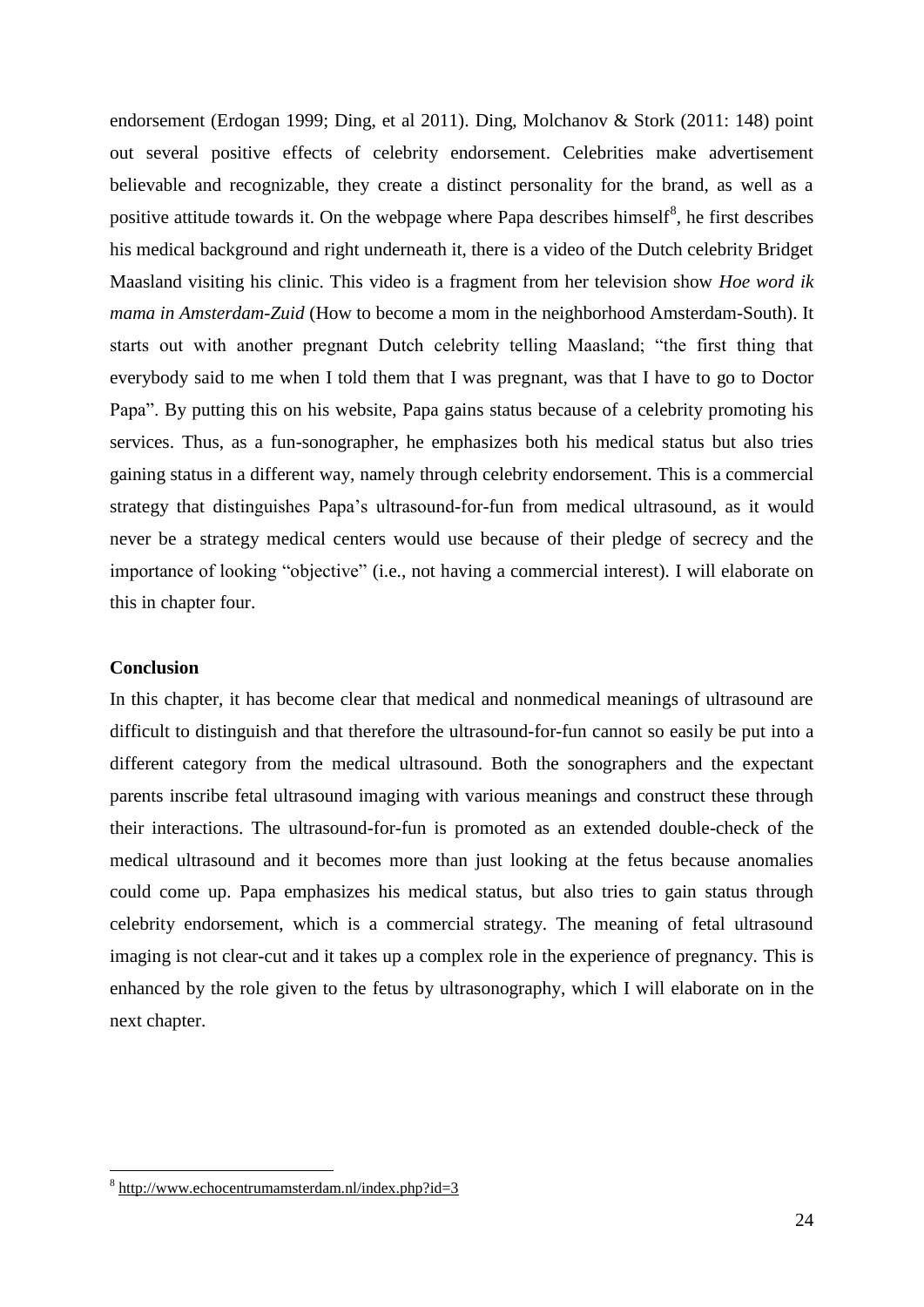## **Chapter 3 Seeing the Baby**

<span id="page-24-0"></span>It is widely assumed that fetal ultrasound imaging technologies reveal the inside of the womb in a realistic, photographic manner (Van Dijck 2001: 6). In this lies the danger of an uncritical belief in technological progress, when in reality there are many complicated, multidirectional processes regarding the technology of fetal ultrasound imaging (Balsamo 1996: 114). Every new ultrasound imaging apparatus provides us with more knowledge, but also affects our view of the maternal and fetal body. This is why looking into a body is not an innocent activity without consequences (Van Dijck 2001: 7). Ian Hacking (1995: 192) argues that "seeing is intervening" and that looking into a body means transforming it. Andreas explained this quite well when he discussed how Esmé and him had to make a decision about having amniocentesis done (a medical test to detect chromosomal abnormalities in the fetus):

"Before you have amniocentesis done that could show that the child has Down syndrome, you have to decide whether you keep the child. That is actually the decision you make before doing such a test, it is not like, okay we'll just have a look because then you don't have to do it. You have to realize that that is the decision. The same goes for the 20 weeks scan, which is not necessarily about abortion but always about ethical issues. It gives you more possibilities to make decisions that you can't really make"

Ultrasound imaging technologies and other diagnostic tests do not enable people to make rational, informed decisions but rather confront them with haunting dilemmas and ambiguous information (Van Dijck 2001: 8). This is not simply a consequence of fetal ultrasound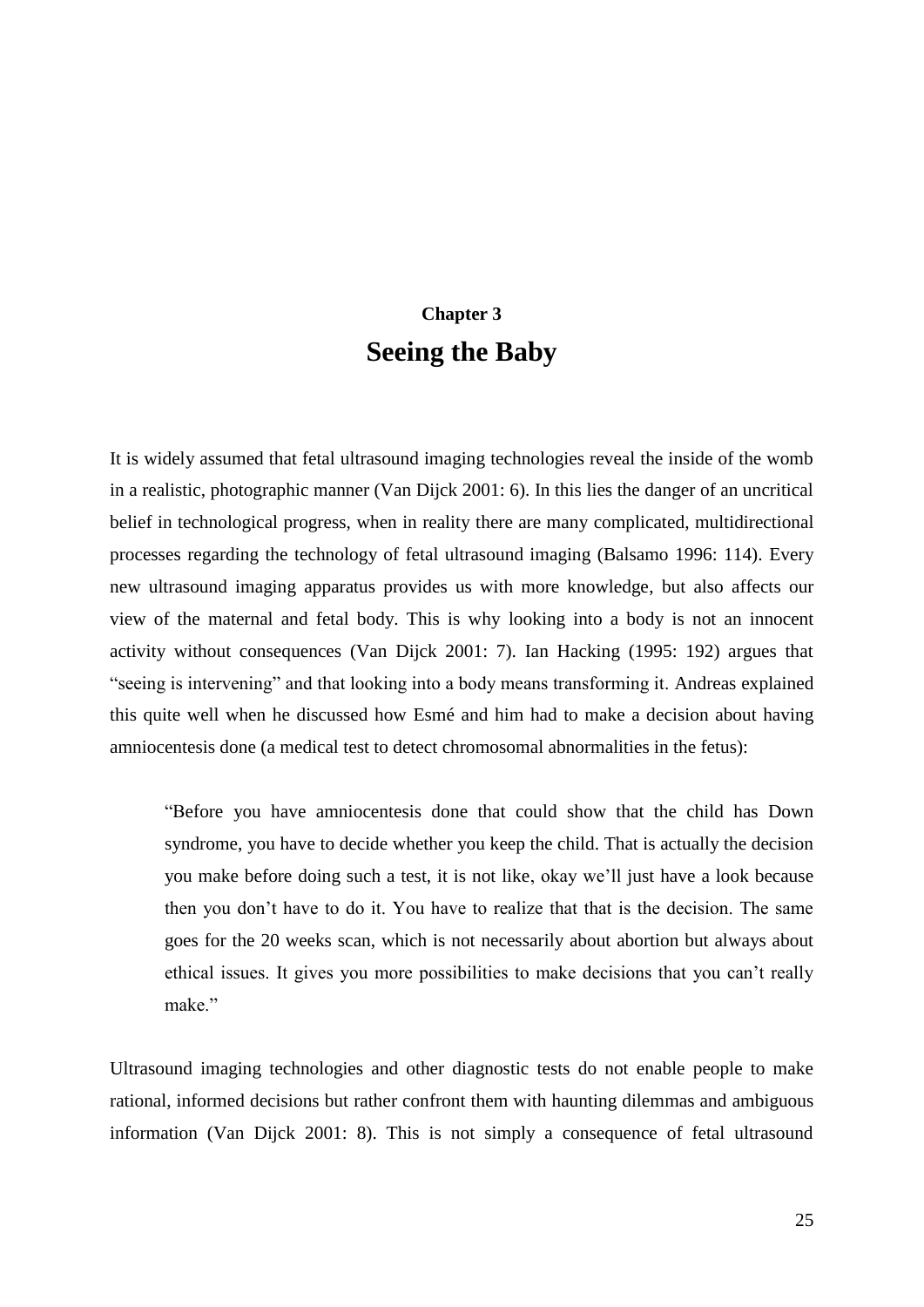imaging but it is intrinsic to its development and implementation (ibid.). We have to be aware that while ultrasonography is meant to eliminate insecurity, it also creates it.

#### <span id="page-25-0"></span>**The Construction of Fetal Personhood**

The consequence of "externalizing the internal" (Foucault 1973) is that the fetus is perceived as being detached from the mother and that it is treated as a separate patient. The ultrasound image becomes culturally meaningful as a baby (Mitchell 2001: 124). Putting still images together to create a real-time video of the fetus brings the fetal image "to life" (Petchesky 1997: 135). The fetus becomes an 'autonomous, free-floating fetus, disconnected, solitary individual' (ibid.: 137). In this way, 'the point of viability is "pushed back" *indefinitely* and the autonomous "child" exists from the start of the pregnancy (ibid.:139). The fetus requires an identity of its own by being disembodied (Braidotti 2011: 197-198). Medical practitioners 'no longer look to the maternal host for diagnostic data and a therapeutic medium; they look through her to the fetal organism and regard it as a distinct patient in its own right' (Mattingly 1992: 13). Before the routinization of ultrasonography, the "maternal-fetal dyad" was conceptualized as one complex patient, in which the fetus was an integral part of the pregnant woman (ibid.). Being seen as two separate individuals, the pregnant woman and the fetus are put in adversary positions because the woman presents a "hostile environment" to the development of the fetus (Petchesky 1997: 138).

Fetal personhood is further constructed through the interaction between the pregnant women, their partners, and the sonographers (Mitchell 2001: 175). At both the medical ultrasound and the ultrasound-for-fun screenings I observed, the sonographers talked about the fetus as if it was already a child, and in this way, they personified the fetus. The fetus is called baby or child, as if it is already born. By describing how the fetus is jumping, waving, waking up, or that it is very active, the fetus is portrayed as if it is intentionally acting in a particular way. Waving, for example, is something that people do with the intention of saying hello or goodbye, or to draw someone's attention. By saying that a fetus is waving, a sonographer inscribes personhood onto the fetus and the movements of the fetus are considered intentional. At this stage, however, they are simply reflexes. It creates the idea that ultrasonography is a way to communicate with the fetus or to establish contact.

Not only the sonographers, but also the expectant parents actively construct the fetal personhood during the ultrasound screenings. At the 20 weeks scan, Michael called the fetus "flexible" (*lenig*) and Simone called it a "crazy baby". As you read in the description of Simone's first ultrasound, she greets the fetus (*"Oh whoa! He is waving, hello!"*). Also by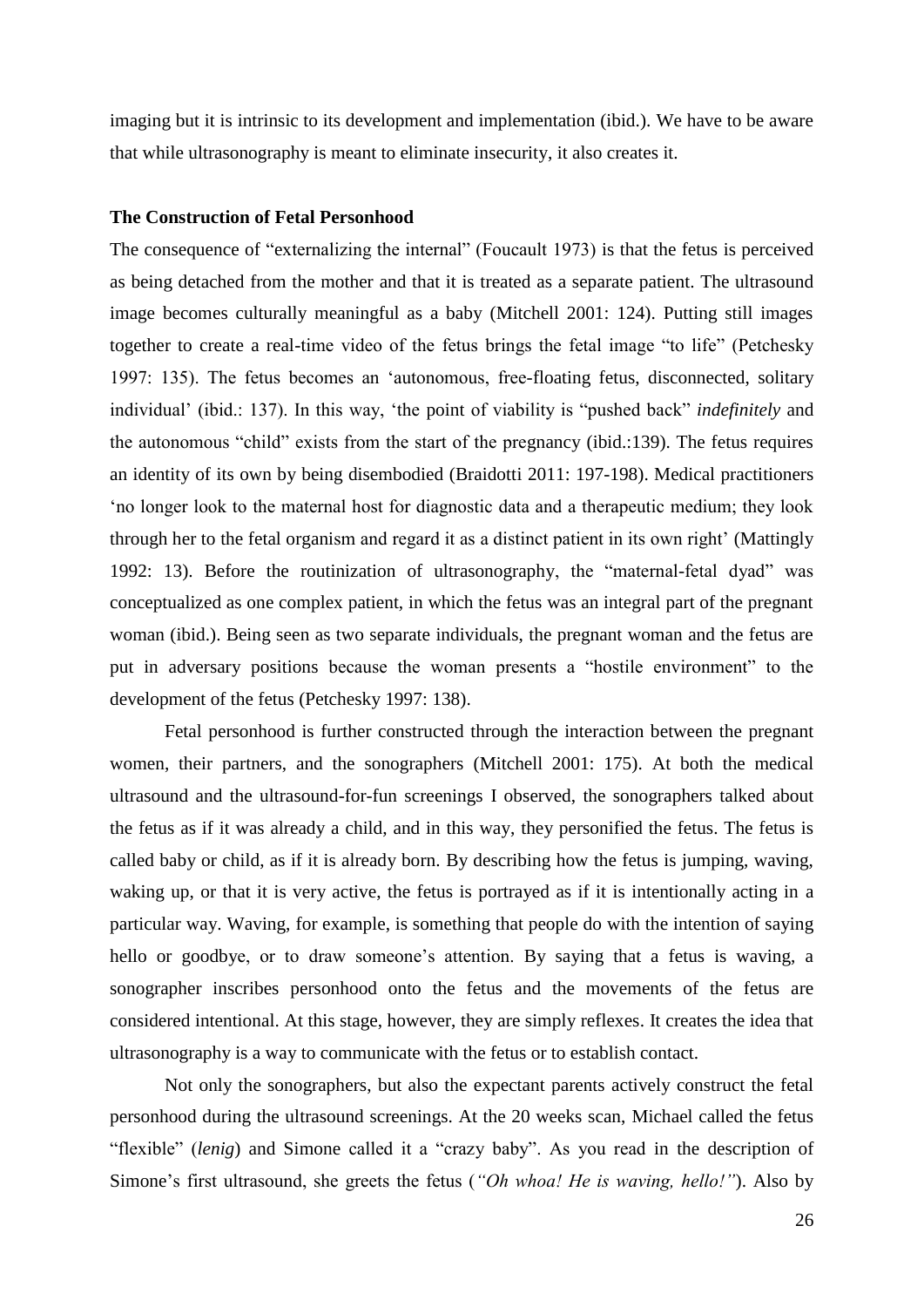using "he" instead of "it", personhood is ascribed to the fetus. During the 20 weeks scan of Simone en Michael, the sonographer spoke to the fetus directly on several occasions as if it was already a baby. "Please move those legs now, sweetie, or else I can't see anything", the sonographer said to the screen, and when the fetus moved after a while, she said: "thank you, sweetie". None of my respondents, neither the expectant parents nor the professionals, spoke about the fetus, but rather spoke about the baby or child. Midwife Liselotte Kweekel did mention that she calls it the fetus when she discusses it with her colleagues. Papa said: "I don't think calling it a fetus is appropriate. I just think it's the child of these people and I often speak about it as their son or daughter, as if it is already an individual because that is what it is, in my eyes".

The personified fetus is a strong agent in the abortion debate. Antiabortionists argue that fetal ultrasound imaging proves that life begins at conception because we can see that the fetus looks like a baby and that abortion would be the same as taking a human life (Franklin 1991: 191). An example of the way in which this powerful rhetoric is used is the documentary *The Silent Scream* (1984). In this documentary, a doctor shows how a twelve-week-old fetus is aborted, on an ultrasonography screen. He describes how the "baby" is trying to escape the suction machine by moving rapidly and how we see that it is trying to scream. In fact, camera tricks were used, like speeding up the film, to make it seem as if the fetus was resisting because the fetus cannot receive pain impulses at that stage, which makes fetal movement reflexive and without purpose (Petchesky 1997: 136). Additionally, through the use of language, for example, by saying that we are looking at an abortion from a "victim's vantage point", the doctor is manipulating the viewer's perceptions of abortion. I will not elaborate on the abortion debate in this thesis but I think it is important to mention, albeit briefly. It demonstrates how fetal ultrasound images can become political tools, and that they are not objective or realistic, but that cultural meanings are projected on it.

The visualization of the fetus makes pregnancy no longer a condition, a state of being, but a relational happening between mother and fetus (Lagro-Janssen 1995: 46). According to Margarete Sandelowski (1994: 242), fetal ultrasonography minimizes pregnant women's special relationship to the fetus because it promotes a certain distance and detachment since it makes 'seeing and getting a picture of a fetus at least as significant as carrying the fetus'. At the same time, the pregnant woman's responsibility for fetal health and well-being is maximized (ibid.: 231). Sandelowski even argues that 'women are often depicted as if they were the only agents culpable for fetal morbidity and mortality' (1994: 231). Risk and responsibility become individualized and the attention for social and structural causes of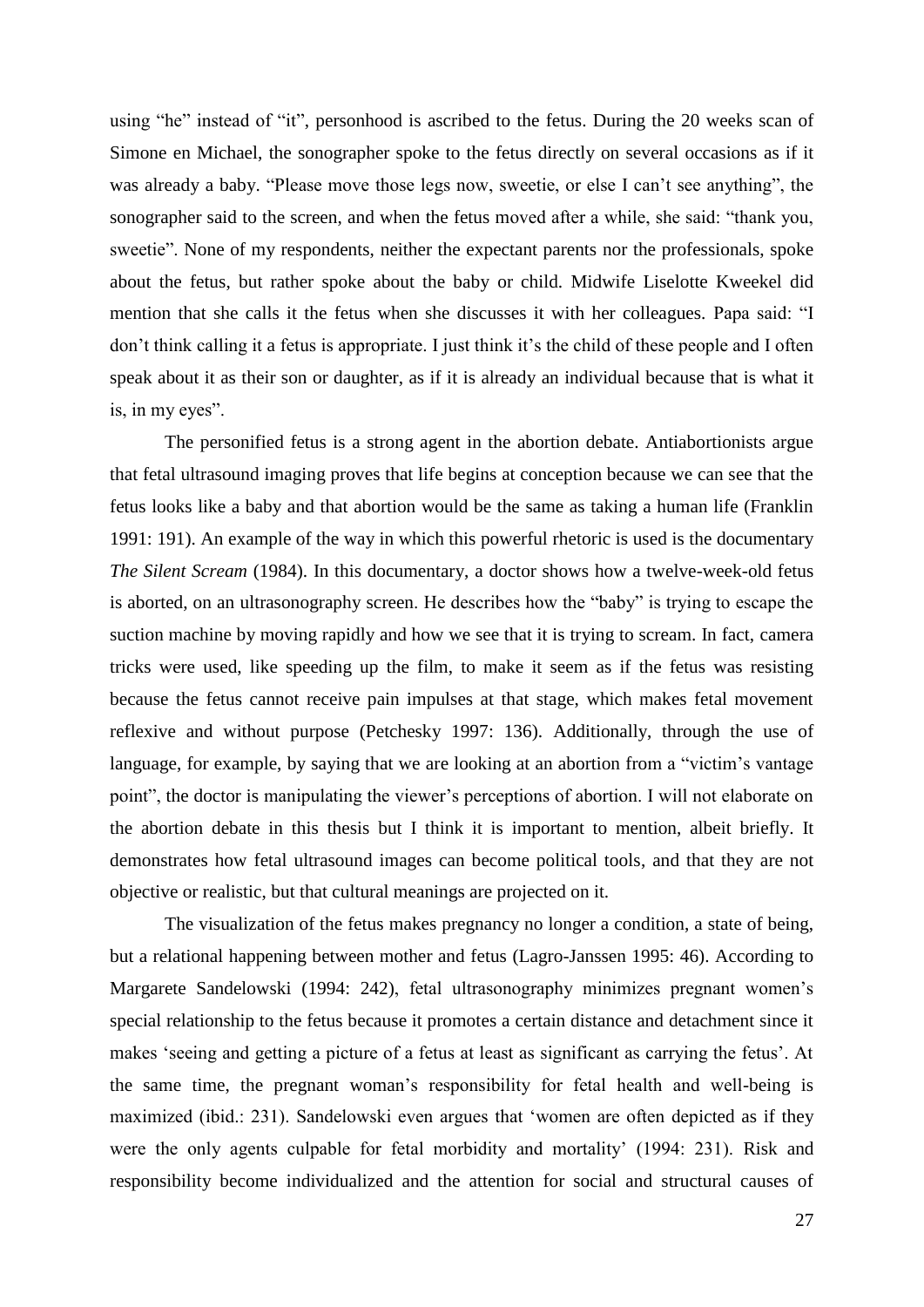discomfort, suffering, and risk during pregnancy is deflected (Mitchell 2001: 92). This has the consequence that many women feel responsible when something goes wrong during their pregnancy (ibid.). When speaking to a pregnant friend about telling others about your pregnancy before the first ultrasound, she said that she would never do that because she would be ashamed if she did have a miscarriage and had to tell everybody this. She would have the feeling that she failed and that the miscarriage was her fault, which is why she waited a few months before telling anybody, besides her partner, about her pregnancy.

#### <span id="page-27-0"></span>**Complexifying Fetal Personhood**

Although my observations at the ultrasound screenings show how expectant parents and sonographers actively construct the fetus as a separate individual, the expectant parents simultaneously deconstruct this image. They seemed to experience pregnancy more as 'a process of conditions, evaluations, and uncertainties, rather than a state of absolutes and definitives' (Mitchell 2001: 194). The seemingly contradictory feelings towards the fetus as an autonomous individual became clear when I asked my respondents about naming their child. Esmé and Andreas already had names for their twins. Since the 20 weeks scan, in which they learned the sex of the fetuses, they started calling them by their names, though only when talking to each other or directly to the fetuses. To other people, they called them A and B, which was what the sonographer had called them since the first ultrasound scan. Iris and Wouter had not come up with a name at the time I interviewed them but they had a "working title" (*werktitel*) for their fetus, as they described it, which was *bolletje* (which means something like a small ball). Iris and Wouter had come up with some names but Iris said that she would only be sure about the name when the baby was actually born. "I feel like I have to see the child myself before the name will be final and I would find it weird to call him this when he is not here yet", Iris described. All of the couples said that they would not share the name that they would finally choose, or the names that they had chosen in the case of Esmé and Andreas, with anyone before the child is born.

The fact that my respondents either did not come up with a name (yet) or that they did not share the name with others, contradicts the view of the fetus as an autonomous individual. Some of them did not know why they wanted to keep the name a secret because they had never really thought about the reason behind it. They just thought that it was "normal" and that everybody does it. However, others said that they did not want to hear the opinions of others about the name. For example, Simone said: "I don't want anyone to say: what a stupid name. Once it's your baby's name, they can't say that anymore". This points to the opposite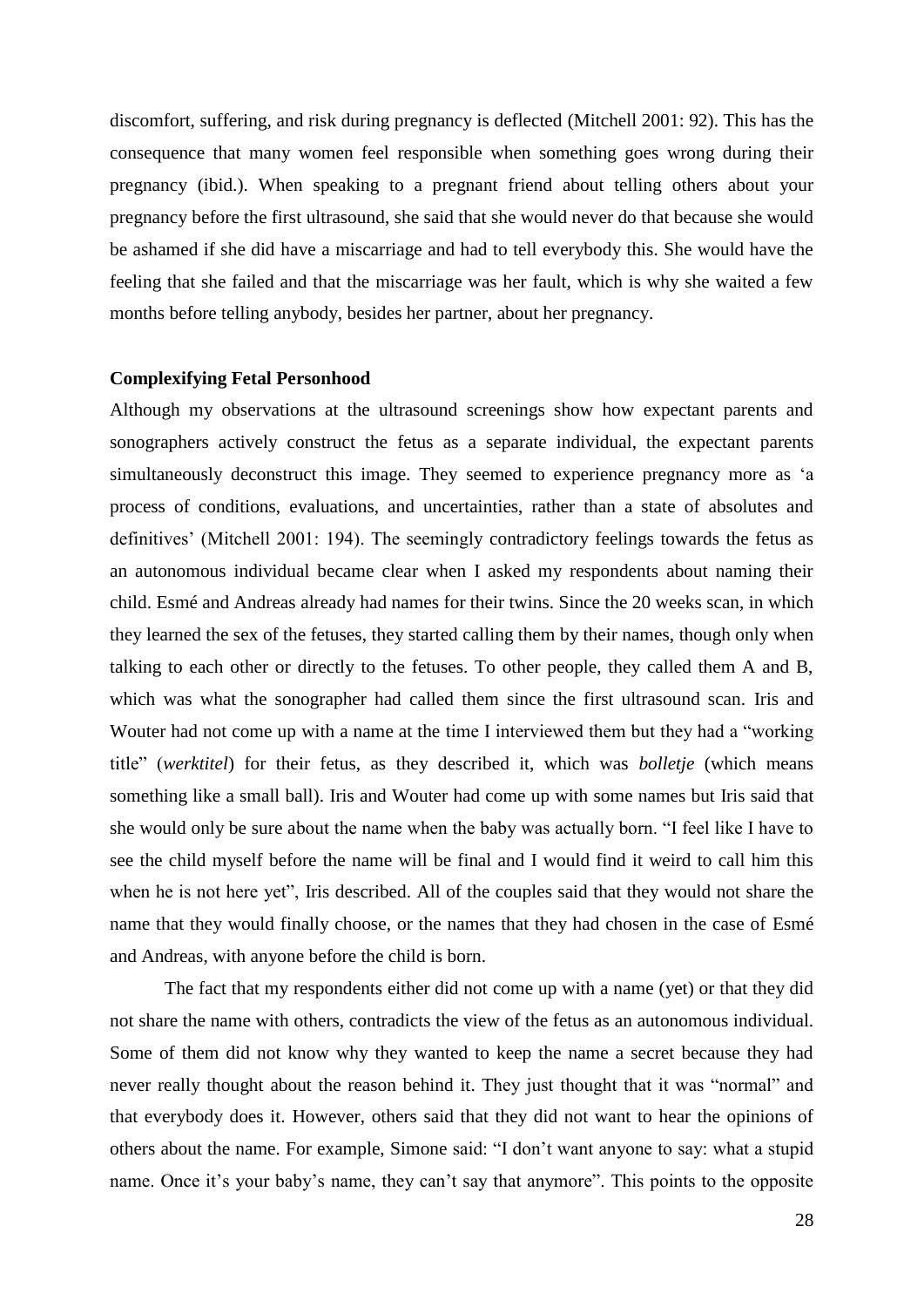of seeing the fetus as an autonomous individual because if the fetus would have the same status as an already born baby, revealing the name before the birth would not be a problem. The name would then be considered as something inextricably linked with the fetus and not something that could still be changed, which would be as odd as changing a baby's name. A name is an important part of an individual's identity and the way in which the name giving is handled shows that the fetus is not completely considered to be an individual. Iris's comment in particular, about how she wants to see the baby before giving it a name, shows that seeing the fetus on the ultrasound imaging screen is not enough to fully see the fetus as an individual.

The communication with the fetus also complexifies the concept of the fetus as an autonomous individual. Not all of my respondents were comfortable talking to their unborn, which shows that they do not completely see it as an individual yet. Andreas and Esmé did do it regularly. Andreas even spoke to their unborn twins in German because they want to raise their twins bilingually. In the beginning, they were hesitant to do this because their miscarriage restrained them from immediately trying to bond through talking to them. "And in the beginning, they were just cells of course", Esmé told me, "and I'm pretty down to earth when it comes to that". Andreas described that "there is not necessarily one moment at which it becomes a person, this happens gradually, with steps forward and backward because sometimes you think you feel something but then it turns out not be anything". Wouter found it quite difficult to talk to Iris's abdomen. "I sing and talk a little to her abdomen but not endless stories or anything", he described. According to him, it was easier for Iris because "she has all the adventures with the little one". Michael barely spoke to the fetus. He told me:

"For fun I sometimes say something to Simone's abdomen but not in a serious manner. And because it is one-way communication, it doesn't really feel like communicating. I am aware that its hearing is developed, for what it's worth, but those are just sounds, a baby [read: fetus] doesn't understand a thing."

This quote demonstrates how he calls the fetus "a baby" in the same sentence that shows that he does not see it is a baby, but as a not yet fully developed fetus.

These examples all show how complex the construction of the fetus as a person is and that it is not done simply through the ultrasound image. When seeing the fetal ultrasound image on its own, it is easy to let your eyes trick you into believing that you are looking at a person because it looks much like a baby. However, when someone is actually carrying the fetus and there are other senses to rely on, it becomes much more complex. Due to the whole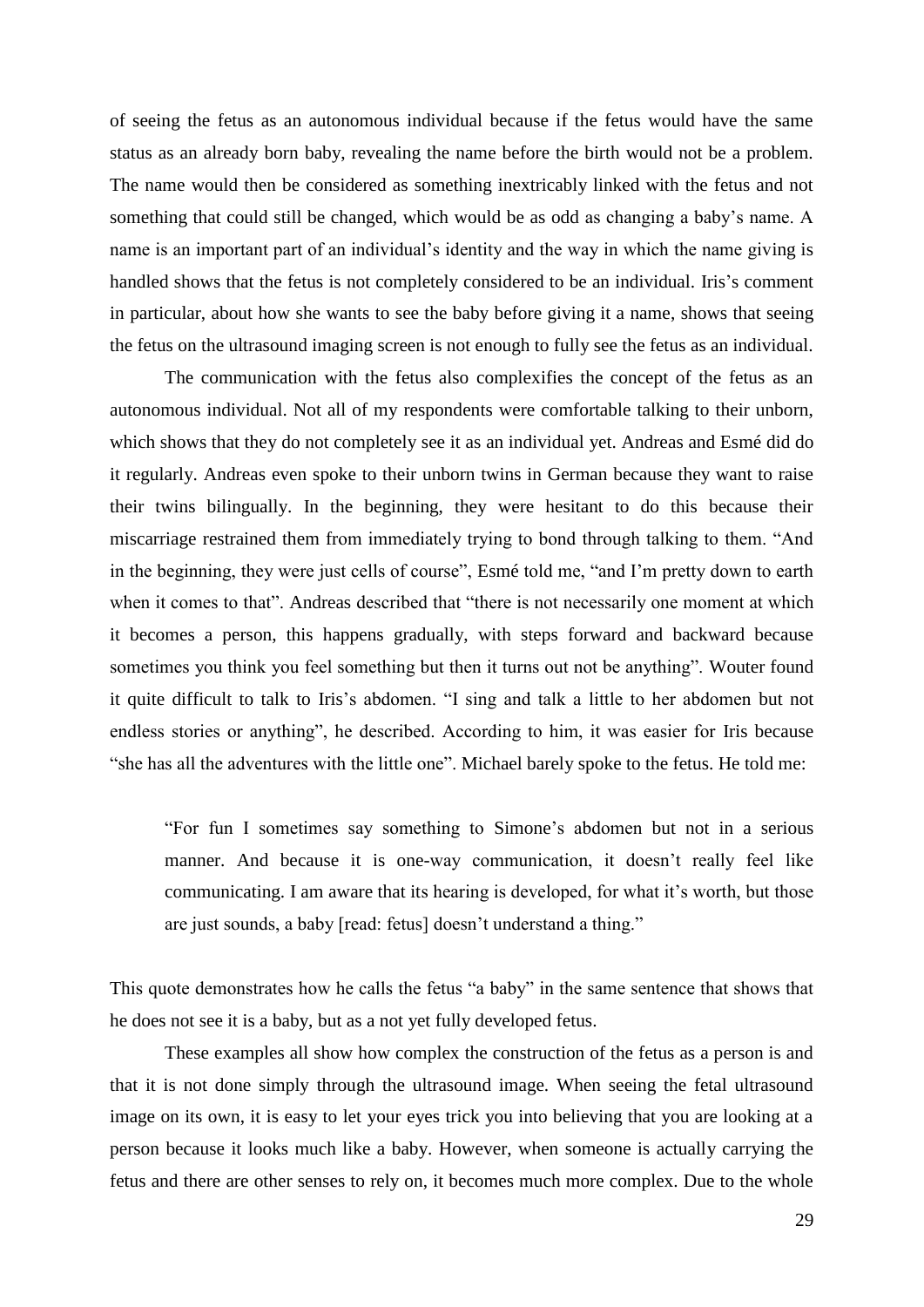experience of being pregnant or having a pregnant partner, my respondents did not easily classify the fetus as a baby but had mixed feelings about the personhood of the fetus. The wide circulation of fetal ultrasound images in our visually oriented everyday culture, outside of the medical setting (Van Dijck 2001: 12), takes the fetus out of the context that nuances its personification. The visual image cannot show the complexity of fetal personhood and because the visual is powerful, there is a danger that people who do not have access to the whole experience of being pregnant or having a pregnant partner come to think that they know all there is to unborn life on the basis of this visual image.

#### <span id="page-29-0"></span>**The Limited Vision of the Visual**

The visual is privileged in the postmodern Western world and the idea that truth and visibility work together is dominant (Jenks 1995; Fox Keller & Grontkowski 1983; Braidotti 2011). In Western thought, vision has traditionally been seen as a suitable model for knowledge (Fox Keller & Grontkowski 1983). Vision has a higher status than other senses because it is equated with objectivity (ibid.: 213). This equation is created because vision is historically seen as something disembodied. It promotes the illusion of detachment and it fits a model of truth better than what are considered to be the 'more body bound, materially contingent senses' (ibid.: 219). Vision is treated as autonomous, free, and pure (Jenks 1995: 1). It is also considered to be an unobtrusive sense, as if it does not affect the object that is looked at and neither the person looking (Fox Keller & Grontkowski 1983: 219). Its dependence on distance and its apparent atemporality makes the visual sense suitable for a model of truth based on distance between subject or knower and object or known (ibid.: 220).

The way in which we view fetal ultrasound images has an important link with the idea that truth and visibility work together. As I mentioned before, ultrasound images are part of our visually oriented culture (Braidotti 2011:201), for example, we can see them in a commercial for Plan Nederland<sup>9</sup>. Because of their wide circulation, we have become familiar with them. Due to this, ultrasound images have become what Rosi Braidotti calls 'images without imaginations' (2011: 201). The visual ultrasound image creates the illusion that a fetus is already a baby, but there is much more to a baby than its visual manifestation. A baby is also someone that you can hold, touch, smell, and hear, and without these other sensory impressions, there is no baby. However, vision is such a powerful sense that these other senses become secondary. The "origin of life" is visually represented through ultrasound

 9 See:<https://www.plannederland.nl/plan-commercial-genomineerd-voor-gouden-loeki>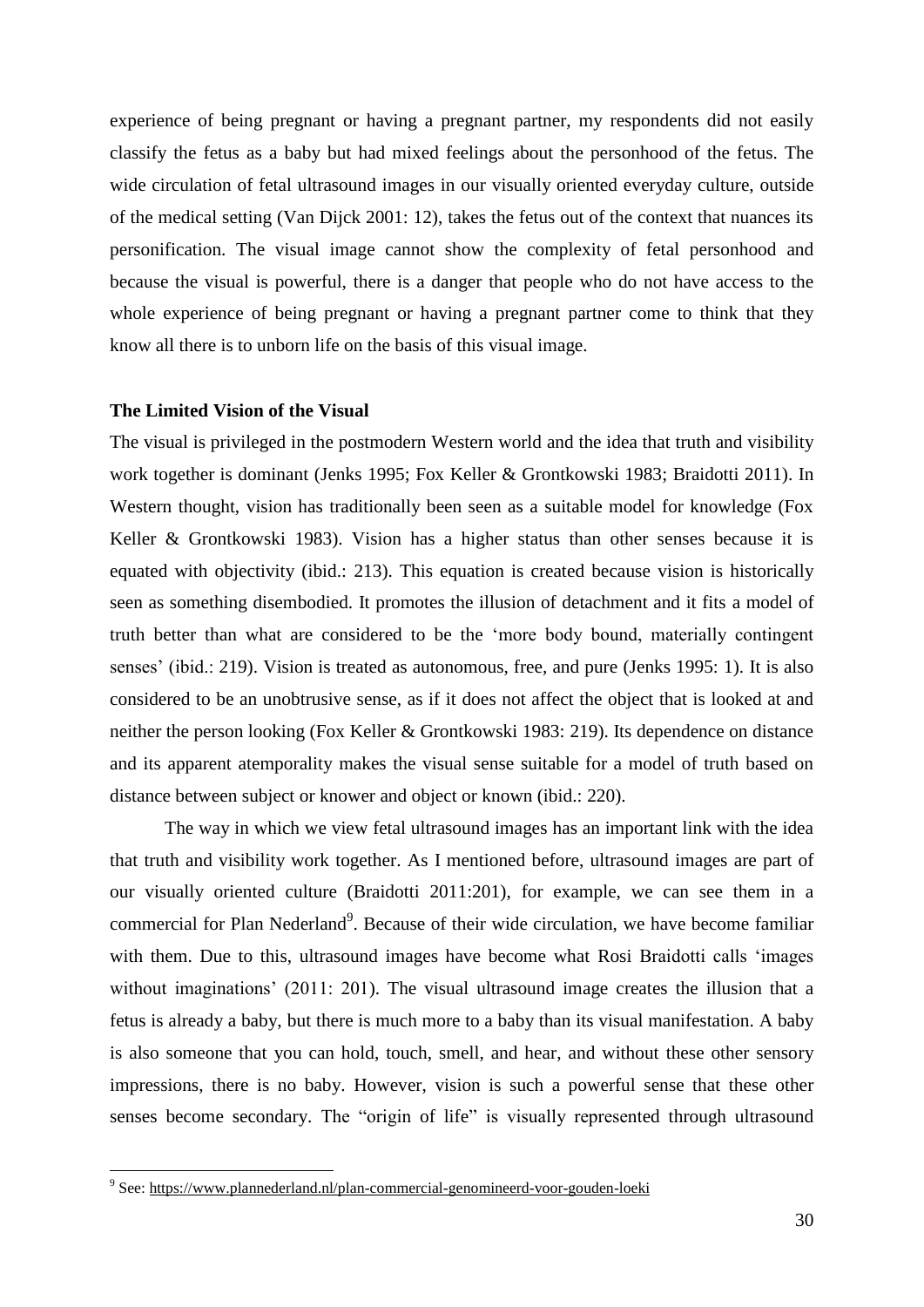images, even though this is irrepresentable (Braidotti 1994: 49). By showing the invisible, the origin of life is reduced to a fetus that looks like a miniature baby, and the fact that there is much more to it than the visual image can show is denied (Braidotti 2011: 201). However, since we attach great value to the visual, we come to believe that the ultrasound image makes us knowledgeable of what happens before birth because it provides us with visual evidence of it. The visual image has become dominant in shaping our ideas about prenatality, but it can never adequately reflect women's and men's diverse experiences of pregnancy and fetality (Mitchell 2001: 183), which I described before. As much as we cannot 'find the meaning of life by mapping the human genome' (Van Dijck 2005: 7), we cannot find the origin of life by mapping fetal development.

During my research, this was made explicit when Simone became emotional after seeing her unborn for the first time on the ultrasound screen and said: "I have seen it before on pictures but never this… well". She thought that she knew what an ultrasound image looked like but when it came to her own ultrasound image, she realized that there is much more to "see". Having seen a fetus on an ultrasound image before does not mean that one knows everything about the unborn, although this is suggested. Ultrasound images seem to leave nothing to the imagination because they show you what is inside the womb, which makes you believe that this is all there is to it and that you now know about prenatality. Simone's emotional reaction during her ultrasound shows that there is much more to it, and at that moment the ultrasound image became embedded in the greater experience of being pregnant. The image converged with many imaginations, for example, of her becoming a mother, of her partner and her becoming parents, and soon having the responsibility to raise a child that they created together. It is the whole ritual of the first ultrasound that speaks to the imagination because it is a milestone that confirms the existence of the fetus. Taking the fetal ultrasound image out of this context and having it circulate widely on its own gives it new meanings that are based on an incomplete picture of the unborn.

#### <span id="page-30-0"></span>**Conclusion**

In this chapter, I have shown that looking into a pregnant woman's body is not an innocent activity with no further consequences. It not only presents expectant parents with impossible dilemmas, but also constructs the fetus as a separate patient. Pregnancy is no longer a state of being, but a relationship in which the expectant mother and the fetus are put in adversary positions. Pregnant women have come to be seen as the only ones responsible for the wellbeing of their fetus, whereas structural or social factors are obscured. However, I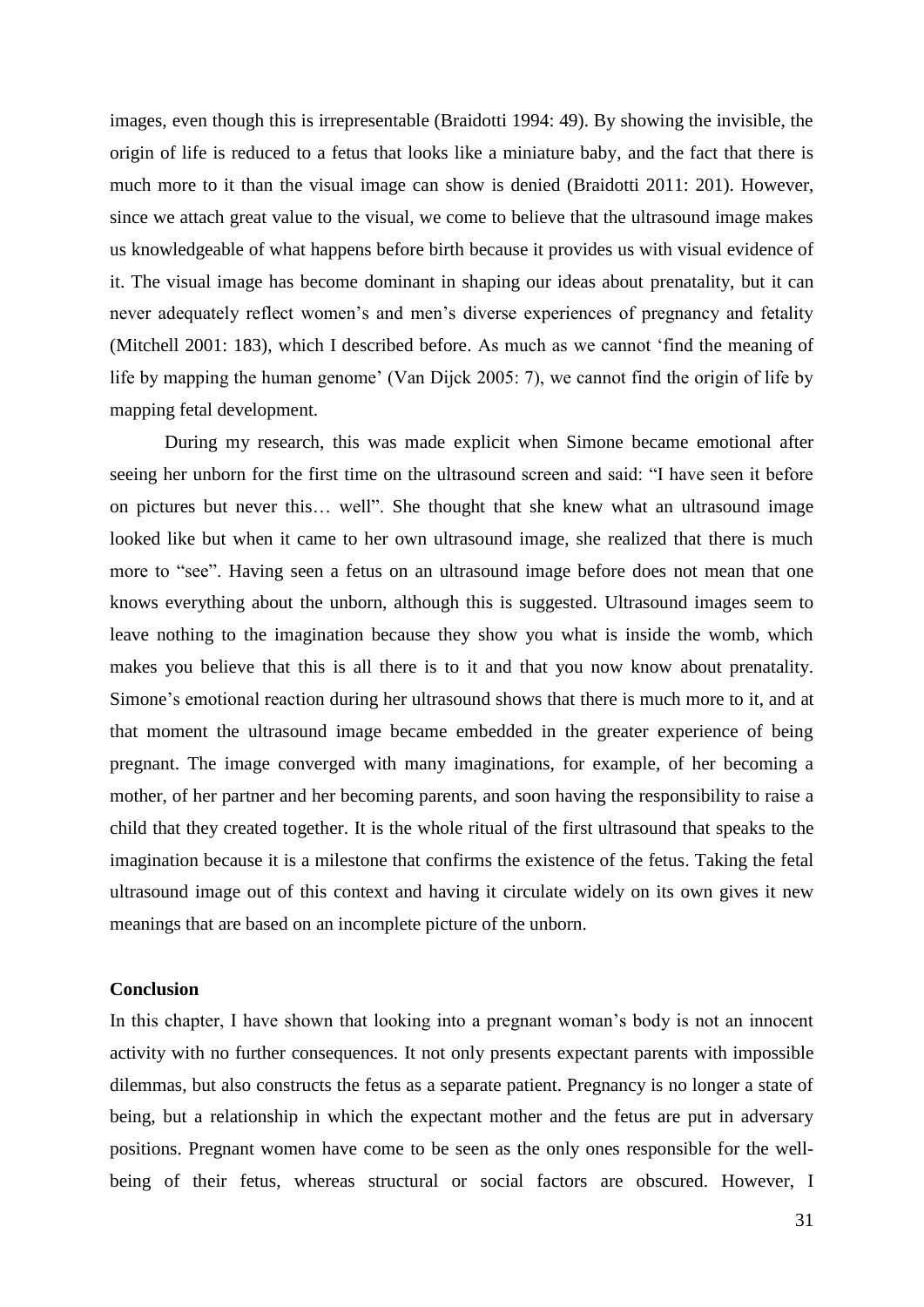complexified fetal personhood by describing the experiences of my respondents, which shows that they simultaneously construct and deconstruct fetal personhood. Fetal ultrasound images can never capture their complex experiences and therefore only have a limited view of the unborn. However, because in Western society great value is attached to vision, the illusion is created that fetal ultrasound images give an objective view of prenatality and that we know all there is to it. Through the wide circulation of the visual representation of the unborn, it is not only taken out of context, but the other senses that complicate fetal personhood are dismissed. Interestingly, as I will show in the next chapter, we rely on the visual, despite barely being able to see what is on an ultrasound image.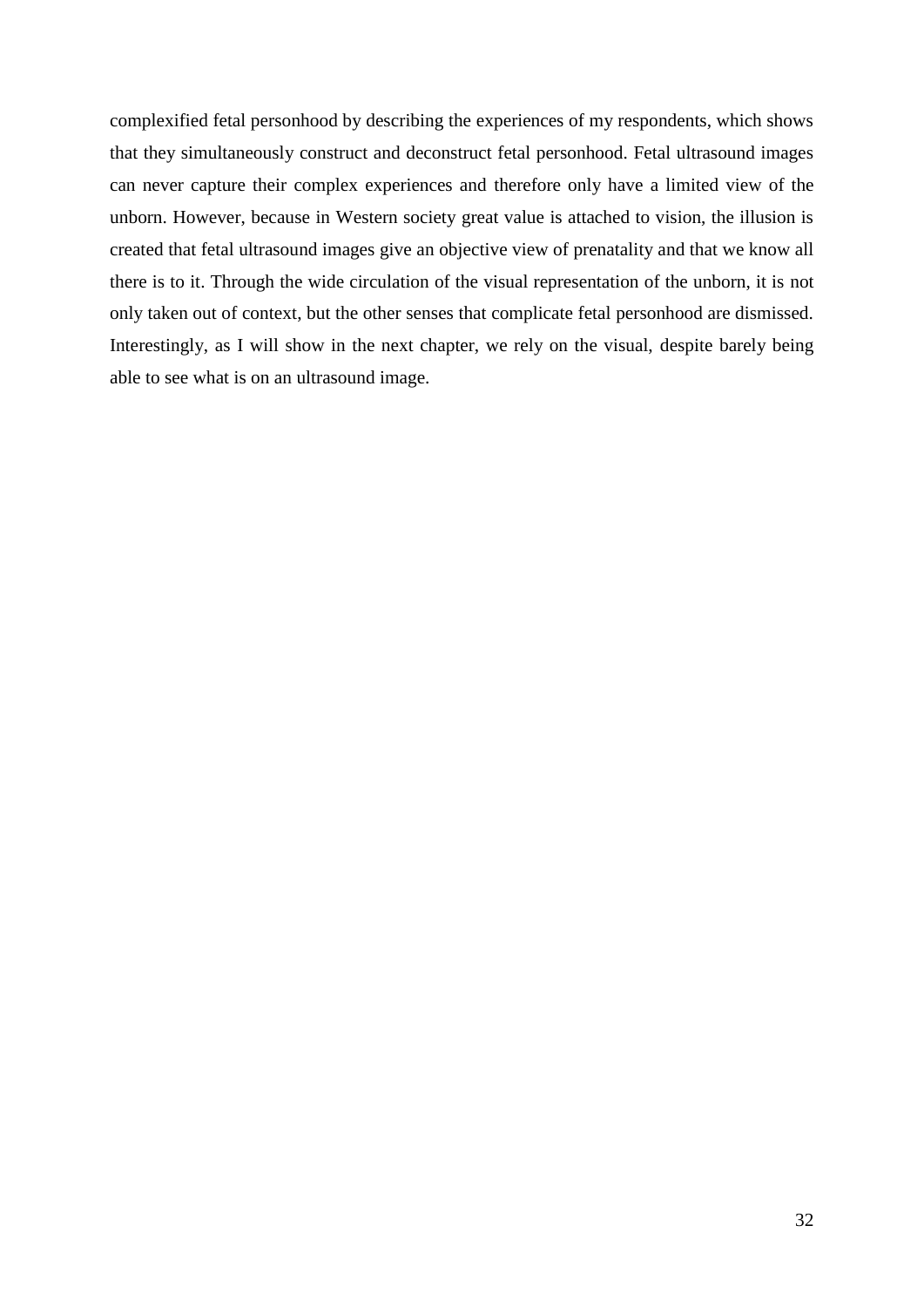## **Chapter 4 Seeing What Is Shown**

<span id="page-32-0"></span>At first sight, the contours of the fetus are easily recognizable on an ultrasound scan. We are overexposed to ultrasound images due to our visually oriented culture in which we not only encounter ultrasound images in a medical setting, but also abundantly in everyday culture. We are tempted to believe that we understand the (medical) meanings of the medical images we see because we see them so often (Van Dijck 2001: 12). The pictures on which we see the contours of the fetal body are the kind of pictures one recognizes as a realistic display of the fetus (ibid.: 46). In fact, this is a "re-mediation" or a double translation, as Andreas called it in our interview: "you have the fetal body, which is translated in sound waves, which is then translated in an electrical code that is translated in a visual image, and that image needs to be translated into language". In other words, technologically produced signs need to be translated or coded into meaningful statements (Haraway 1991: 146). Although the untrained eye might recognize a fetal body on the ultrasound image, one needs an expert to interpret and translate the image. Interpretation is more important than seeing because a sonographer needs to determine what the different shades of grey on the image mean (Van Dijck 2001: 46). Some things that the image shows are not necessarily relevant and the sonographer needs to translate the unusual elements into conclusions. These conclusions are difficult to draw because the sonographer can usually only give an indication of a possible anomaly or a percentage of cases in which it turned out to be a serious anomaly (ibid.).

#### <span id="page-32-1"></span>**Paradox of Seeing**

Expectant parents attach great value to seeing their fetus on an ultrasonography scan, despite being, to a great extent, incapable of seeing it, even when looking at it. This is illustrated in my description of Simone's first ultrasound when she thinks that a knee is a foot. Reading an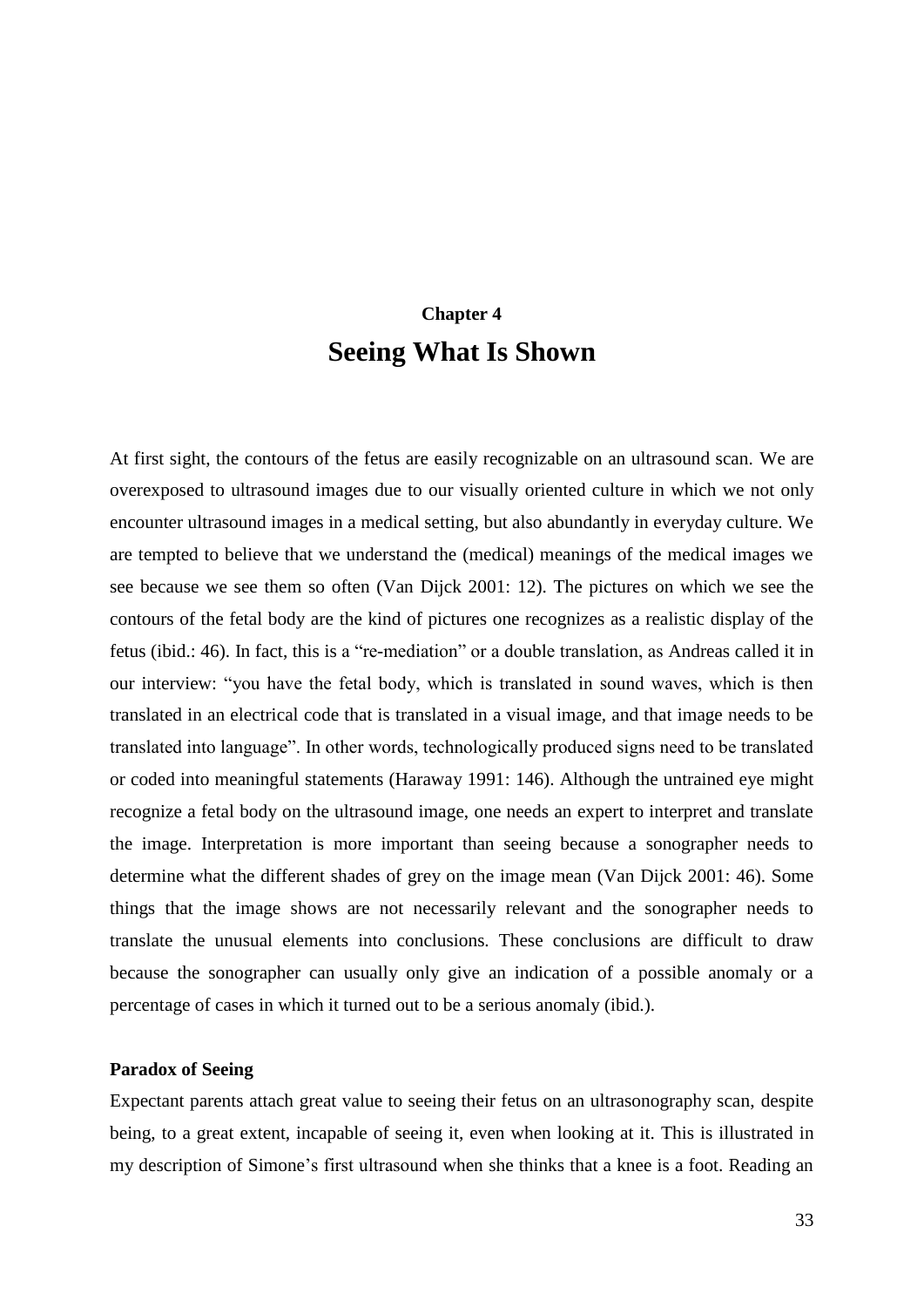ultrasound scan made at 20 weeks is even harder because more fetal body parts have developed at this stage. During her 20 weeks scan, Simone repeatedly said that she had no idea what they were looking at. Even when the sonographer specifically pointed out where certain organs were, Simone told the sonographer that she could still not see it all. Andreas also pointed out that he definitely needed the sonographer to translate the sonogram at their 20 weeks scan. "For example, you see three black dots and you need the sonographer to explain that this means that it is a girl. If he wouldn't explain it, you see nothing, you just see three dots but you don't make a connection between them", he described. Thus, the prospective parents believe their fetus is healthy once they have seen it, but in order to see it, they have to believe what the sonographer tells them that they are seeing.

Barbara Duden calls this paradox of seeing, seeing *on command* (1993: 12). The expectant parents are told what to see; they 'are told that these clouds and masses were recorded by a scanning ultramiscroscope *and* that they represent a human being' (ibid.; emphasis in original). The images must be explained by some authority in order to be "seen" (ibid.: 16). Seeing is then no longer believing (Anker & Franklin 2011: 117). The saying goes that you will believe it when you have seen it, but with ultrasonography it is reversed. You will see it when you believe it. Expectant parents 'see in fetal images what they are told they ought to see' (Petchesky 1987: 73). This means that ultrasound simultaneously obscures and reveals, and thus constructs a "veiled image" (Draper 2002: 784). There is a difference between what is 'seen' and what is 'shown' (Duden 1993). As the earlier of quote of Andreas demonstrates perfectly, the sonographer needs to *show* the expectant parents what, for example, female genitals look like on an ultrasound scan because otherwise they would only *see* three dots and not attach any meaning to them.

The photographs of Lennart Nilsson<sup>10</sup> are a telling example of how we see what we are being shown. This Swedish photographer is famous for his photographs of fetuses. His work has been reproduced widely around the world after it first appeared in the American *Life Magazine* in 1965, through which Nilsson 'combined the power of specialized medical photography with the mass reproduction of glossy magazine images' (Anker & Franklin 2011: 106). I found one of his books, *Geboren worden* (Being Born) (1987) in my mother's bookcase. In the book, there is an enlarged series of pictures that starts with an egg and then shows fetuses in several stages of pregnancy until at the end of the book a baby is born. The pictures, which show fetuses that seem to float in space because the pregnant woman is

1

<sup>&</sup>lt;sup>10</sup> For his work, see: http://www.lennartnilsson.com/child is born.html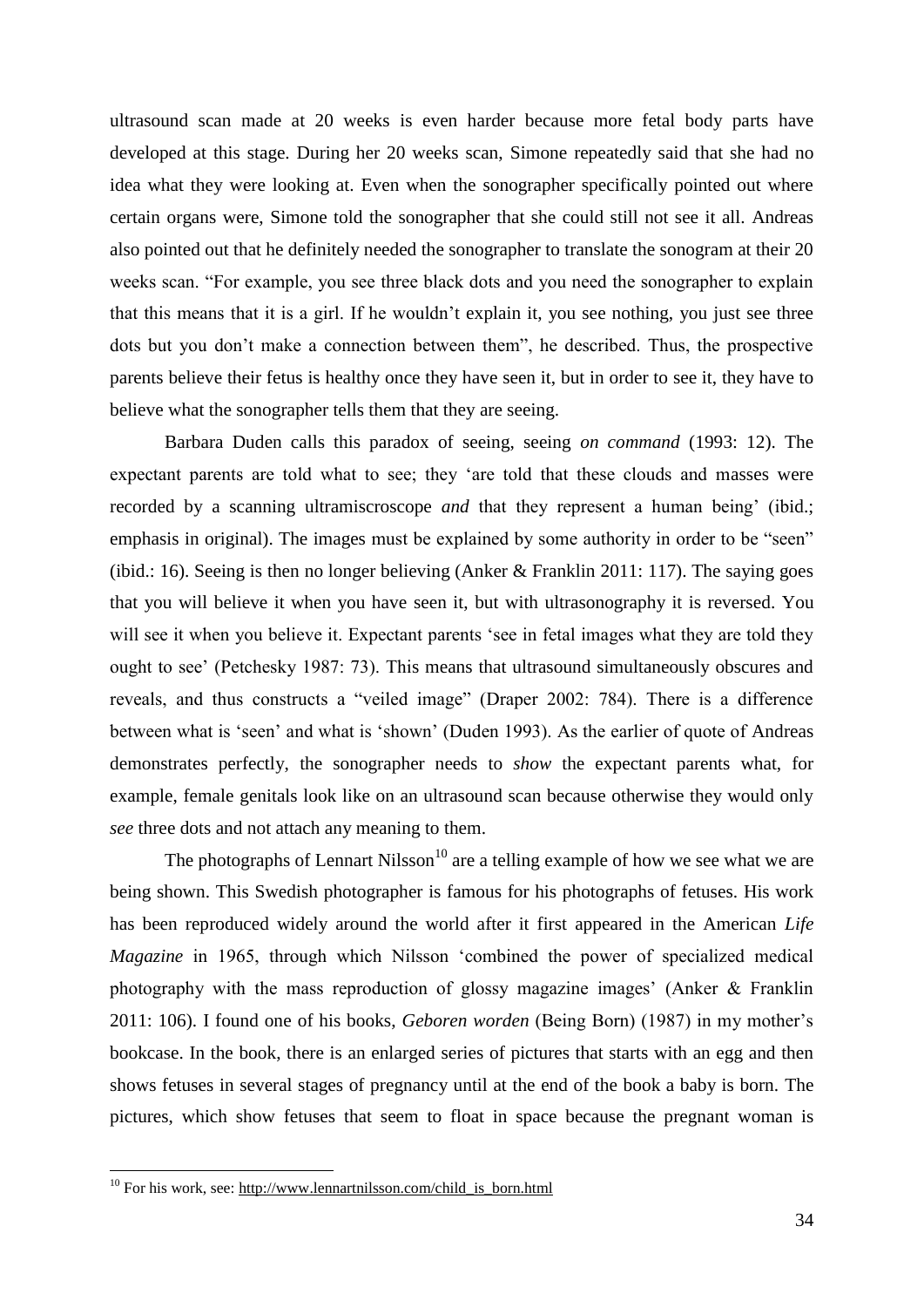completely absent, have been extremely critically received in feminist literature. Through "the art of staging" (Anker & Franklin 2011: 124) the pictures of the fetuses are enhanced to look more human, for example, through the use of light that makes the skin look pink instead of red. In fact, all of them were fetal postmortems. Only one depicts a live unborn fetus but this photograph was taken prior to an abortion (ibid.). Suzanne Anker and Sarah Franklin note how the fetuses are staged in a similar way as earlier fetal displays, like the fetuses in formaldehyde by Frederik Ruysch (1658-1731), presented to resemble living organisms (ibid.: 107). Thus, we are really looking at dead fetuses but they are shown to us as if they are living. We do not see what they really are because they are presented to us in a specific manner.

The book *Being Born* is presented as an educational book, directed towards children, telling them about their prenatal journey. In the introduction, it is described as a book that combines the knowledge of psychologists specialized in prenatality with the electronic registration of the fetus and echography (Nilsson & Kitzinger 1987: 5). It is presented as a realistic, scientific representation of in utero fetuses, but can rather be seen as art or entertainment. Discussions have centered around this same distinction when it comes to the work of Ruysch and Gunther von Hagens, who displayed specimen in his exhibition *Body Worlds*, that was exhibited in the Netherlands in 2012, as well as in several others countries in Asia and Europe<sup>11</sup>. Ruysch was a respected anatomist but the manner in which he decorated and presented bodies and body parts called into question whether he was a scientist or an artist (Van de Roemer 2010: 169). For example, he dressed up fetuses or stillborn babies with scarves and hats or placed flowers and lace around the fetuses to embellish them (ibid.: 170). Von Hagens emphasizes that the bodies he displayed were "authentic" and "natural", but in reality they were manipulated with chemicals and thus as much imitations of bodies as body models are (Van Dijck 2005: 47). It could therefore also be discussed whether Von Hagens is a scientist or an artist.

Just as José Van Dijck argues about Von Hagens, Nilsson does not perceive scientific accuracy and aesthetic or artistic embellishment as conflicting (ibid.: 50). He presents his photographs as if they are a pure representation of the fetus without the contamination of human intervention (ibid.: 56), which is in line with positivistic science and the idea of objective scientific truth. Through this, Nilsson reinforces the false dichotomy between science and art, and therefore implies that different ethical standards apply to each discipline (ibid.: 61). By presenting his photographs as realistic medical images, he escapes ethical

1

<sup>&</sup>lt;sup>11</sup> For more information about Body Worlds, see:<http://www.bodyworlds.com/nl/amsterdam/goodbye.html>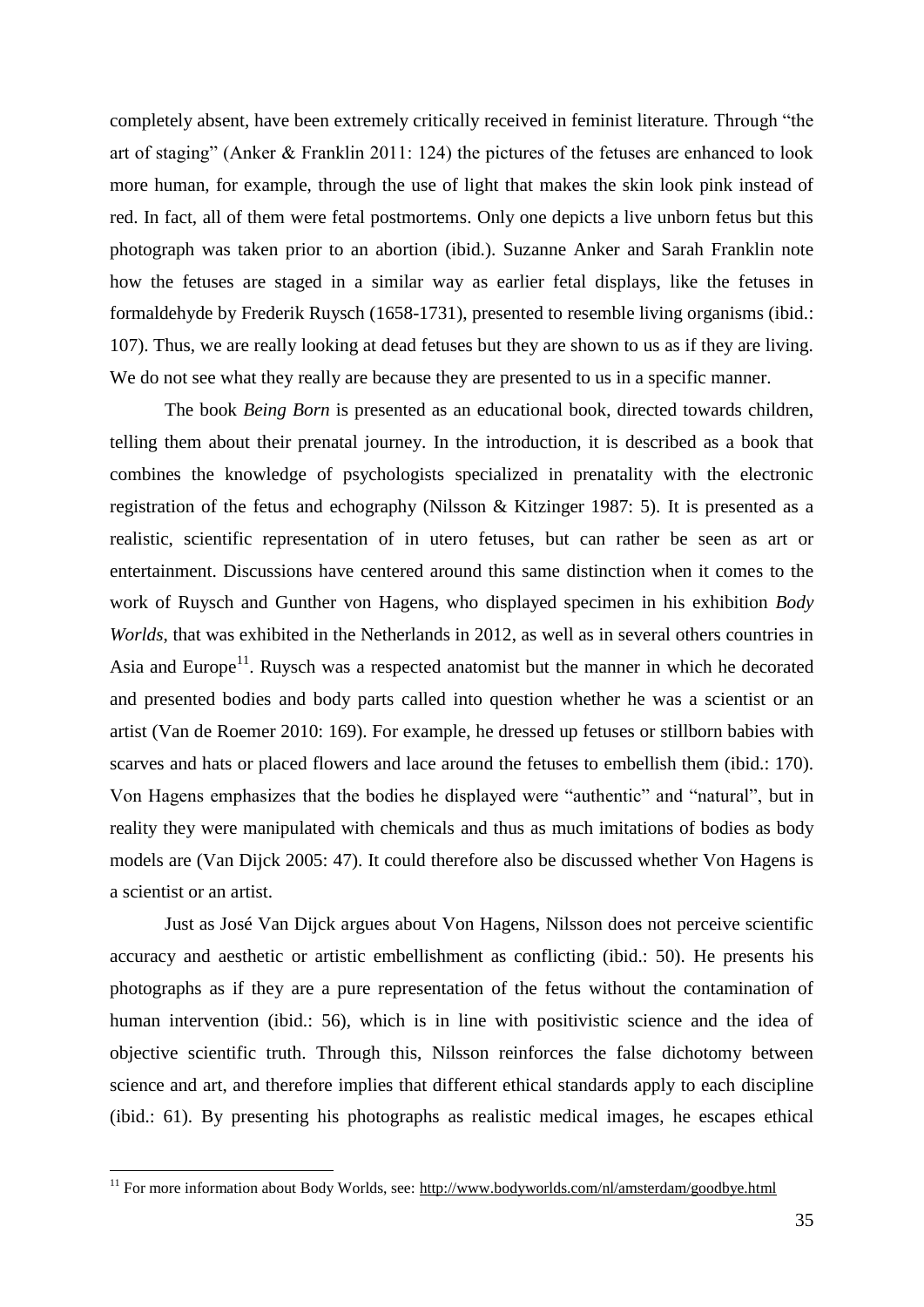judgments. Object versus representation, authentic versus inauthentic, and fake versus real are classifications that become obsolete (ibid.: 62).

This same argument can be applied to medical ultrasound and ultrasound-for-fun. The different meanings of both types of ultrasound and the way in which they can or cannot be separated represent the broader struggle to define the boundaries between medicine and the broader consumer culture in which it is located (Taylor 1997: 26). When medicine is presented as objective knowledge, it escapes ethical issues because it becomes the Truth and automatically "right". However, we should also apply the critical view that we have towards art or culture to medicine and always be aware that looking at ultrasound images is not a neutral act independent from who is looking and who is looked at (Van Dijck 2001: 53). Feminists have widely critiqued the idea of an objective reality with pure, value-free, and universal knowledge (Brooks & Hesse-Biber 2007: 6-7). Knowledge building cannot be value-free because it cannot exist outside of the social world. Nonetheless, the idea that objective and universal knowledge exists is dominant because it has a 'privileged location within a historical, material, and social set of patriarchal power relations' (ibid.: 7). I will clarify this by discussing authoritative knowledge.

#### <span id="page-35-0"></span>**Authoritative Knowledge**

Only taking the power of the visual as an explanation for the importance of ultrasound images is not enough. Authoritative knowledge is another crucial reason for why we cease to be critical about sonography. "I could explain everything but that is way too complicated, so you'll just have to believe what I'm saying", the sonographer told Simone at her 20 weeks scan. Believing in what the sonographer says and trusting her is an important condition in an ultrasound screening. This trust is embedded in authoritative knowledge, which plays a great part in the paradox of seeing. Authoritative knowledge is a term introduced by Brigitte Jordan (1980), the "mother" of the anthropology of birth. One kind of knowledge system frequently carries more weight than other knowledge systems that exist in a particular domain. This knowledge system gains legitimacy and becomes authoritative knowledge, while other knowledge systems are devalued or even dismissed (Jordan 1997:56).

Authoritative knowledge is constituted through an ongoing social process, which builds as well as reflects power relationships within a group of people who share a profession (ibid.). This leads to all participants coming to see this knowledge system, and the social order that comes with it, as natural, reasonable, and consensually constructed (ibid.:57). People that embrace alternative knowledge systems tend to be seen as backward or ignorant and their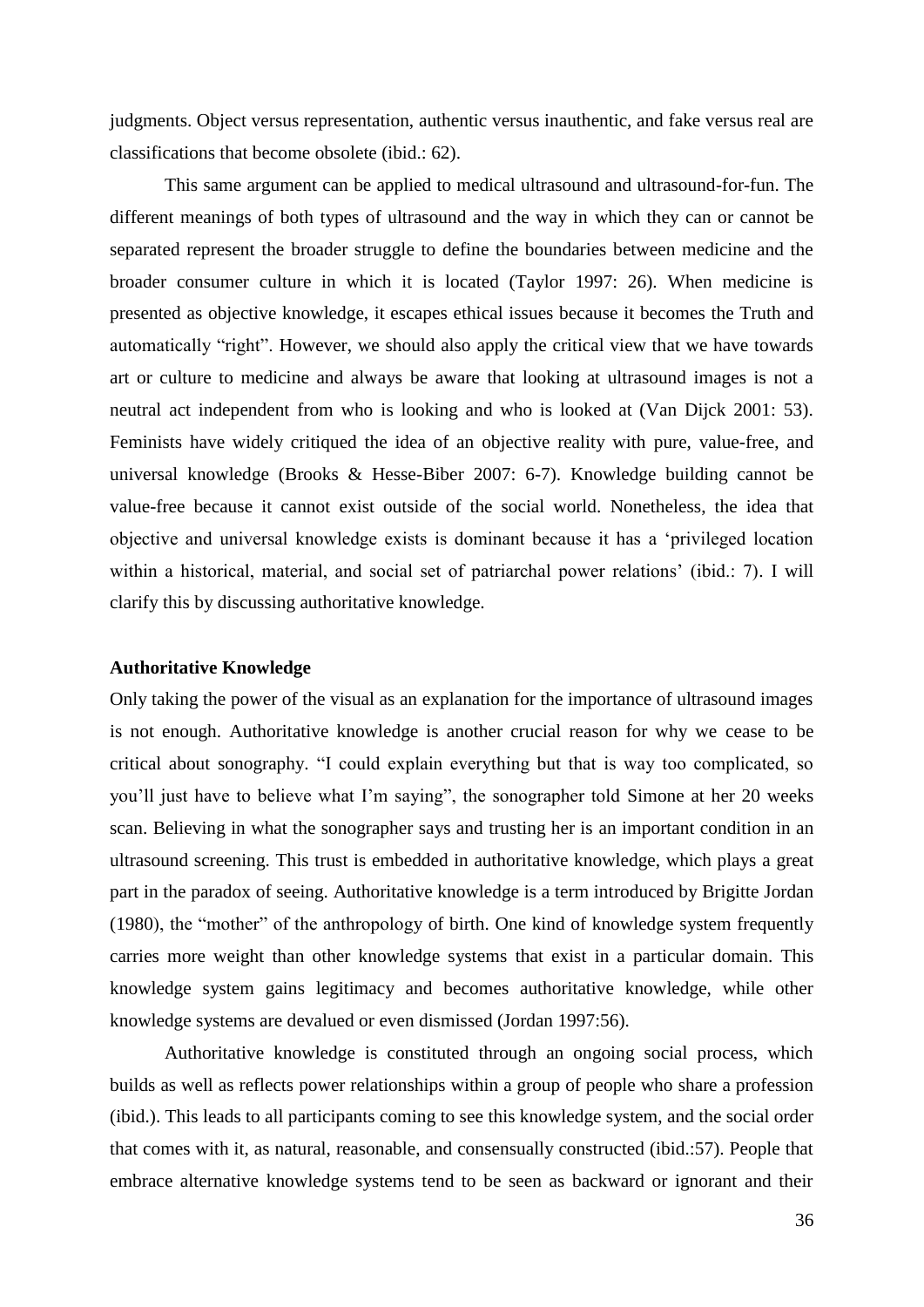ideas are considered irrelevant or unfounded (ibid.:56). Even though authoritative knowledge is the knowledge that counts, it does not necessarily mean that it is correct (ibid.:58). It functions as the 'publicly available set of practices and reasonings that is developed and warranted within a particular setting and that systematically informs the work and interaction of participants', which is needed in order for people to work together (ibid.).

The concept of authoritative knowledge is especially prevalent in medicine, where it is continually reinforced through social interactions. Jordan (ibid.: 61) discusses authoritative knowledge in relation to American hospital births, in which medical knowledge overrules and delegitimizes nonmedical knowledge, for example, the knowledge that a pregnant woman has on the state of her body. Nonmedical knowledge is devalued by the pregnant woman herself as well and is hardly ever actively resisted (ibid.). When this does happen, it could possibly lead to the legal enforcement of authoritative knowledge, for example, a court-ordered cesarean section (ibid.). Through hierarchical social interactions, such as clinical encounters, authoritative knowledge is continually and routinely reinforced and reproduced (Georges 1997: 92). This means that people do not simply accept authoritative knowledge but actively participate to reinforce it.

Fetal ultrasound screenings are performative social interactions with ritual overtones through which authoritative knowledge is re-affirmed. During my observations at the medical ultrasounds, this happened either through the use of medical terms by the sonographer, which the expectant mother and father were unfamiliar with, and/or not making the effort to share their knowledge by simply saying that everything is all right without elaborating on what this exactly meant. Mitchell (2001: 119) points this out as well by saying that sonographers sometimes do discuss the measurements they make or the fetus's anatomy but that little of their knowledge is actually made explicit during a routine ultrasound screening. Much of the knowledge of sonographers is hidden when ultrasound scans are translated into fetal facts (ibid.). This creates a hierarchical social relation between sonographer and patient in which trust is put into the sonographer by the expectant mother and father, thereby re-affirming the authoritative knowledge system. Not many questions were asked and the sonographer's findings were never questioned during the medical ultrasound screenings, which shows that the sonographer's knowledge is considered legitimate.

Authoritative knowledge is not simply re-enforced top-down, but women and men are actively involved in its construction. During the ultrasound scans at which I was present, the expectant parents relied heavily on the knowledge of the sonographer, seeing as they were incapable of fully reading the scan. Simone repeatedly mentioned during her anomaly scan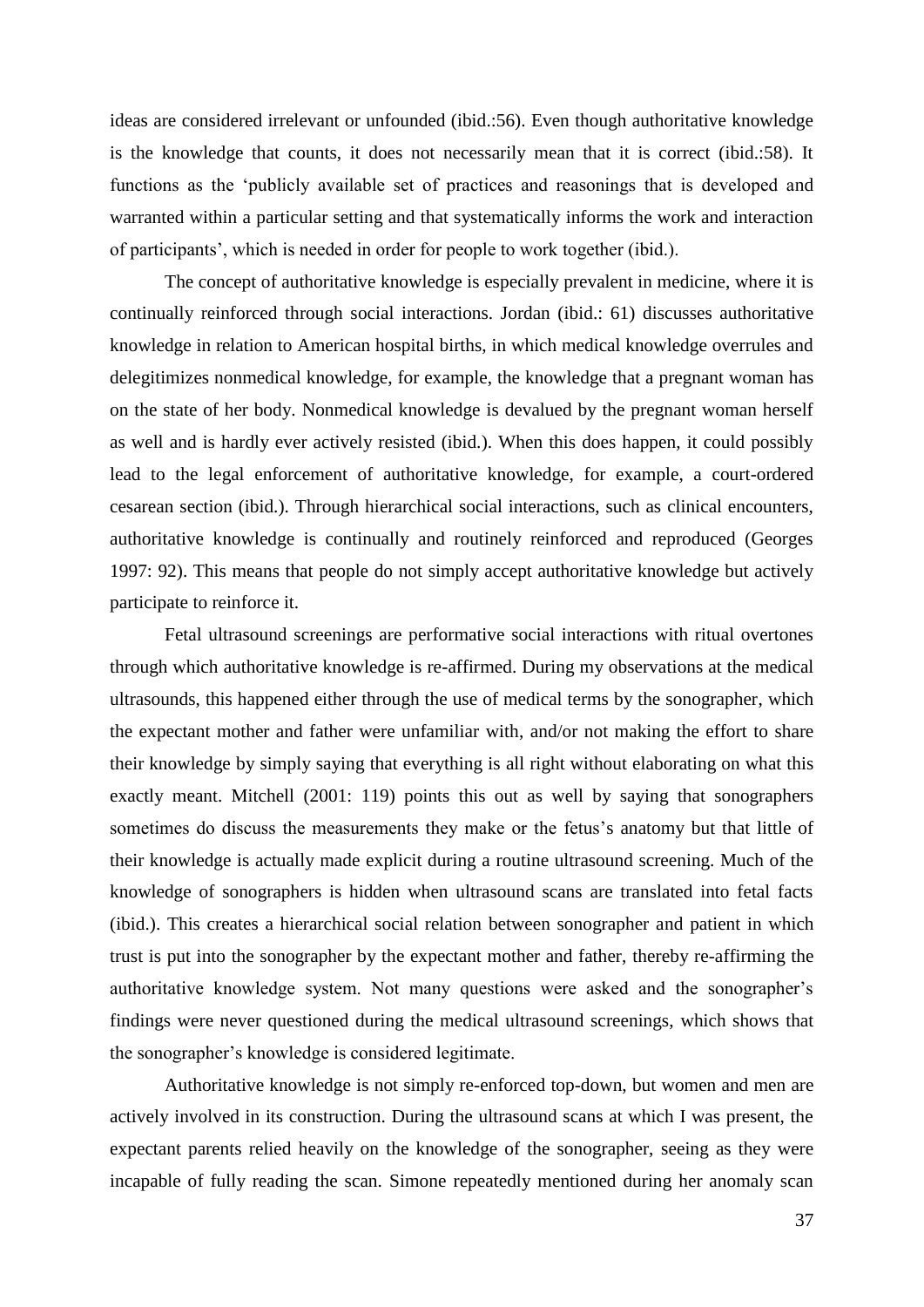that she could not see or recognize what was on the fetal image, not even after the sonographer described it. "I can't see it but I believe you," she said to the sonographer. This comment shows how Simone puts trust in the sonographer and completely relies on her knowledge. Moreover, most of the women and men that I interviewed did not look up much information about fetal ultrasound imaging. Although the women in particular read a lot about pregnancy, relatively little of that was about ultrasound screenings.

Interestingly, when I asked my respondents if they had ever considered or read about the negative consequences ultrasound screenings could have, most of them interpreted this as if the question was about possible anomalies that could be discovered during ultrasound screenings, rather than about the possible negative consequences ultrasound technology can have for the fetus (e.g., the radiation)<sup>12</sup>. There are studies that indicated possible side effects of ultrasound screening, such as dyslexia or lower birth weight (e.g., Kieler 1997). However, medical scientists still disagree on whether extended exposure to ultrasound is harmful (Van Dijck 2005: 109). Many of my respondents had never thought about this possibility or did not look up much information about it. This can be attributed to the fact that ultrasound screenings have become a routine practice in the Netherlands, thereby making them a taken for granted aspect of pregnancy. Being part of authoritative knowledge, fetal ultrasound imaging is hardly questioned but rather taken for granted. Brigitte Jordan points out that 'the best way to avoid change is to make change unthinkable' (1997: 57). When the authority of a knowledge system is perceived as natural and legitimate and not as socially constructed or relative, the power relations supporting it also become a fact of nature and therefore unchangeable.

The credibility or legitimacy of the authoritative knowledge system could be impaired and medical specialists try to prevent this. Midwife Kweekel told me that midwives often make an extra scan at thirty weeks in addition to the two standard scans at 12 and 20 weeks. According to her, this is done to make sure that they have enough proof that the fetus was growing accordingly to the norm at that time, in case something turns out to be wrong at the birth. Since the midwives have to deal with much competition and are under fire of the gynaecologists, according to Kweekel, they need the scan as proof of their integrity and professionalism and they use it as a safeguard. At Simone's 20-weeks scan, the sonographer told me that I was not allowed to make any recordings with a voice recorder because if any

1

 $12$  This could possible be attributed to how I asked the question (Have you ever thought about any possible negative consequences of the ultrasound?). After three respondents interpreted the question in another way than I intended it, I changed the way I posed the question.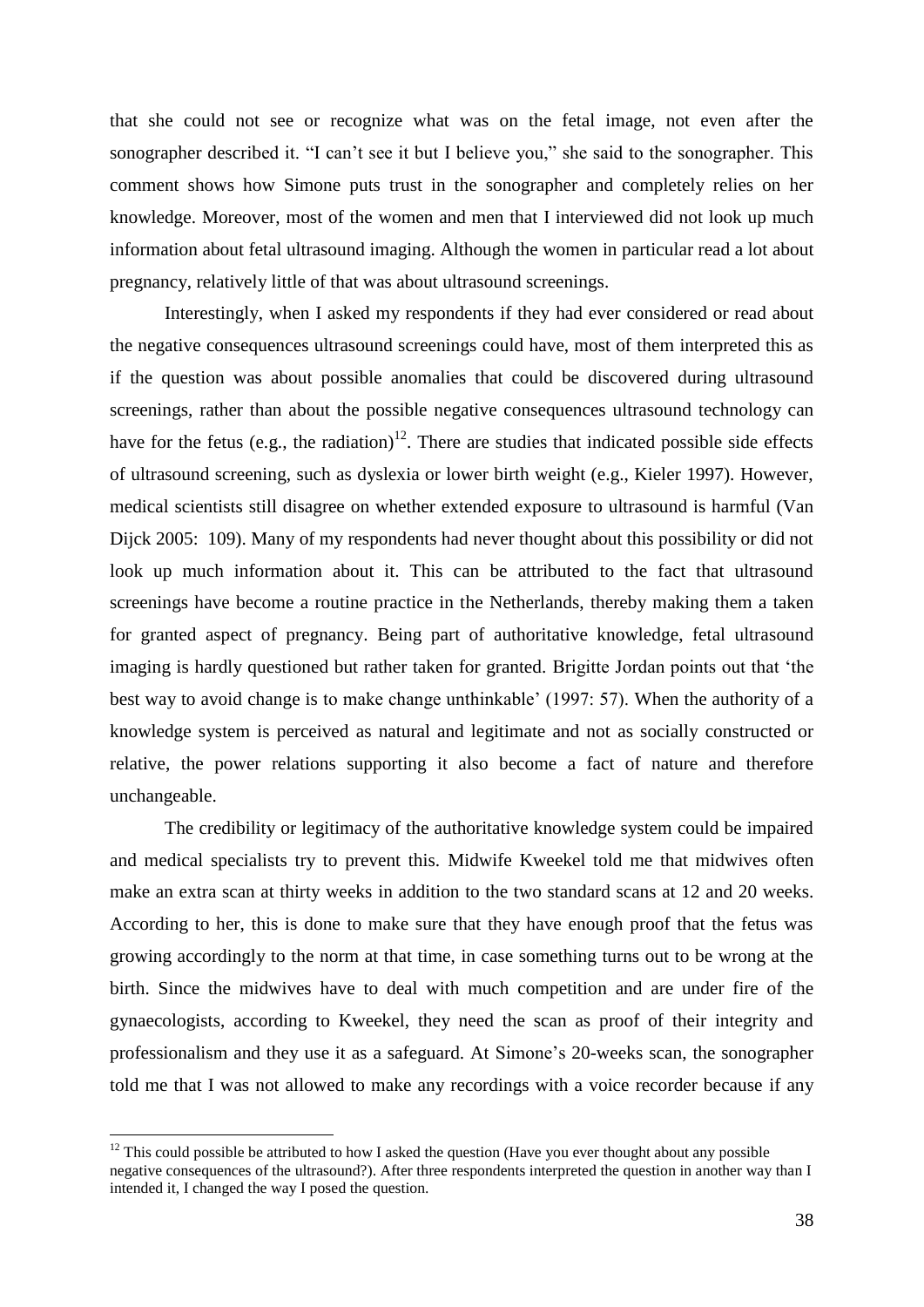anomalies show up at birth, the recordings could be used against her if they show that she made the wrong diagnosis or missed something at the ultrasound screening. It would allow the parents to hold her accountable for any anomalies and possibly take this to court. These examples show how there are ways in which medical specialists protect themselves from causing cracks in the armor of the authoritative knowledge system.

Since ultrasound-for-fun is not regulated, fun-sonographers cannot be held accountable for their actions and statements. They therefore do not have any problems with tape-recording the whole screening and giving the tape to the expectant parents, which is what Papa does. It is important for medical specialists like Hannant to keep ultrasound-for-fun outside of the medical realm by making a clear distinction between medical ultrasound and ultrasound-for-fun because fun-sonographers could put their credibility on the line. If they would acknowledge that an ultrasound-for-fun screening is practically the same as a medical ultrasound, they would jeopardize the high status of medicine because ultrasound-for-fun does not escape ethical judgments. Leveling them could project these judgments to medical ultrasound and this carries the risk that the authoritative knowledge would be questioned.

#### <span id="page-38-0"></span>**Conclusion**

Although we attach great value to seeing, we are incapable of truly seeing what is on an ultrasound image, as we need to be shown by sonographers. Through the wide circulation of fetal ultrasound images, we think we know their (medical) meanings but there is much more than the eye can see. By discussing the work of Lennart Nilsson, Frederik Ruysch, and Gunther von Hagens, I have demonstrated that there is a difference between seeing and being shown, and that ethical judgments are deflected by presenting fetuses in a certain way. The discussion of whether their work is art or science creates a false dichotomy between art and science and creates the illusion that it is possible to define clear boundaries between medicine and the broader consumer culture in which it is located (Taylor 1997: 26). By presenting their work as science, they escape ethical judgments. Because medicine is authoritative knowledge, people cease to be critical about it, as it is perceived as natural. My respondents put great trust in the sonographers during the ultrasound screenings and sonographers actively protect themselves from causing cracks in the armor of the authoritative knowledge system. Ultrasound-for-fun could be putting the credibility of medical specialists on the line, which makes it important for medical specialists to make a clear distinction between medical ultrasound and ultrasound-for-fun.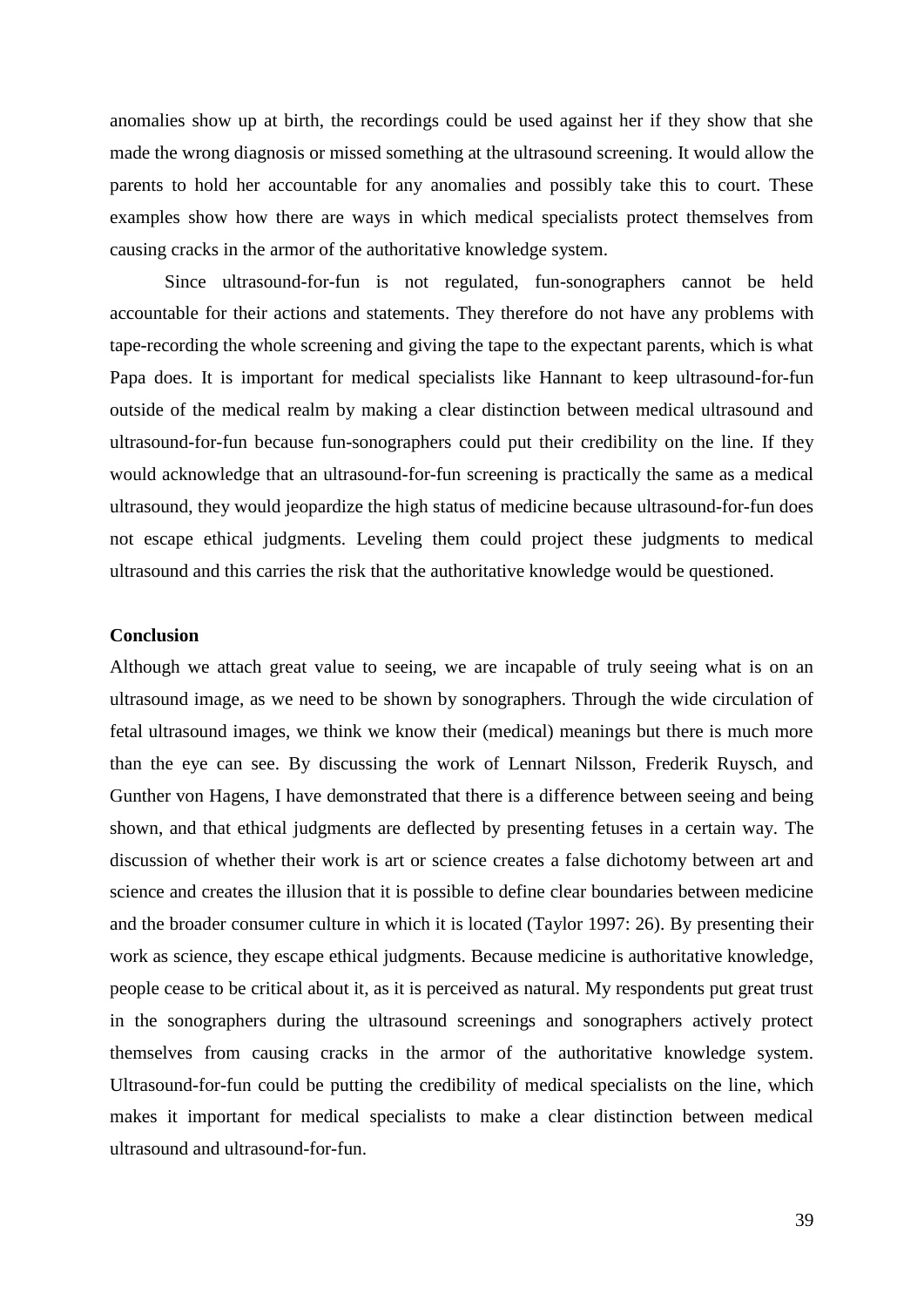### **Conclusion**

<span id="page-39-0"></span>In this thesis, I have analyzed and tried to unravel the complex meanings of fetal ultrasound imaging. Answering my research question, 'What does the routinization of ultrasound fetal imaging do to the experience of pregnancy and the imagery of the fetus in Dutch society?', has proved to be a difficult task. Fetal ultrasound imaging plays an important part in the experience of pregnancy. All of my respondents saw the ultrasound screenings as milestones in their pregnancy. To many of them, it was a visual confirmation that the woman was pregnant and that the fetus was healthy, at least as far as ultrasound can show. The routinization of fetal ultrasound imaging means that pregnancy no longer exclusively belongs to women because technology has 'opened up the womb' (Van Dijck 2005: 106). The boundaries of space and time are replaced and displaced by ultrasound imaging technology (Braidotti 2011: 197). Expectant parents are able to experience pregnancy from a new epistemological standpoint and the expectant fathers felt that they could share the pregnancy experience to a greater extent.

Medical specialists are in charge of the reproductive technologies and women rely heavily on them, instead of only on their bodily experiences. Because expectant parents are incapable of fully interpreting the ultrasound scan, they have to trust what the sonographers tell them. This trust is, to a great extent, based on medicine as an authoritative knowledge system. Medicine has a high status in Western society and nonmedical knowledge is dismissed (Jordan 1980; 1997). The danger with an authoritative knowledge system is that it is perceived as natural, which has the consequence that people cease to be critical about it. It escapes the ethical judgments that we do apply to other knowledge systems. A false dichotomy that separates medicine from the broader consumer culture exists and the boundaries between them are constantly reinforced. This happens as well through forcing a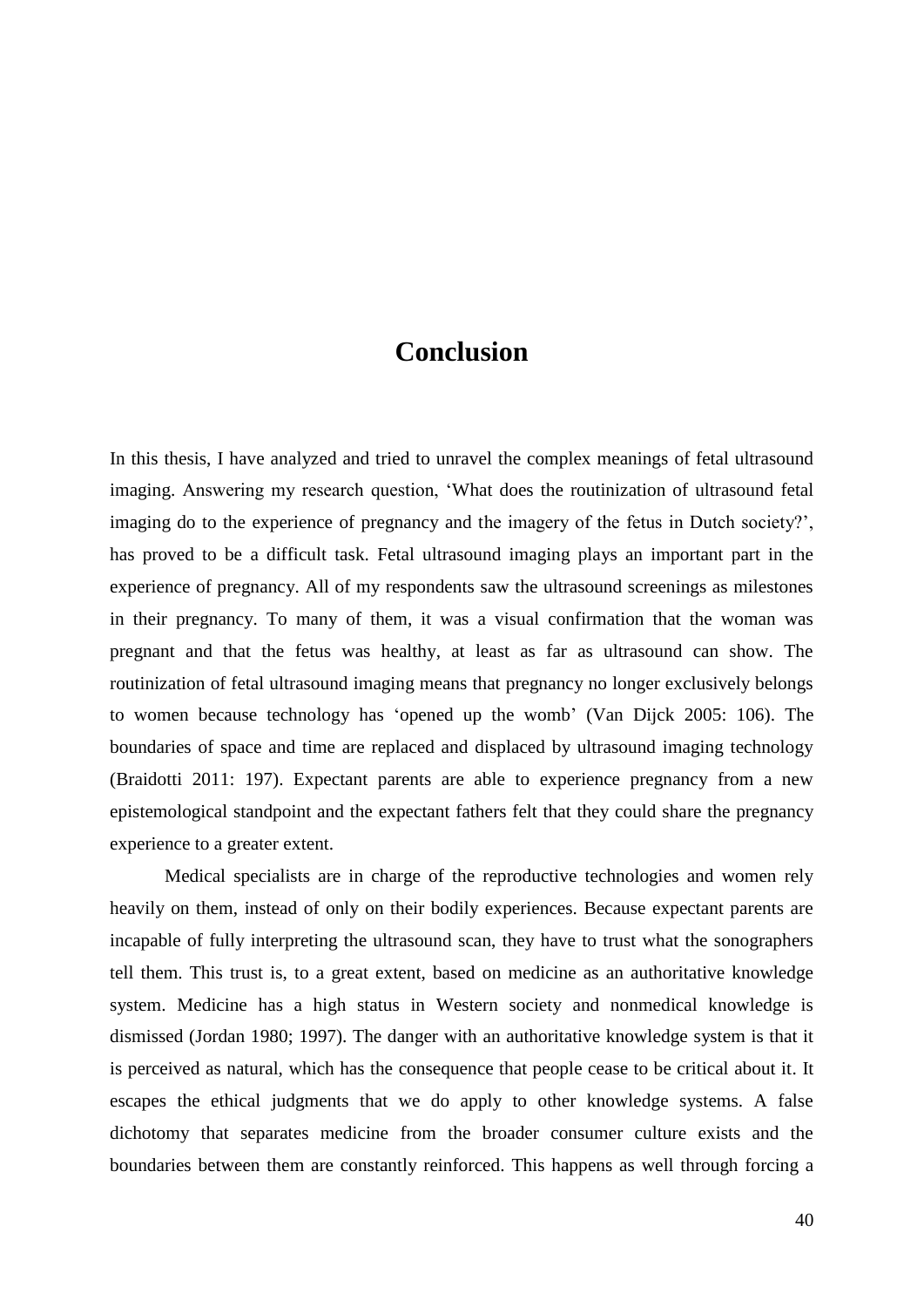distinct boundary between medical ultrasound and ultrasound-for-fun, which, in practice, is nearly impossible. Through the routinization of fetal ultrasound imaging, the authority of medicine is re-affirmed and has taken up a decisive role in reproduction. It becomes increasingly difficult to resist this authoritative knowledge system or to see any alternatives because it has become such an integrated part of our culture.

In Western society, the visual has a higher status than other senses, which explains why we attach great value to medical ultrasound images. Vision is considered to be objective, disembodied, detached, pure, and unobtrusive (Jenks 1995; Fox Keller & Grontkowski 1983). However, as I have argued, there is a difference between what is seen and what is shown, which demonstrates that vision is culturally determined and not objective at all. By looking at a fetal ultrasound image, you might think that you are looking at a miniature baby, an individual, but do not let your eyes trick you into believing that you now know all there is to it. Fetal ultrasound images personify the fetus and detach it from the maternal body, without which it could never exist. The imagery of the fetus has been determined by ultrasonography to a great extent. However, in the whole experience of pregnancy, expectant parents know how to nuance this imagery, by relying on other senses than vision. People who do not have access to this experience have only their eyes to base their ideas about prenatality on and therefore, the wide circulation of fetal ultrasound images, taken out of its context, can be dangerous.

#### <span id="page-40-0"></span>**Back to My Unexpected Encounter**

In the introduction, I raised questions about the connection between the Little Indian in Formaldehyde that I encountered in the Museum of the Tropics and fetal ultrasound imaging. As I have argued in this thesis, medical ultrasound imaging escapes ethical judgments because of its status as medical, scientific, and therefore, realistic and objective. The Museum of the Tropics brings the fetus right back into these ethical discussions, and therefore, I see it as a being critical towards ultrasonography. By covering up the fetus in formaldehyde, the visitor's vision is taken away. The Museum of the Tropics does not show you the fetus in formaldehyde but allows you to use your imagination. The visitor is not confronted with a visual image that would undoubtedly be shocking and center the discussion on its display. Instead, visitors are able to form their own image with their imagination, which goes beyond the visual. By choosing to display the fetus in the wooden box, the Museum of the Tropics raises questions about the exploitation of human beings. Because of ultrasound imaging, a fetus is seen as an autonomous individual, separate from anyone or anything, pure and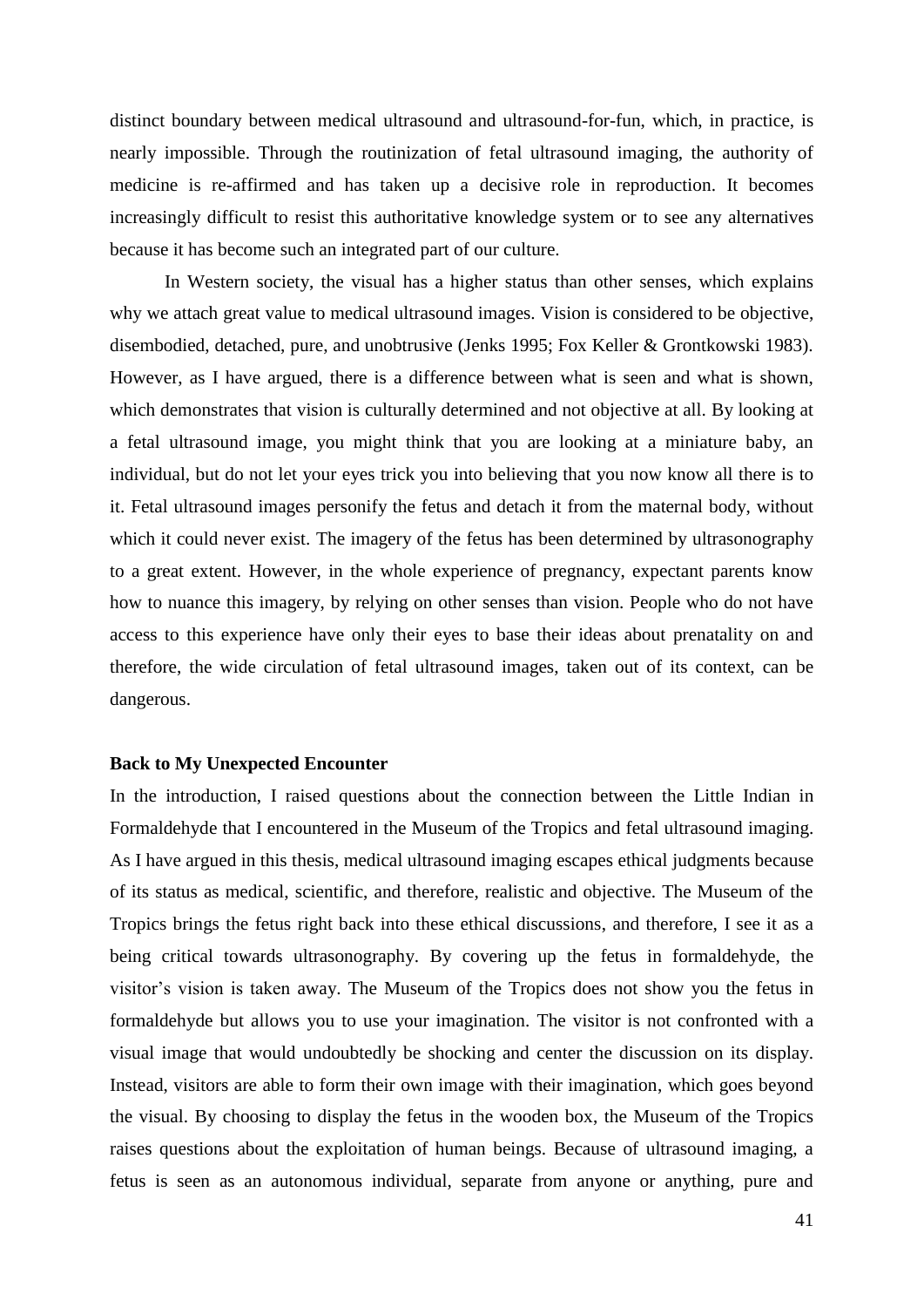innocent. However, a black fetus that is dressed up as an Indian puts the fetus right in the middle of a world in which human beings are exploited, in the past and in the present, and a world in which there are power relations and where there is inequality. By taking the visual aspect away, the visitor is challenged to look beyond what is *shown* and truly gets to *see* the ethical discussions that the piece raises. Looking beyond what is shown to you is necessary to form your own images and determine what there is to see.

The Museum of the Tropics wants to raise ethical issues with the Little Indian in Formaldehyde and challenges the visitor to think about questions like 'What does the museum display and what not?' and 'Who is the rightful owner and who is entitled to make a decision about what happens with these collections?' (Koninklijk Instituut voor de Tropen 2012). These same questions should be raised about human bodies. Ultrasound images circulate widely, but who is their rightful owner? Who has the authority to determine what happens with the ultrasound images? And what do we want to display? In this thesis, I have *shown* that ultrasonography cannot escape these ethical issues because it is imbued with cultural, emotional, social, and psychological meanings and that they are not simply realistic, scientific images, in the hope that everyone will come to *see* this.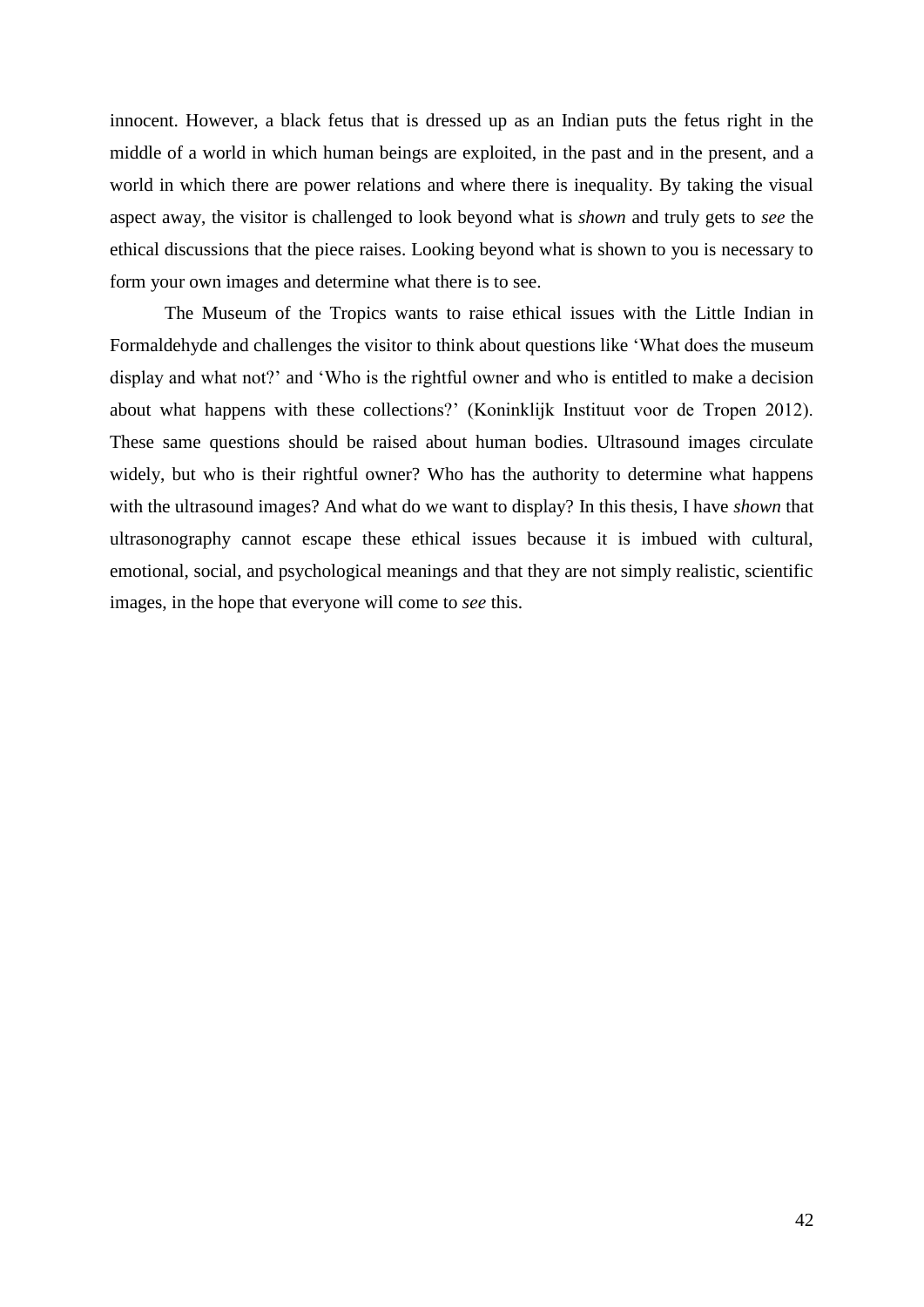### **Bibliography**

<span id="page-42-0"></span>Anker, Suzanne & Sarah Franklin

2011 Specimens as Spectacles: Reframing Fetal Remains. *Social Text 106* 29(1): 103-125.

#### Balsamo, Anne

1996 *Technologies of the Gendered Body: Reading Cyborg Women*. Durham, NC: Duke University.

#### Beeson, Diane

1984 Technological Rythms in Pregnancy: The Case of Prenatal Diagnosis by Amniocentesis. In: T. Duster & K. Garrett (eds.), *Cultural Perspectives of Biological Knowledge*. Norwood, New Jersey: Ablex. Pp. 145-181.

#### Braidotti, Rosi

- 1994 *Nomadic Subjects: Embodiment and Sexual Difference in Contemporary Feminist Theory*. New York: Columbia University Press.
- 2011 *Nomadic Subjects: Embodiment and Sexual Difference in Contemporary Feminist Theory*. New York: Columbia University Press. Second edition.

#### Brooks, Abigail & Sharlene Nagy Hesse-Biber

2007 An Invitation to Feminist Research. In: Hesse-Biber, Sharlene Nagy & Patricia Lina Leavy (eds.), *Feminist Research Practice: A Primer*. Sage Publications: London. Pp. 111-148.

#### Bryman, Alan

2008 *Social Research Methods*. New York: Oxford University Press.

#### Buch, Elana D. & Karen M. Staller

2007 The Feminist Practice of Ethnography. In: Hesse-Biber, Sharlene Nagy & Patricia Lina Leavy (eds.), *Feminist Research Practice: A Primer*. Sage Publications: London. Pp. 187-222.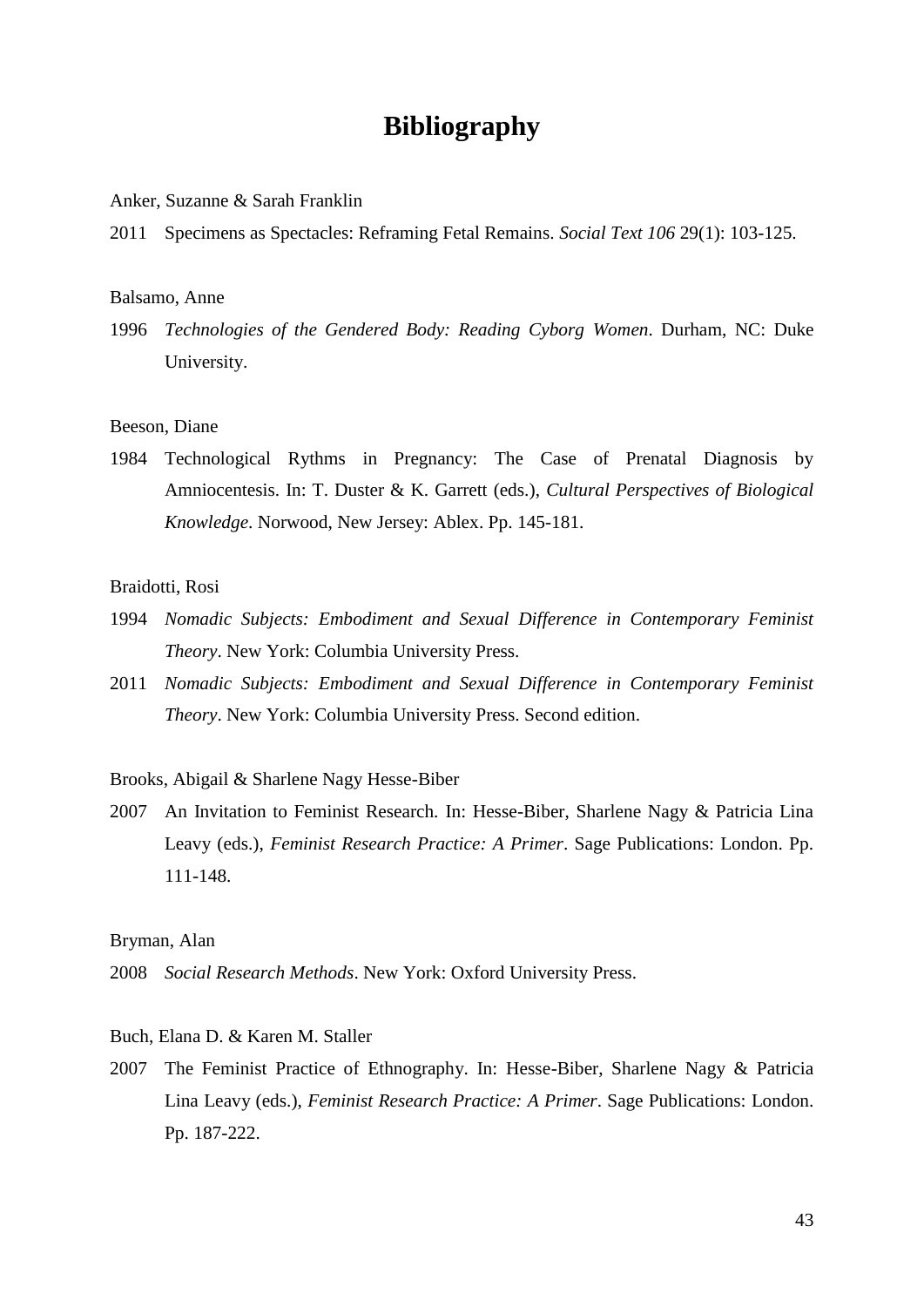Davis-Floyd, Robbie E.

2003 *Birth as an American Rite of Passage*. Berkeley: University of California Press.

#### Davis-Floyd, Robbie E. & Carolyn F. Sargent

1997 *Childbirth and Authoritative Knowledge: Cross-Cultural Perspectives*. Berkeley: University of California Press.

#### Ding, Haina, Alexander E. Molchanov & Philip A. Stork

2011 The Value of Celebrity Endorsements: A Stock Market Perspective. Marketing Letters 22(2): 147-163.

#### Draper, Jan

2002 'It Was a Real Good Show': The Ultrasound Scan, Fathers and the Power of Visual Knowledge. *Sociology of Health & Illness* 24(6): 771-795.

#### Duden, Barbara

1993 *Disembodying Women: Perspectives on Pregnancy and the Unborn*. Cambridge, Massachusetts: Harvard University Press.

#### Erdogan, B. Zafer

1999 Celebrity Endorsement: A Literature Review. *Journal of Marketing Management* 15(4): 291-314.

#### European Perinatal Health Report

2008 EURO-PERISTAT project in collaboration with SCPE, EUROCAT & EURONEOSTAT. Data from 2004. Available through: [www.europeristat.com.](http://www.europeristat.com/) Last viewed on 20 June 2013.

#### Foucault, Michel

1973 *The Birth of the Clinic: An Archeaology of Medical Perception*. London: Travistock.

#### Fox Keller, Evelyn & Christine R. Grontkowski

1983 The Mind's Eye. In: S. Harding and M. Hintikka (eds.), *Discovering Reality*. Norwell: Kluwer Academic Publishers. Pp. 207-225.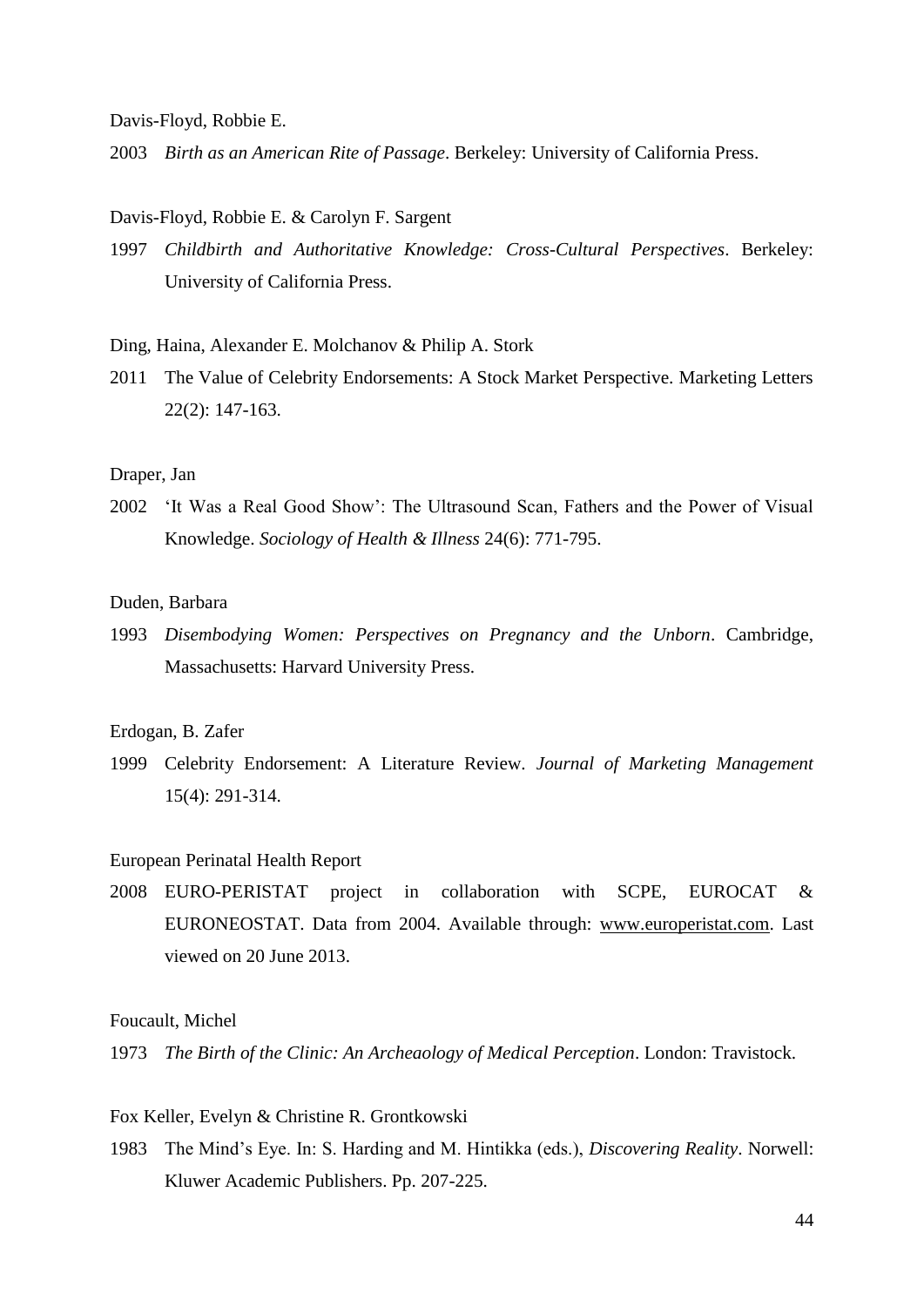Franklin, Sarah

1991 Fetal Fascinations: New Dimensions to the Medical-Scientific Construction of Fetal Personhood. In: Sarah Franklin, Celia Lury & Jackie Stacey (eds.), *Off-Centre: Feminism and Cultural Studies.* London: HarperCollins*Academic*. Pp. 190-205.

#### Georges, Eugenia

1997 Fetal Ultrasound Imaging and the Production of Authoritative Knowledge in Greece. In: Robbie Davis-Floyd & Caroly F. Sargent (eds.), *Childbirth and Authoritative Knowledge: Cross-Cultural Perspectives*. Berkeley: University of California Press. Pp. 91-112.

#### Hacking, Ian

1995 *Representing and Intervening: Introductory Topics in the Philosophy of Natural Science.* Cambridge: Cambridge University Press.

#### Haraway, Donna

1991 *Simians, Cyborgs, and Nature: The Reinvention of Nature*. New York: Routledge.

#### Hesse-Biber, Sharlene Nagy

2007 The Practice of Feminist In-Depth Interviewing. In: Hesse-Biber, Sharlene Nagy & Patricia Lina Leavy (eds.), *Feminist Research Practice: A Primer*. Sage Publications: London. Pp. 111-148.

#### Jenks, Chris

1995 The Centrality of the Eye in Western Culture: An Introduction. In: Chris Jenks (ed.), *Visual Culture*. London: Routledge. Pp. 1-25.

#### Jordan, Brigitte

- 1980 *Birth in Four Cultures: A Crosscultural Investigation of Childbirth in Yucatan, Holland, Sweden, and the United States.* Montreal: Eden Press Women's Publications.
- 1997 Authoritative Knowledge and Its Construction. In: Robbie Davis-Floyd & Caroly F. Sargent (eds.), *Childbirth and Authoritative Knowledge: Cross-Cultural Perspectives*. Berkeley: University of California Press. Pp. 55-79.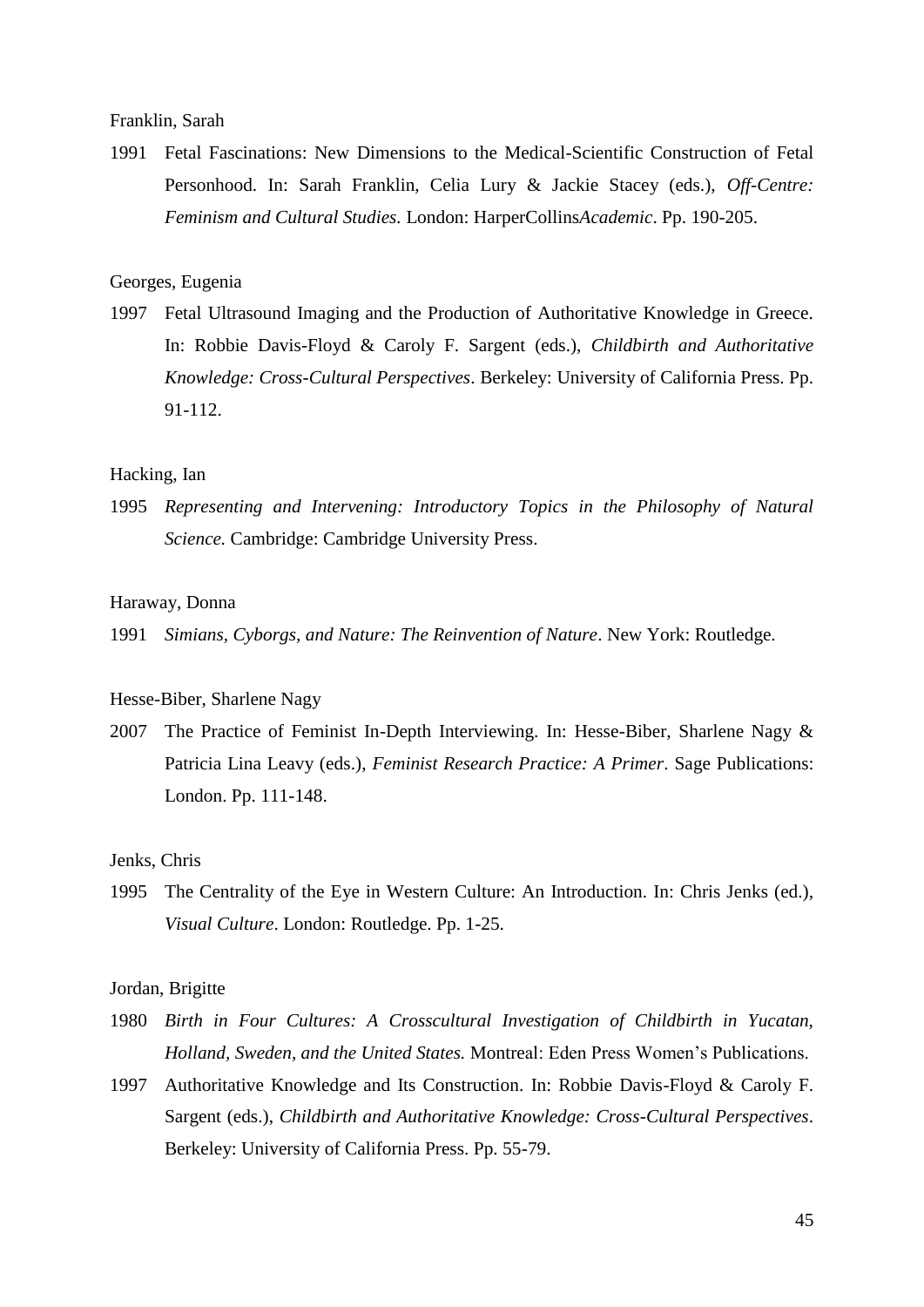Kieler, Helle

1997 *Effects and Possible Side Effects of Routine Ultrasound Scanning in Pregnancy*. Uppsala: Acta Universitatis Upsaliensis.

#### Koninklijk Instituut voor de Tropen

2012 Onverwachte ontmoetingen in het Tropenmuseum. Verborgen verhalen uit eigen collectie vanaf 30 november 2012. Available through: [http://www.tropenmuseum.nl/-](http://www.tropenmuseum.nl/-/MUS/79436/Tropenmuseum/Bijlage---Persbericht-Onverwachte-ontmoetingen-in-Tropenmuseum.pdf) [/MUS/79436/Tropenmuseum/Bijlage---Persbericht-Onverwachte-ontmoetingen-in-](http://www.tropenmuseum.nl/-/MUS/79436/Tropenmuseum/Bijlage---Persbericht-Onverwachte-ontmoetingen-in-Tropenmuseum.pdf)[Tropenmuseum.pdf.](http://www.tropenmuseum.nl/-/MUS/79436/Tropenmuseum/Bijlage---Persbericht-Onverwachte-ontmoetingen-in-Tropenmuseum.pdf) Last viewed on 20 June 2013.

#### Lagro-Janssen, A.L.M.

1995 Preventie bij vrouwen in de huisartspraktijk: opsporing verzocht?! *Bijblijven* 11(2): 44-52.

#### Levi, Salvatore

1998 Routine Ultrasound Screening of Congenital Anomalies: An Overview of the European Experience. In: Salvatore Levi & Frank Chervenak (eds.), *Ultrasound Screening for Fetal Anomalies: Is It Worth It?*. New York: New York Academy of Sciences. Pp. 86-97.

Mattingly, Susan S.

1992 The Maternal-Fetal Dyad Exploring the Two-Patient Obstetric Model. *The Hastings Center Report* 22(1): 13-18.

#### Mitchell, Lisa M.

2001 *Baby's First Picture: Ultrasound and the Politics of Fetal Subjects*. Toronto: University of Toronto Press.

#### Nilsson, Lennart & Sheila Kitzinger

1987 *Geboren worden.* Amsterdam: Uitgeverij Ploegsma.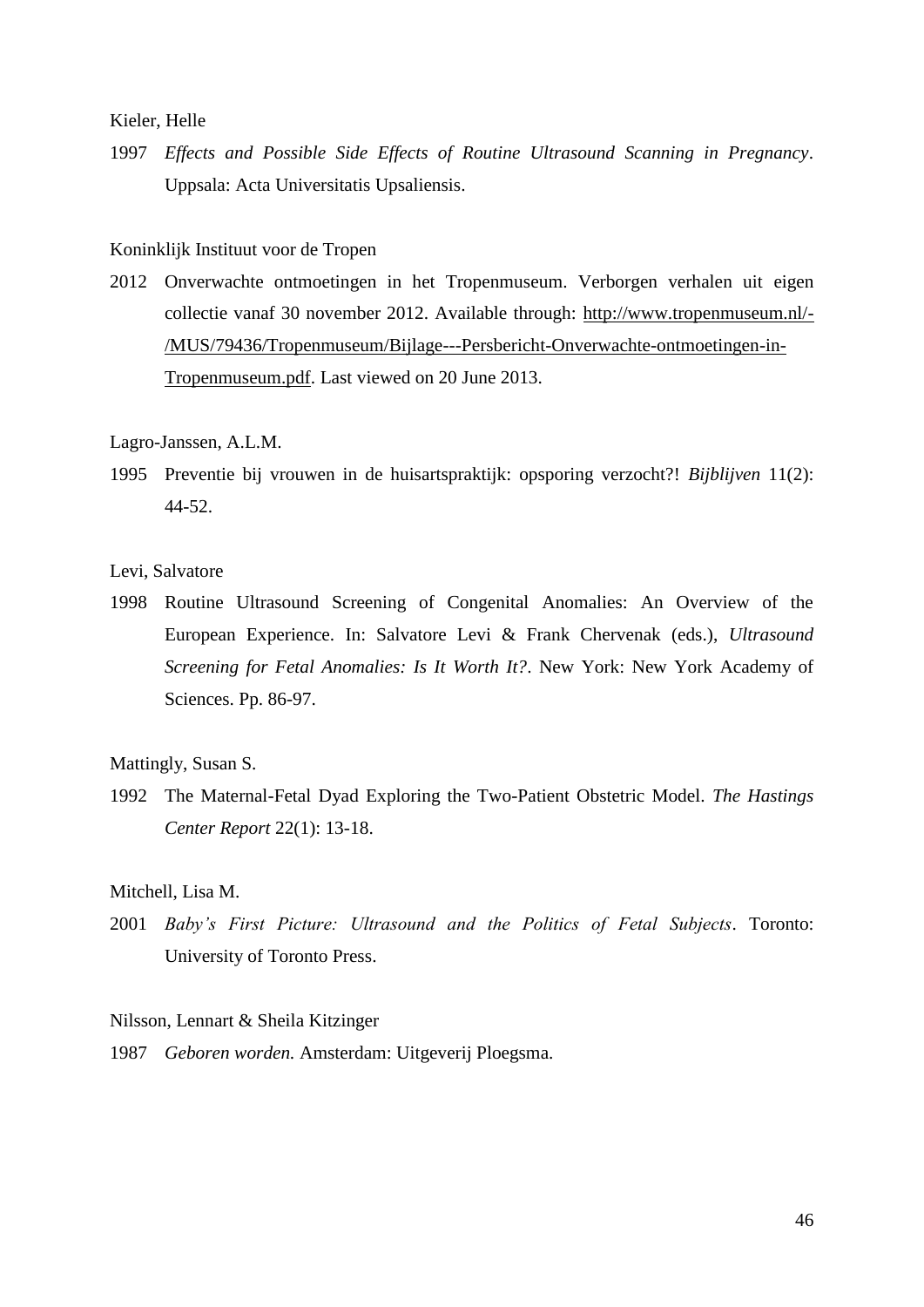Petchesky, Rosalind P.

- 1987 Fetal Images: The Power of Visual Culture in the Politics of Reproduction. In: M. Stanworth (ed.), *Reproductive Technologies: Gender, Motherhood, and Medicine*. Minneapolis: University of Minnesota Press. Pp. 57-80.
- 1997 Fetal Images: The Power of Visual Culture in the Politics of Reproduction. In: Roger N. Lancaster & Micaela di Leonardo (eds.), *The Gender and Sexuality Reader*. New York/London: Routledge. Pp. 134-150.

#### Sandelowski, Margarete

1994 Separate, but Less Unequal: Fetal Ultrasonography and the Transformation of Expectant Mother/Fatherhood. *Gender and Society* 8(2): 230-245.

#### Spivak, Gayatri

1988 Can the Subaltern Speak? In: C. Nelson & L. Grossberg (eds.), *Marxism and the Interpretation of Culture*. Macmillan: Basingstoke, pp. 271-313.

#### Taylor, Janelle S.

1997 Image of Contradiction: Obstetrical Ultrasound in American Culture. In: S. Franklin & H. Ragone (eds.), *Reproducing Reproduction: Kinship, Power, and Technological Innovation*. Philadelphia: University of Pennsylvania Press. Pp. 15-45.

#### Van der Roemer, Gijsbert M.

2010 From *Vanitas* to Veneration: The Embellishments in the Anatomical Cabinet of Frederik Ruysch. *Journal of the History of Collections* 22(2): 169-186.

#### Van Dijck, José

- 2001 De Januskop van de echoscopie: kijken is kiezen. *Tijdschrift voor Genderstudies* 4(1): 44-55.
- 2005 *The Transparent Body: A Cultural Analysis of Medical Imaging*. Seattle: University of Washington Press.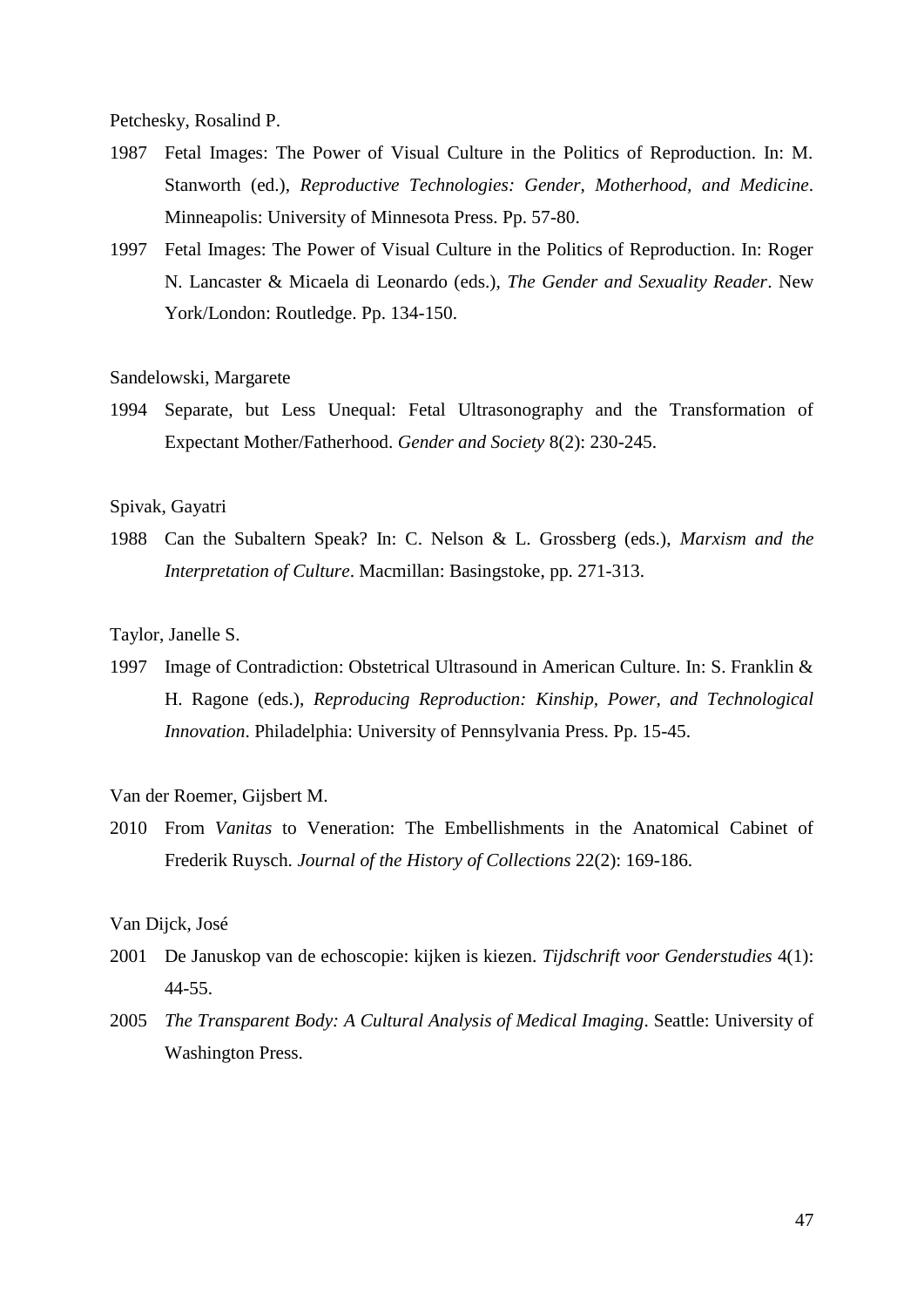#### <span id="page-47-0"></span>**Websites**

Echo Centrum Amsterdam *Echo Centrum Amsterdam is persoonlijk!* <http://www.echocentrumamsterdam.nl/index.php?id=3> Last viewed on 20 June 2013

Echo Centrum Amsterdam *Referenties* <http://www.echocentrumamsterdam.nl/index.php?id=13> Last viewed on 20 June 2013

Gunther von Hagens' Body Worlds *Publiekstrekker BODY WORLDS & The Story of the Heart succesvol afgesloten* (17 June 2012) <http://www.bodyworlds.com/nl/amsterdam/goodbye.html> Last viewed on 20 June 2013

Lennart Nilsson Photography *A Child Is Born* [http://www.lennartnilsson.com/child\\_is\\_born.html](http://www.lennartnilsson.com/child_is_born.html) Last viewed on 6 July 2013

NRC - Archive (newspaper) *Babysterfte in Nederland hoogst van EU* (27 November 2003) <http://vorige.nrc.nl/article1594935.ece> Last viewed on 20 June 2013

Plan Nederland *Plan-commercial genomineerd voor Gouden Loeki* (16 May 2012) <https://www.plannederland.nl/plan-commercial-genomineerd-voor-gouden-loeki> Last viewed on 20 June 2013